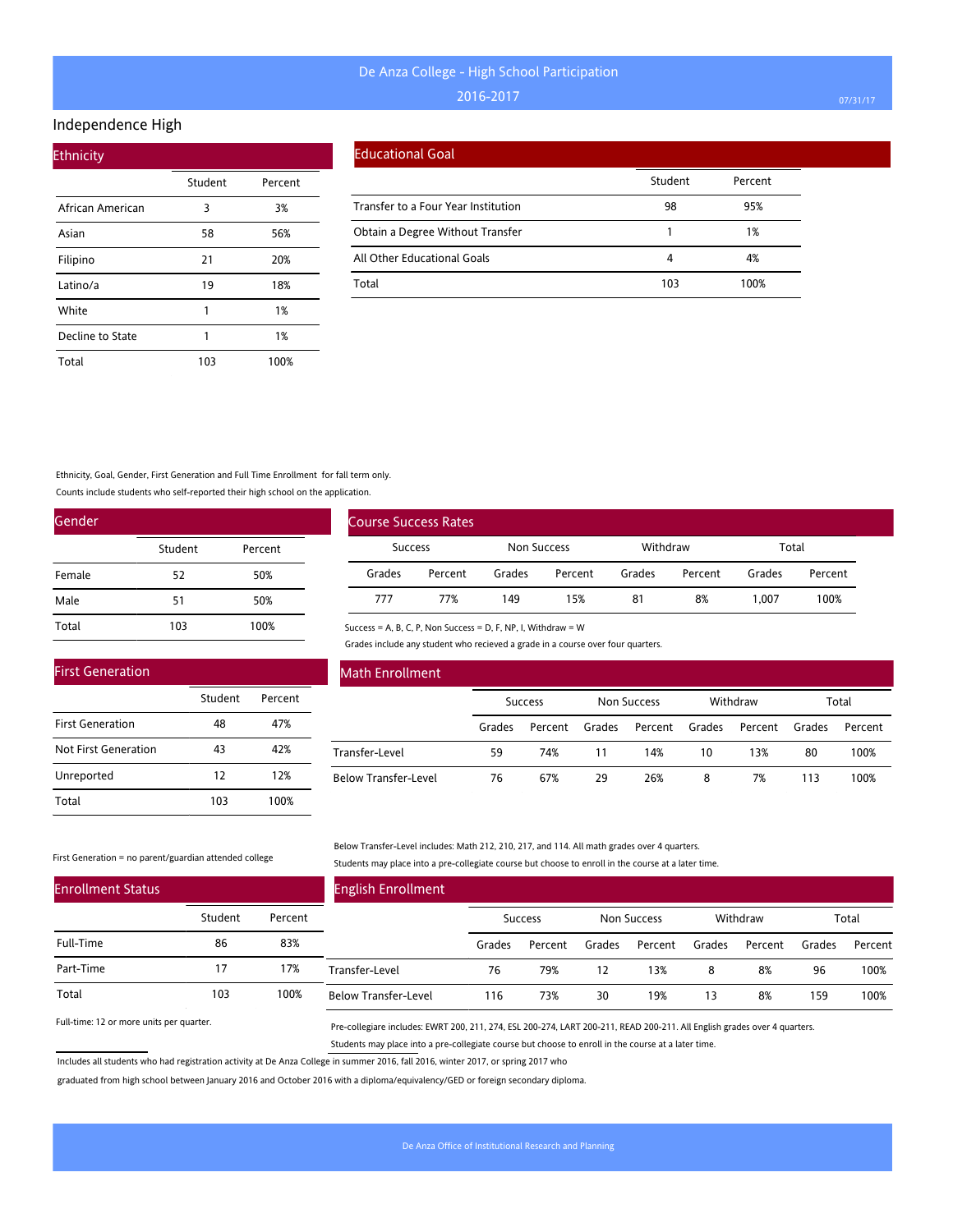#### Cupertino High

| <b>Ethnicity</b> |         |         |  |  |  |  |  |
|------------------|---------|---------|--|--|--|--|--|
|                  | Student | Percent |  |  |  |  |  |
| African American | 2       | 2%      |  |  |  |  |  |
| Asian            | 55      | 50%     |  |  |  |  |  |
| Filipino         | 5       | 5%      |  |  |  |  |  |
| Latino/a         | 16      | 14%     |  |  |  |  |  |
| Pacific Islander | 1       | 1%      |  |  |  |  |  |
| White            | 31      | 28%     |  |  |  |  |  |
| Decline to State | 1       | 1%      |  |  |  |  |  |
| Total            | 111     | 100%    |  |  |  |  |  |

#### Educational Goal

|                                     | Student | Percent |
|-------------------------------------|---------|---------|
| Transfer to a Four Year Institution | 99      | 89%     |
| Obtain a Degree Without Transfer    |         | 1%      |
| All Other Educational Goals         | 11      | 10%     |
| Total                               | 111     | 100%    |

Ethnicity, Goal, Gender, First Generation and Full Time Enrollment for fall term only.

Counts include students who self-reported their high school on the application.

| Gender |         |         |  |  |  |  |  |
|--------|---------|---------|--|--|--|--|--|
|        | Student | Percent |  |  |  |  |  |
| Female | 46      | 41%     |  |  |  |  |  |
| Male   | 65      | 59%     |  |  |  |  |  |
| Total  | 111     | 100%    |  |  |  |  |  |

| <b>First Generation</b> |         |         |
|-------------------------|---------|---------|
|                         | Student | Percent |
| <b>First Generation</b> | 19      | 17%     |
| Not First Generation    | 88      | 79%     |
| Unreported              | 4       | 4%      |
| Total                   | 111     | 100%    |

# Course Success Rates Success Non Success Withdraw Total Grades Percent Grades Percent Grades Percent Grades Percent 913 81% 118 10% 94 8% 1,125 100%

Success = A, B, C, P, Non Success = D, F, NP, I, Withdraw = W

Grades include any student who recieved a grade in a course over four quarters.

| Math Enrollment             |                |         |             |         |          |         |        |         |
|-----------------------------|----------------|---------|-------------|---------|----------|---------|--------|---------|
|                             | <b>Success</b> |         | Non Success |         | Withdraw |         | Total  |         |
|                             | Grades         | Percent | Grades      | Percent | Grades   | Percent | Grades | Percent |
| Transfer-Level              | 87             | 68%     | 23          | 18%     | 18       | 14%     | 128    | 100%    |
| <b>Below Transfer-Level</b> | 55             | 71%     | 15          | 19%     | 8        | 10%     | 78     | 100%    |

#### First Generation = no parent/guardian attended college

Below Transfer-Level includes: Math 212, 210, 217, and 114. All math grades over 4 quarters. Students may place into a pre-collegiate course but choose to enroll in the course at a later time.

| <b>Enrollment Status</b> |         |         | <b>English Enrollment</b>   |        |         |        |             |        |          |        |         |
|--------------------------|---------|---------|-----------------------------|--------|---------|--------|-------------|--------|----------|--------|---------|
|                          | Student | Percent |                             |        | Success |        | Non Success |        | Withdraw |        | Total   |
| Full-Time                | 93      | 84%     |                             | Grades | Percent | Grades | Percent     | Grades | Percent  | Grades | Percent |
| Part-Time                | 18      | 16%     | Transfer-Level              | 114    | 87%     | 6      | 5%          |        | 8%       | 131    | 100%    |
| Total                    | 111     | 100%    | <b>Below Transfer-Level</b> | 92     | 84%     | 9      | 8%          | 8      | 7%       | 109    | 100%    |

Full-time: 12 or more units per quarter.

Pre-collegiare includes: EWRT 200, 211, 274, ESL 200-274, LART 200-211, READ 200-211. All English grades over 4 quarters. Students may place into a pre-collegiate course but choose to enroll in the course at a later time.

Includes all students who had registration activity at De Anza College in summer 2016, fall 2016, winter 2017, or spring 2017 who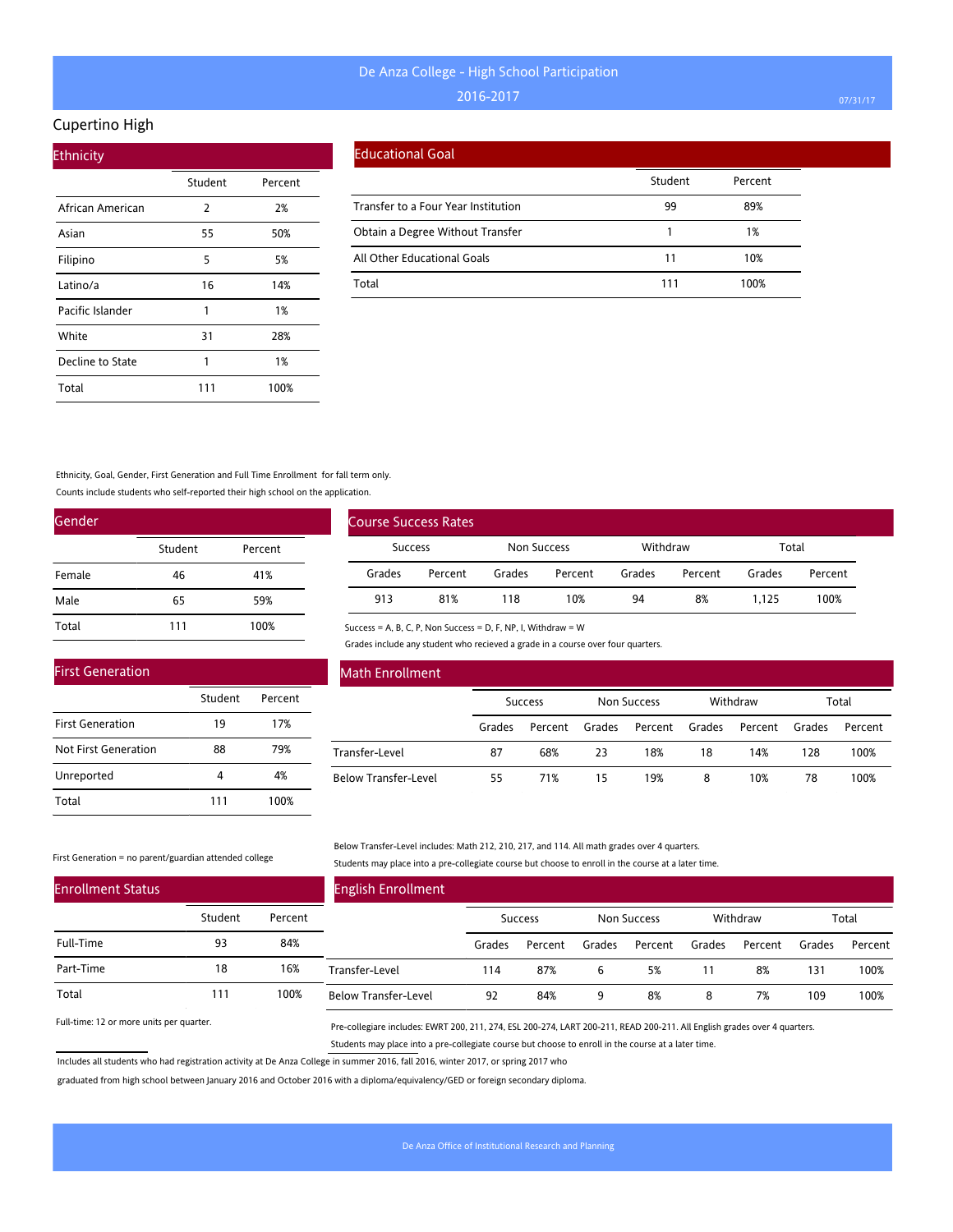#### Homestead High

| <b>Ethnicity</b> |         |         |
|------------------|---------|---------|
|                  | Student | Percent |
| Asian            | 33      | 39%     |
| Filipino         | 1       | 1%      |
| Latino/a         | 24      | 29%     |
| Native American  | 1       | 1%      |
| White            | 25      | 30%     |
| Total            | 84      | 100%    |

#### Educational Goal

|                                     | Student | Percent |
|-------------------------------------|---------|---------|
| Transfer to a Four Year Institution | 77      | 92%     |
| Obtain a Degree Without Transfer    |         | 4%      |
| All Other Educational Goals         |         | 5%      |
| Total                               | 84      | 100%    |

Ethnicity, Goal, Gender, First Generation and Full Time Enrollment for fall term only.

Counts include students who self-reported their high school on the application.

| Gender |         |         |
|--------|---------|---------|
|        | Student | Percent |
| Female | 41      | 49%     |
| Male   | 43      | 51%     |
| Total  | 84      | 100%    |

| <b>Course Success Rates</b> |         |             |         |          |         |        |         |  |
|-----------------------------|---------|-------------|---------|----------|---------|--------|---------|--|
| Success                     |         | Non Success |         | Withdraw |         | Total  |         |  |
| Grades                      | Percent | Grades      | Percent | Grades   | Percent | Grades | Percent |  |
| 658                         | 75%     | 134         | 15%     | 81       | 9%      | 873    | 100%    |  |

Success = A, B, C, P, Non Success = D, F, NP, I, Withdraw = W

Grades include any student who recieved a grade in a course over four quarters.

| <b>First Generation</b> |         |         |
|-------------------------|---------|---------|
|                         | Student | Percent |
| <b>First Generation</b> | 21      | 25%     |
| Not First Generation    | 57      | 68%     |
| Unreported              | 6       | 7%      |
| Total                   | 84      | 100%    |

### Math Enrollment

|                      |        | <b>Success</b> |        | Non Success    |    | Withdraw |        | Total   |
|----------------------|--------|----------------|--------|----------------|----|----------|--------|---------|
|                      | Grades | Percent        | Grades | Percent Grades |    | Percent  | Grades | Percent |
| Transfer-Level       | 56     | 69%            | 9      | 11%            | 16 | 20%      | 81     | 100%    |
| Below Transfer-Level | 45     | 52%            | 32     | 37%            | 10 | 11%      | 87     | 100%    |

#### First Generation = no parent/guardian attended college

Below Transfer-Level includes: Math 212, 210, 217, and 114. All math grades over 4 quarters. Students may place into a pre-collegiate course but choose to enroll in the course at a later time.

| <b>Enrollment Status</b> |         |         | <b>English Enrollment</b>   |        |                |        |             |        |          |        |         |
|--------------------------|---------|---------|-----------------------------|--------|----------------|--------|-------------|--------|----------|--------|---------|
|                          | Student | Percent |                             |        | <b>Success</b> |        | Non Success |        | Withdraw |        | Total   |
| Full-Time                | 65      | 77%     |                             | Grades | Percent        | Grades | Percent     | Grades | Percent  | Grades | Percent |
| Part-Time                | 19      | 23%     | Transfer-Level              | 70     | 80%            | 12     | 14%         | b      | 7%       | 88     | 100%    |
| Total                    | 84      | 100%    | <b>Below Transfer-Level</b> | 60     | 69%            | 19     | 22%         | 8      | 9%       | 87     | 100%    |

Full-time: 12 or more units per quarter.

Pre-collegiare includes: EWRT 200, 211, 274, ESL 200-274, LART 200-211, READ 200-211. All English grades over 4 quarters. Students may place into a pre-collegiate course but choose to enroll in the course at a later time.

Includes all students who had registration activity at De Anza College in summer 2016, fall 2016, winter 2017, or spring 2017 who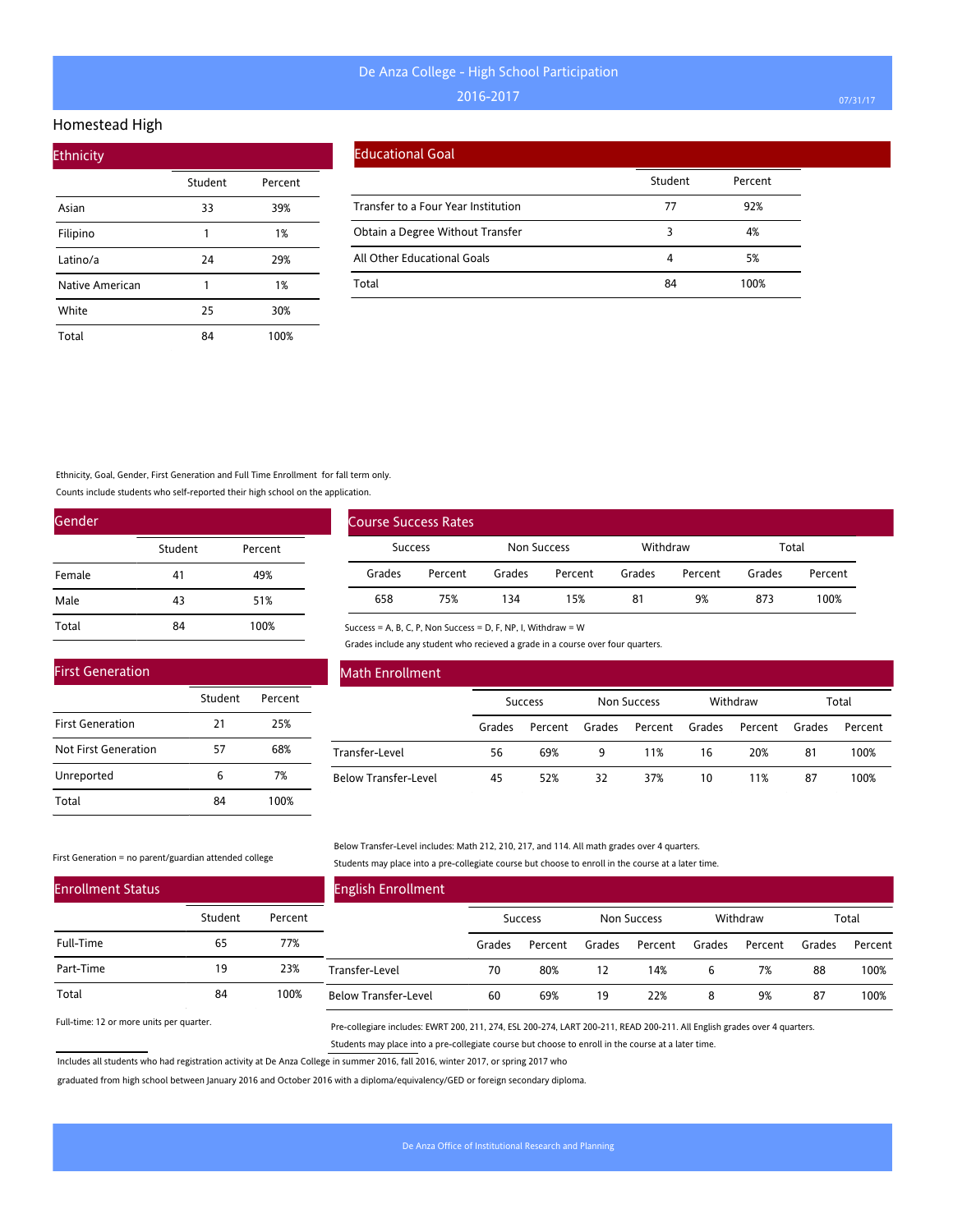#### Fremont High

| <b>Ethnicity</b> |         |         |  |
|------------------|---------|---------|--|
|                  | Student | Percent |  |
| African American | 3       | 3%      |  |
| Asian            | 16      | 17%     |  |
| Filipino         | 19      | 20%     |  |
| Latino/a         | 41      | 44%     |  |
| Native American  | 1       | 1%      |  |
| Pacific Islander | 1       | 1%      |  |
| White            | 12      | 13%     |  |
| Total            | 93      | 100%    |  |

#### Educational Goal

|                                     | Student | Percent |
|-------------------------------------|---------|---------|
| Transfer to a Four Year Institution | 84      | 90%     |
| Obtain a Degree Without Transfer    | 3       | 3%      |
| Obtain a Vocational Certificate     |         | 1%      |
| All Other Educational Goals         | 5       | 5%      |
| Total                               | 93      | 100%    |

Ethnicity, Goal, Gender, First Generation and Full Time Enrollment for fall term only.

Counts include students who self-reported their high school on the application.

| Gender |         |         |
|--------|---------|---------|
|        | Student | Percent |
| Female | 27      | 29%     |
| Male   | 66      | 71%     |
| Total  | 93      | 100%    |

| <b>First Generation</b> |         |         |
|-------------------------|---------|---------|
|                         | Student | Percent |
| <b>First Generation</b> | 35      | 38%     |
| Not First Generation    | 53      | 57%     |
| Unreported              | 5       | 5%      |
| Total                   | 93      | 100%    |

| <b>Course Success Rates</b> |         |                    |         |          |         |        |         |
|-----------------------------|---------|--------------------|---------|----------|---------|--------|---------|
| <b>Success</b>              |         | <b>Non Success</b> |         | Withdraw |         | Total  |         |
| Grades                      | Percent | Grades             | Percent | Grades   | Percent | Grades | Percent |
| 533                         | 68%     | 172                | 22%     | 84       | 11%     | 789    | 100%    |

Success = A, B, C, P, Non Success = D, F, NP, I, Withdraw = W

Grades include any student who recieved a grade in a course over four quarters.

| <b>Math Enrollment</b>      |        |                |        |                    |        |          |        |         |
|-----------------------------|--------|----------------|--------|--------------------|--------|----------|--------|---------|
|                             |        | <b>Success</b> |        | <b>Non Success</b> |        | Withdraw |        | Total   |
|                             | Grades | Percent        | Grades | Percent            | Grades | Percent  | Grades | Percent |
| Transfer-Level              | 28     | 64%            | 6      | 14%                | 10     | 23%      | 44     | 100%    |
| <b>Below Transfer-Level</b> | 48     | 46%            | 41     | 39%                | 15     | 14%      | 104    | 100%    |

#### First Generation = no parent/guardian attended college

Below Transfer-Level includes: Math 212, 210, 217, and 114. All math grades over 4 quarters. Students may place into a pre-collegiate course but choose to enroll in the course at a later time.

| <b>Enrollment Status</b> |         |         | <b>English Enrollment</b>   |        |                |        |             |        |          |        |         |
|--------------------------|---------|---------|-----------------------------|--------|----------------|--------|-------------|--------|----------|--------|---------|
|                          | Student | Percent |                             |        | <b>Success</b> |        | Non Success |        | Withdraw |        | Total   |
| Full-Time                | 60      | 65%     |                             | Grades | Percent        | Grades | Percent     | Grades | Percent  | Grades | Percent |
| Part-Time                | 33      | 35%     | Transfer-Level              | 56     | 84%            | 8      | 12%         |        | 4%       | 67     | 100%    |
| Total                    | 93      | 100%    | <b>Below Transfer-Level</b> | 71     | 64%            | 29     | 26%         | 11     | 10%      | 111    | 100%    |

Full-time: 12 or more units per quarter.

Pre-collegiare includes: EWRT 200, 211, 274, ESL 200-274, LART 200-211, READ 200-211. All English grades over 4 quarters. Students may place into a pre-collegiate course but choose to enroll in the course at a later time.

Includes all students who had registration activity at De Anza College in summer 2016, fall 2016, winter 2017, or spring 2017 who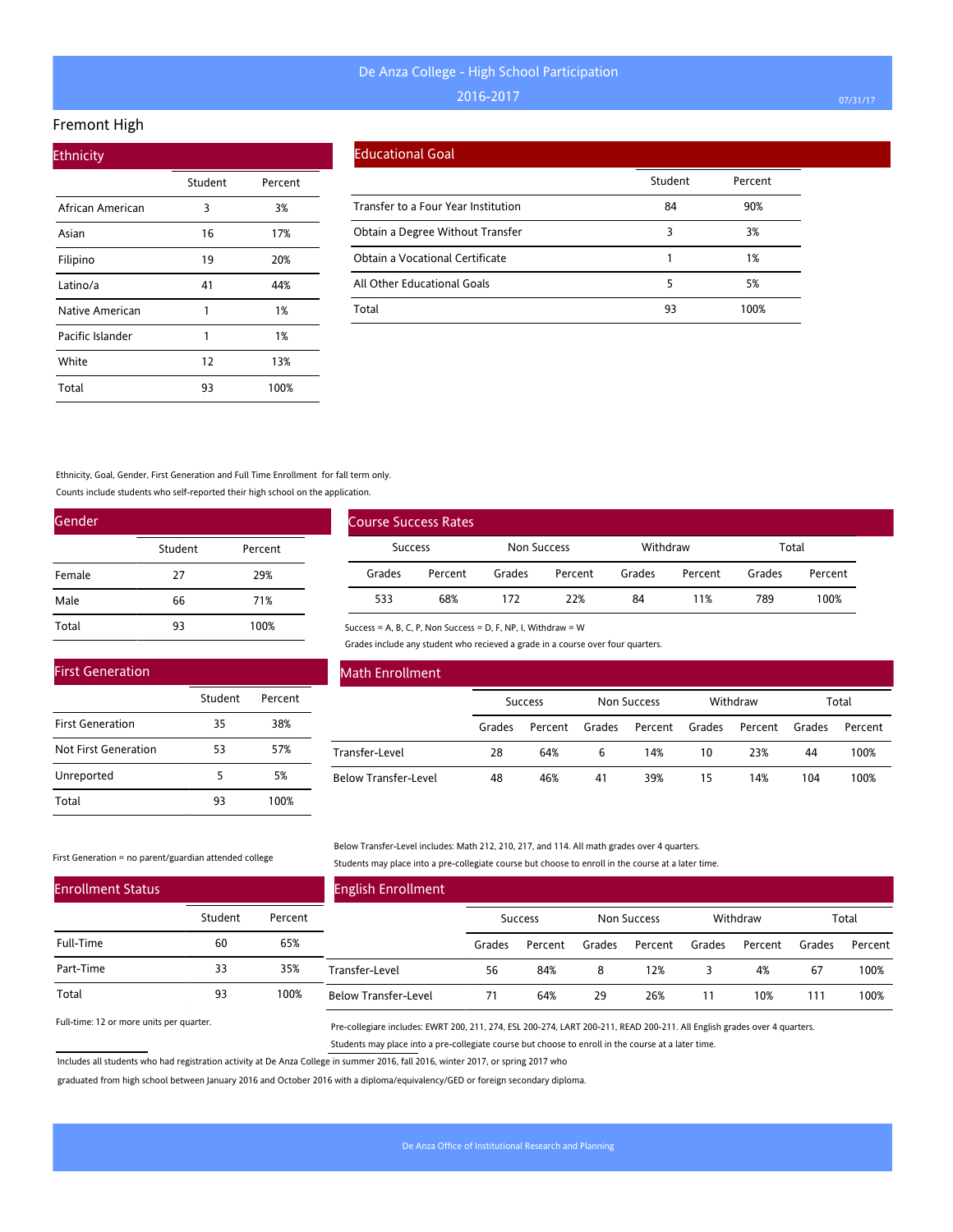#### Monta Vista High

| <b>Ethnicity</b> |         |         |
|------------------|---------|---------|
|                  | Student | Percent |
| Asian            | 25      | 56%     |
| Filipino         | 2       | 4%      |
| Latino/a         | 4       | 9%      |
| Pacific Islander | 1       | 2%      |
| White            | 13      | 29%     |
| Total            | 45      | 100%    |

#### Educational Goal

|                                     | Student | Percent |
|-------------------------------------|---------|---------|
| Transfer to a Four Year Institution | 41      | 91%     |
| Obtain a Degree Without Transfer    |         | 4%      |
| All Other Educational Goals         |         | 4%      |
| Total                               | 45      | 100%    |

### Ethnicity, Goal, Gender, First Generation and Full Time Enrollment for fall term only.

Counts include students who self-reported their high school on the application.

| Gender |         |         |
|--------|---------|---------|
|        | Student | Percent |
| Female | 19      | 42%     |
| Male   | 26      | 58%     |
| Total  | 45      | 100%    |

| <b>First Generation</b> |         |         |
|-------------------------|---------|---------|
|                         | Student | Percent |
| <b>First Generation</b> | 2       | 4%      |
| Not First Generation    | 43      | 96%     |
| Total                   | 45      | 100%    |

| Course Success Rates |         |             |         |          |         |        |         |
|----------------------|---------|-------------|---------|----------|---------|--------|---------|
| Success              |         | Non Success |         | Withdraw |         | Total  |         |
| Grades               | Percent | Grades      | Percent | Grades   | Percent | Grades | Percent |
| 447                  | 84%     | 44          | 8%      | 39       | 7%      | 530    | 100%    |

Success = A, B, C, P, Non Success = D, F, NP, I, Withdraw = W

Grades include any student who recieved a grade in a course over four quarters.

| <b>Math Enrollment</b>      |        |                |        |                    |        |          |        |         |
|-----------------------------|--------|----------------|--------|--------------------|--------|----------|--------|---------|
|                             |        | <b>Success</b> |        | <b>Non Success</b> |        | Withdraw |        | Total   |
|                             | Grades | Percent        | Grades | Percent            | Grades | Percent  | Grades | Percent |
| Transfer-Level              | 44     | 70%            | 9      | 14%                | 10     | 16%      | 63     | 100%    |
| <b>Below Transfer-Level</b> | 14     | 74%            |        | 5%                 | 4      | 21%      | 19     | 100%    |

#### First Generation = no parent/guardian attended college

#### Below Transfer-Level includes: Math 212, 210, 217, and 114. All math grades over 4 quarters. Students may place into a pre-collegiate course but choose to enroll in the course at a later time.

| <b>Enrollment Status</b> |         |         | <b>English Enrollment</b>   |        |                |        |             |        |          |        |         |
|--------------------------|---------|---------|-----------------------------|--------|----------------|--------|-------------|--------|----------|--------|---------|
|                          | Student | Percent |                             |        | <b>Success</b> |        | Non Success |        | Withdraw |        | Total   |
| Full-Time                | 34      | 76%     |                             | Grades | Percent        | Grades | Percent     | Grades | Percent  | Grades | Percent |
| Part-Time                |         | 24%     | Transfer-Level              | 45     | 88%            |        | 6%          |        | 6%       | 51     | 100%    |
| Total                    | 45      | 100%    | <b>Below Transfer-Level</b> | 24     | 80%            | 4      | 13%         |        | 7%       | 30     | 100%    |

Full-time: 12 or more units per quarter.

Pre-collegiare includes: EWRT 200, 211, 274, ESL 200-274, LART 200-211, READ 200-211. All English grades over 4 quarters. Students may place into a pre-collegiate course but choose to enroll in the course at a later time.

Includes all students who had registration activity at De Anza College in summer 2016, fall 2016, winter 2017, or spring 2017 who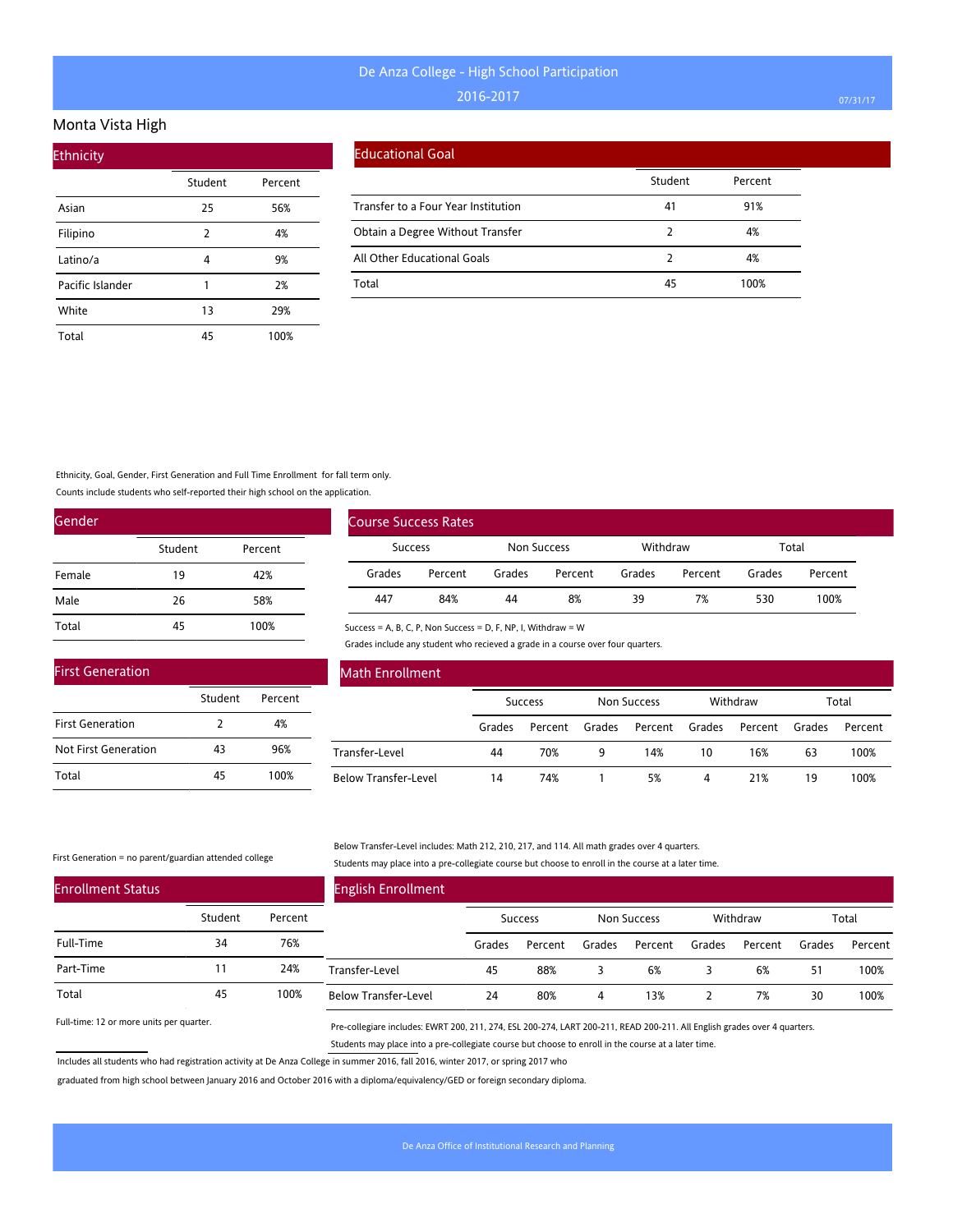### Milpitas High

| <b>Ethnicity</b> |         |         |  |  |  |  |  |  |
|------------------|---------|---------|--|--|--|--|--|--|
|                  | Student | Percent |  |  |  |  |  |  |
| African American | 2       | 2%      |  |  |  |  |  |  |
| Asian            | 60      | 54%     |  |  |  |  |  |  |
| Filipino         | 29      | 26%     |  |  |  |  |  |  |
| Latino/a         | 19      | 17%     |  |  |  |  |  |  |
| White            | 2       | 2%      |  |  |  |  |  |  |
| Total            | 112     | 100%    |  |  |  |  |  |  |

#### Educational Goal

|                                     | Student | Percent |
|-------------------------------------|---------|---------|
| Transfer to a Four Year Institution | 104     | 93%     |
| Obtain a Degree Without Transfer    |         | 2%      |
| All Other Educational Goals         | 6       | 5%      |
| Total                               | 112     | 100%    |

### Ethnicity, Goal, Gender, First Generation and Full Time Enrollment for fall term only.

Counts include students who self-reported their high school on the application.

| Gender |         |         |
|--------|---------|---------|
|        | Student | Percent |
| Female | 45      | 40%     |
| Male   | 67      | 60%     |
| Total  | 112     | 100%    |

|                | <b>Course Success Rates</b> |             |         |          |         |        |         |
|----------------|-----------------------------|-------------|---------|----------|---------|--------|---------|
| <b>Success</b> |                             | Non Success |         | Withdraw |         | Total  |         |
| Grades         | Percent                     | Grades      | Percent | Grades   | Percent | Grades | Percent |
| 846            | 82%                         | 110         | 11%     | 74       | 7%      | 1.030  | 100%    |

Success = A, B, C, P, Non Success = D, F, NP, I, Withdraw = W

Grades include any student who recieved a grade in a course over four quarters.

| <b>First Generation</b> |         |         |
|-------------------------|---------|---------|
|                         | Student | Percent |
| <b>First Generation</b> | 33      | 29%     |
| Not First Generation    | 74      | 66%     |
| Unreported              | 5       | 4%      |
| Total                   | 112     | 100%    |

### Math Enrollment

|                      | <b>Success</b> |         | Non Success |                | Withdraw |         | Total  |         |
|----------------------|----------------|---------|-------------|----------------|----------|---------|--------|---------|
|                      | Grades         | Percent | Grades      | Percent Grades |          | Percent | Grades | Percent |
| Transfer-Level       | 87             | 77%     | 10          | 9%             | 16       | 14%     | 113    | 100%    |
| Below Transfer-Level | 78             | 76%     | 15          | 15%            | 10       | 10%     | 103    | 100%    |

#### First Generation = no parent/guardian attended college

Below Transfer-Level includes: Math 212, 210, 217, and 114. All math grades over 4 quarters. Students may place into a pre-collegiate course but choose to enroll in the course at a later time.

| <b>Enrollment Status</b> |         |         | <b>English Enrollment</b>   |        |                |        |             |        |          |        |         |
|--------------------------|---------|---------|-----------------------------|--------|----------------|--------|-------------|--------|----------|--------|---------|
|                          | Student | Percent |                             |        | <b>Success</b> |        | Non Success |        | Withdraw |        | Total   |
| Full-Time                | 97      | 87%     |                             | Grades | Percent        | Grades | Percent     | Grades | Percent  | Grades | Percent |
| Part-Time                | 15      | 13%     | Transfer-Level              | 114    | 89%            | 10     | 8%          | 4      | 3%       | 128    | 100%    |
| Total                    | 112     | 100%    | <b>Below Transfer-Level</b> | 92     | 79%            | 18     | 15%         |        | 6%       | 117    | 100%    |

Full-time: 12 or more units per quarter.

Pre-collegiare includes: EWRT 200, 211, 274, ESL 200-274, LART 200-211, READ 200-211. All English grades over 4 quarters. Students may place into a pre-collegiate course but choose to enroll in the course at a later time.

Includes all students who had registration activity at De Anza College in summer 2016, fall 2016, winter 2017, or spring 2017 who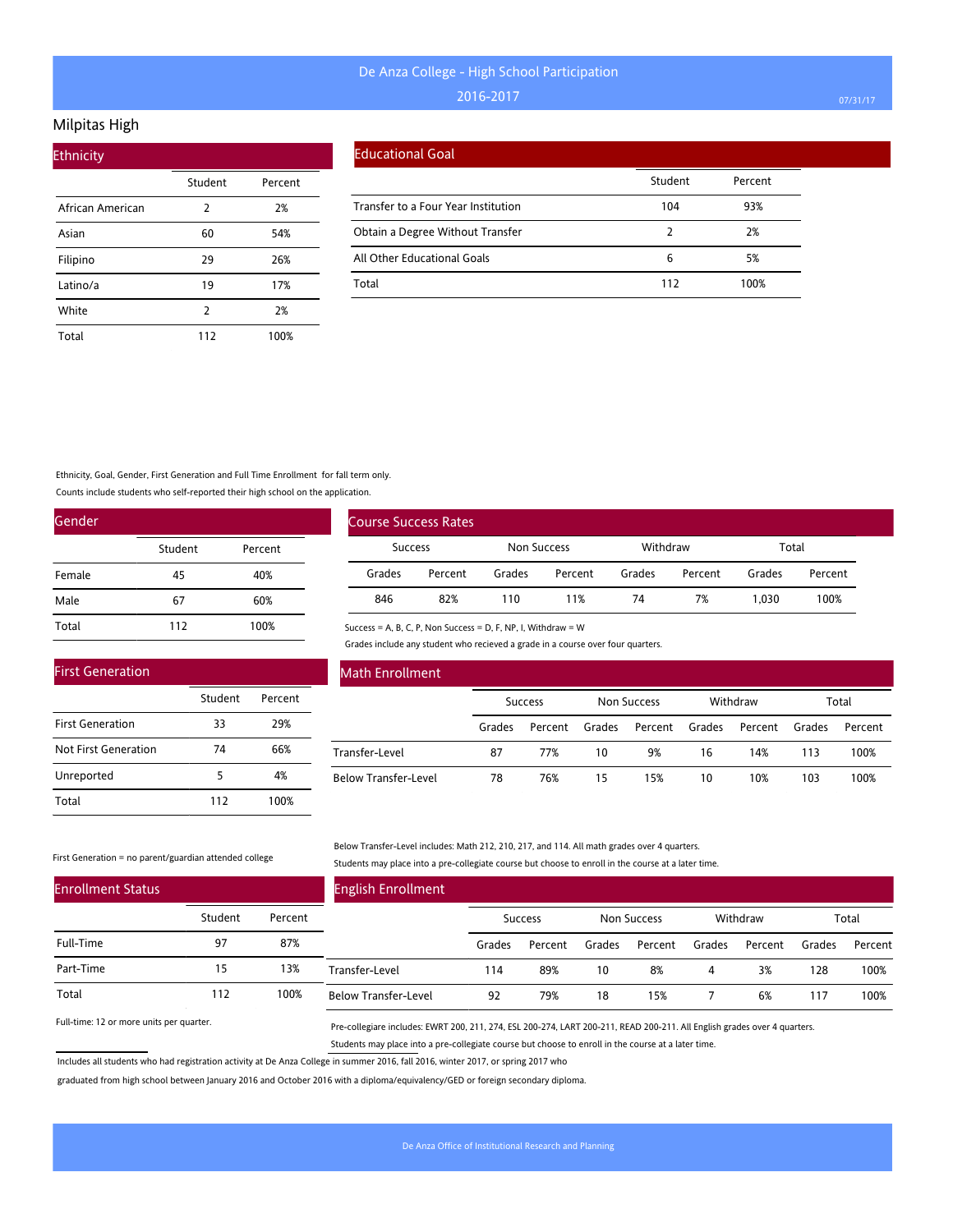### Evergreen Valley High

| <b>Ethnicity</b> |         |         |  |  |  |  |  |  |
|------------------|---------|---------|--|--|--|--|--|--|
|                  | Student | Percent |  |  |  |  |  |  |
| African American | 1       | 1%      |  |  |  |  |  |  |
| Asian            | 74      | 64%     |  |  |  |  |  |  |
| Filipino         | 21      | 18%     |  |  |  |  |  |  |
| Latino/a         | 16      | 14%     |  |  |  |  |  |  |
| Native American  | 1       | 1%      |  |  |  |  |  |  |
| White            | 3       | 3%      |  |  |  |  |  |  |
| Total            | 116     | 100%    |  |  |  |  |  |  |

|  | <b>Educational Goal</b> |
|--|-------------------------|
|  |                         |

|                                     | Student | Percent |
|-------------------------------------|---------|---------|
| Transfer to a Four Year Institution | 112     | 97%     |
| All Other Educational Goals         | 4       | 3%      |
| Total                               | 116     | 100%    |

Ethnicity, Goal, Gender, First Generation and Full Time Enrollment for fall term only.

Counts include students who self-reported their high school on the application.

| Gender |         |         |
|--------|---------|---------|
|        | Student | Percent |
| Female | 48      | 41%     |
| Male   | 68      | 59%     |
| Total  | 116     | 100%    |

| <b>First Generation</b> |         |         |
|-------------------------|---------|---------|
|                         | Student | Percent |
| <b>First Generation</b> | 24      | 21%     |
| Not First Generation    | 88      | 76%     |
| Unreported              | Δ       | 3%      |

116 100%

| <b>Course Success Rates</b> |         |             |         |          |         |        |         |
|-----------------------------|---------|-------------|---------|----------|---------|--------|---------|
| Success                     |         | Non Success |         | Withdraw |         | Total  |         |
| Grades                      | Percent | Grades      | Percent | Grades   | Percent | Grades | Percent |
| 1.030                       | 85%     | 94          | 8%      | 82       | 7%      | 1.206  | 100%    |

Success = A, B, C, P, Non Success = D, F, NP, I, Withdraw = W

Grades include any student who recieved a grade in a course over four quarters.

| <b>Math Enrollment</b>      |                |         |                    |         |          |         |        |         |
|-----------------------------|----------------|---------|--------------------|---------|----------|---------|--------|---------|
|                             | <b>Success</b> |         | <b>Non Success</b> |         | Withdraw |         | Total  |         |
|                             | Grades         | Percent | Grades             | Percent | Grades   | Percent | Grades | Percent |
| Transfer-Level              | 106            | 75%     | 13                 | 9%      | 22       | 16%     | 141    | 100%    |
| <b>Below Transfer-Level</b> | 59             | 81%     | 9                  | 12%     | 5        | 7%      | 73     | 100%    |

#### First Generation = no parent/guardian attended college

Total

 $\overline{a}$ 

Below Transfer-Level includes: Math 212, 210, 217, and 114. All math grades over 4 quarters. Students may place into a pre-collegiate course but choose to enroll in the course at a later time.

| <b>Enrollment Status</b> |         |         | <b>English Enrollment</b>   |         |         |        |             |        |          |        |         |
|--------------------------|---------|---------|-----------------------------|---------|---------|--------|-------------|--------|----------|--------|---------|
|                          | Student | Percent |                             | Success |         |        | Non Success |        | Withdraw |        | Total   |
| Full-Time                | 97      | 84%     |                             | Grades  | Percent | Grades | Percent     | Grades | Percent  | Grades | Percent |
| Part-Time                | 19      | 16%     | Transfer-Level              | 129     | 90%     |        | 5%          |        | 5%       | 143    | 100%    |
| Total                    | ' 16    | 100%    | <b>Below Transfer-Level</b> | 96      | 97%     |        | 1%          |        | 2%       | 99     | 100%    |

Full-time: 12 or more units per quarter.

Pre-collegiare includes: EWRT 200, 211, 274, ESL 200-274, LART 200-211, READ 200-211. All English grades over 4 quarters. Students may place into a pre-collegiate course but choose to enroll in the course at a later time.

Includes all students who had registration activity at De Anza College in summer 2016, fall 2016, winter 2017, or spring 2017 who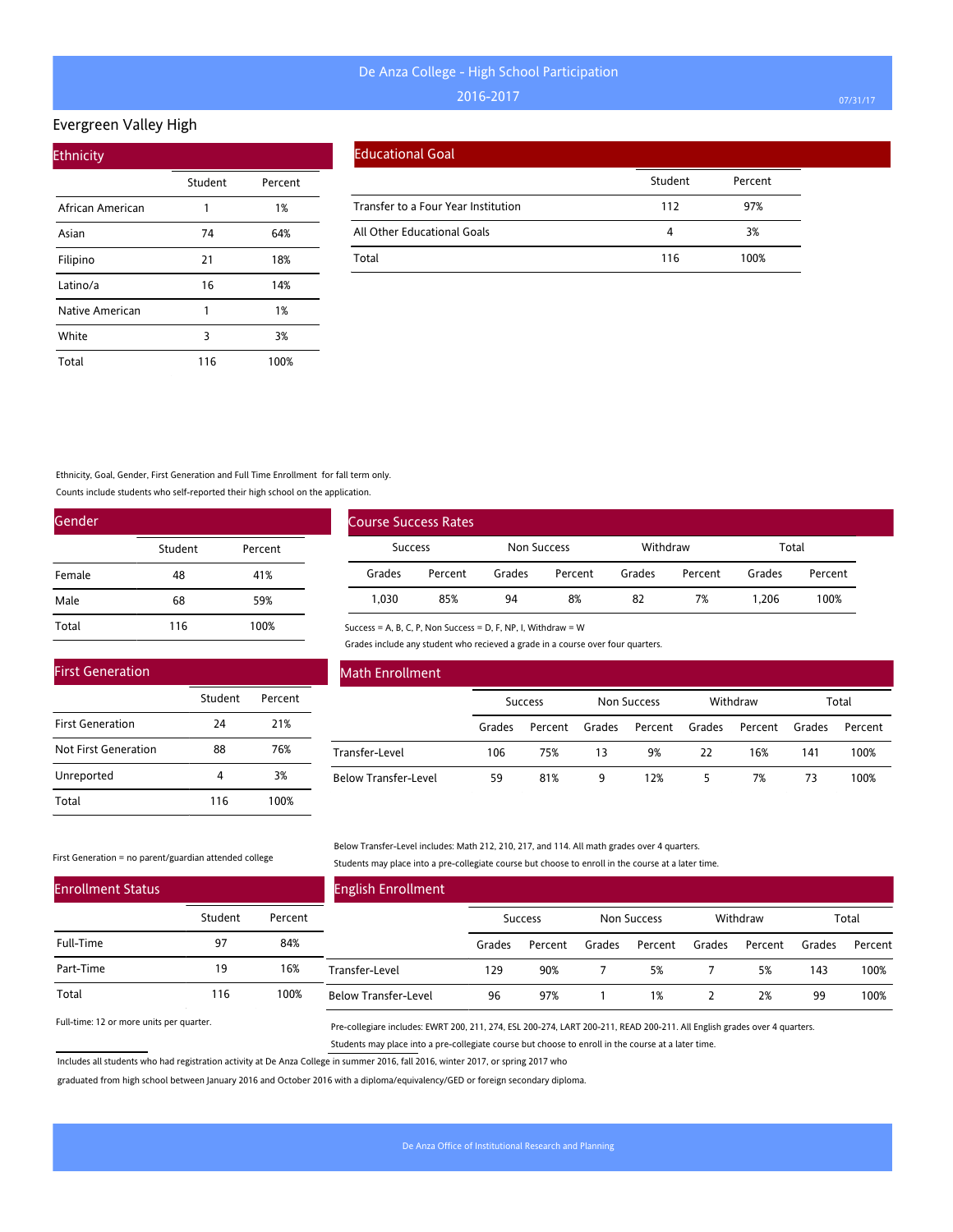#### Piedmont Hills High

| <b>Ethnicity</b> |         |         |  |  |  |  |  |  |  |
|------------------|---------|---------|--|--|--|--|--|--|--|
|                  | Student | Percent |  |  |  |  |  |  |  |
| African American | 5       | 6%      |  |  |  |  |  |  |  |
| Asian            | 58      | 69%     |  |  |  |  |  |  |  |
| Filipino         | 8       | 10%     |  |  |  |  |  |  |  |
| Latino/a         | 9       | 11%     |  |  |  |  |  |  |  |
| White            | 3       | 4%      |  |  |  |  |  |  |  |
| Decline to State | 1       | 1%      |  |  |  |  |  |  |  |
| Total            | 84      | 100%    |  |  |  |  |  |  |  |

#### Educational Goal

|                                     | Student | Percent |
|-------------------------------------|---------|---------|
| Transfer to a Four Year Institution | 82      | 98%     |
| Obtain a Degree Without Transfer    |         | 1%      |
| All Other Educational Goals         |         | 1%      |
| Total                               | 84      | 100%    |

Ethnicity, Goal, Gender, First Generation and Full Time Enrollment for fall term only.

Counts include students who self-reported their high school on the application.

| Gender |         |         |
|--------|---------|---------|
|        | Student | Percent |
| Female | 36      | 43%     |
| Male   | 48      | 57%     |
| Total  | 84      | 100%    |

|                | <b>Course Success Rates</b> |                    |         |          |         |        |         |  |
|----------------|-----------------------------|--------------------|---------|----------|---------|--------|---------|--|
| <b>Success</b> |                             | <b>Non Success</b> |         | Withdraw |         | Total  |         |  |
| Grades         | Percent                     | Grades             | Percent | Grades   | Percent | Grades | Percent |  |
| 734            | 85%                         | 86                 | 10%     | 39       | 5%      | 859    | 100%    |  |

Grades include any student who recieved a grade in a course over four quarters.

| <b>First Generation</b> |         |         |
|-------------------------|---------|---------|
|                         | Student | Percent |
| <b>First Generation</b> | 20      | 24%     |
| Not First Generation    | 52      | 62%     |
| Unreported              | 12      | 14%     |
| Total                   | 84      | 100%    |

### Math Enrollment

|                      | <b>Success</b> |         | Non Success |                | Withdraw |         | Total  |         |
|----------------------|----------------|---------|-------------|----------------|----------|---------|--------|---------|
|                      | Grades         | Percent | Grades      | Percent Grades |          | Percent | Grades | Percent |
| Transfer-Level       | 83             | 78%     | 15          | 14%            | 9        | 8%      | 107    | 100%    |
| Below Transfer-Level | 43             | 84%     |             | 14%            |          | 2%      | 51     | 100%    |

#### First Generation = no parent/guardian attended college

Below Transfer-Level includes: Math 212, 210, 217, and 114. All math grades over 4 quarters. Students may place into a pre-collegiate course but choose to enroll in the course at a later time.

| <b>Enrollment Status</b> |         |         | <b>English Enrollment</b>   |        |                |        |             |        |          |        |         |
|--------------------------|---------|---------|-----------------------------|--------|----------------|--------|-------------|--------|----------|--------|---------|
|                          | Student | Percent |                             |        | <b>Success</b> |        | Non Success |        | Withdraw |        | Total   |
| Full-Time                | 74      | 88%     |                             | Grades | Percent        | Grades | Percent     | Grades | Percent  | Grades | Percent |
| Part-Time                | 10      | 12%     | Transfer-Level              | 95     | 88%            | 9      | 8%          | 4      | 4%       | 108    | 100%    |
| Total                    | 84      | 100%    | <b>Below Transfer-Level</b> | 61     | 84%            | 10     | 14%         |        | 3%       | 73     | 100%    |

Success = A, B, C, P, Non Success = D, F, NP, I, Withdraw = W

Full-time: 12 or more units per quarter.

Pre-collegiare includes: EWRT 200, 211, 274, ESL 200-274, LART 200-211, READ 200-211. All English grades over 4 quarters. Students may place into a pre-collegiate course but choose to enroll in the course at a later time.

Includes all students who had registration activity at De Anza College in summer 2016, fall 2016, winter 2017, or spring 2017 who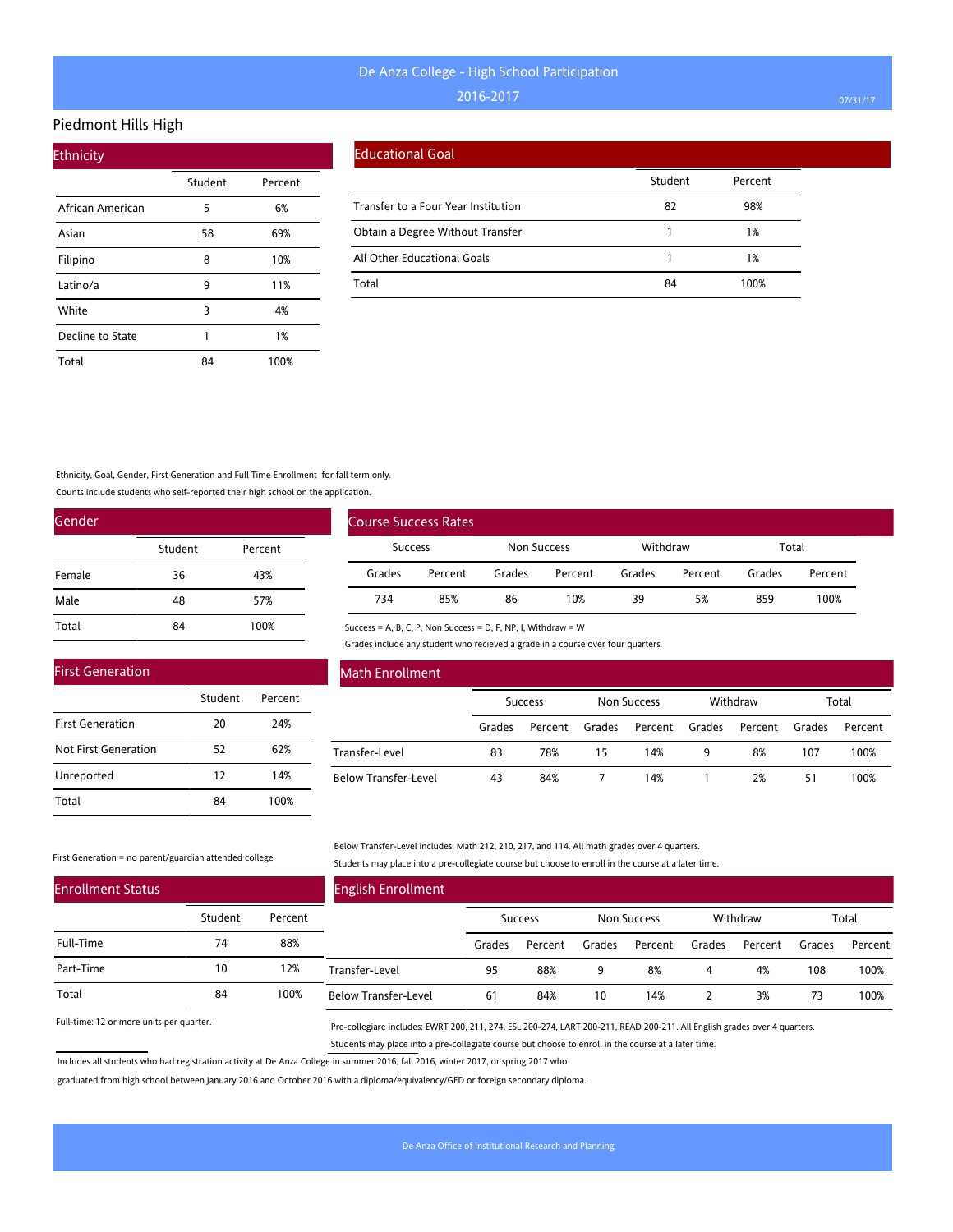#### Silver Creek High

| <b>Ethnicity</b> |         |         |
|------------------|---------|---------|
|                  | Student | Percent |
| African American | 1       | 1%      |
| Asian            | 45      | 48%     |
| Filipino         | 18      | 19%     |
| Latino/a         | 25      | 27%     |
| Pacific Islander | 1       | 1%      |
| White            | 3       | 3%      |
| Total            | 93      | 100%    |

#### Educational Goal

|                                     | Student | Percent |
|-------------------------------------|---------|---------|
| Transfer to a Four Year Institution | 87      | 94%     |
| Obtain a Degree Without Transfer    |         | 2%      |
| All Other Educational Goals         | 4       | 4%      |
| Total                               | 93      | 100%    |

Ethnicity, Goal, Gender, First Generation and Full Time Enrollment for fall term only.

Counts include students who self-reported their high school on the application.

| Gender |         |         |
|--------|---------|---------|
|        | Student | Percent |
| Female | 38      | 41%     |
| Male   | 55      | 59%     |
| Total  | 93      | 100%    |

| <b>Course Success Rates</b> |                |        |             |        |          |        |         |  |
|-----------------------------|----------------|--------|-------------|--------|----------|--------|---------|--|
|                             | <b>Success</b> |        | Non Success |        | Withdraw | Total  |         |  |
| Grades                      | Percent        | Grades | Percent     | Grades | Percent  | Grades | Percent |  |
| 765                         | 84%            | 90     | 10%         | 59     | 6%       | 914    | 100%    |  |

Success = A, B, C, P, Non Success = D, F, NP, I, Withdraw = W

Grades include any student who recieved a grade in a course over four quarters.

| <b>First Generation</b> |         |         |  |  |  |  |  |  |  |
|-------------------------|---------|---------|--|--|--|--|--|--|--|
|                         | Student | Percent |  |  |  |  |  |  |  |
| <b>First Generation</b> | 38      | 41%     |  |  |  |  |  |  |  |
| Not First Generation    | 49      | 53%     |  |  |  |  |  |  |  |
| Unreported              | 6       | 6%      |  |  |  |  |  |  |  |
| Total                   | 93      | 100%    |  |  |  |  |  |  |  |

### Math Enrollment

|                      | <b>Success</b> |         | Non Success |                | Withdraw |         | Total  |         |
|----------------------|----------------|---------|-------------|----------------|----------|---------|--------|---------|
|                      | Grades         | Percent | Grades      | Percent Grades |          | Percent | Grades | Percent |
| Transfer-Level       | 52             | 68%     | 15          | 19%            | 10       | 13%     | 77     | 100%    |
| Below Transfer-Level | 64             | 74%     | 17          | 20%            |          | 6%      | 86     | 100%    |

First Generation = no parent/guardian attended college

Below Transfer-Level includes: Math 212, 210, 217, and 114. All math grades over 4 quarters. Students may place into a pre-collegiate course but choose to enroll in the course at a later time.

| <b>Enrollment Status</b> |         |         | <b>English Enrollment</b>   |        |                |        |             |        |          |        |         |
|--------------------------|---------|---------|-----------------------------|--------|----------------|--------|-------------|--------|----------|--------|---------|
|                          | Student | Percent |                             |        | <b>Success</b> |        | Non Success |        | Withdraw |        | Total   |
| Full-Time                |         | 83%     |                             | Grades | Percent        | Grades | Percent     | Grades | Percent  | Grades | Percent |
| Part-Time                | 16      | 17%     | Transfer-Level              | 88     | 85%            | ь      | 6%          | 9      | 9%       | 103    | 100%    |
| Total                    | 93      | 100%    | <b>Below Transfer-Level</b> | 102    | 89%            | a      | 8%          |        | 3%       | 114    | 100%    |

Full-time: 12 or more units per quarter.

Pre-collegiare includes: EWRT 200, 211, 274, ESL 200-274, LART 200-211, READ 200-211. All English grades over 4 quarters. Students may place into a pre-collegiate course but choose to enroll in the course at a later time.

Includes all students who had registration activity at De Anza College in summer 2016, fall 2016, winter 2017, or spring 2017 who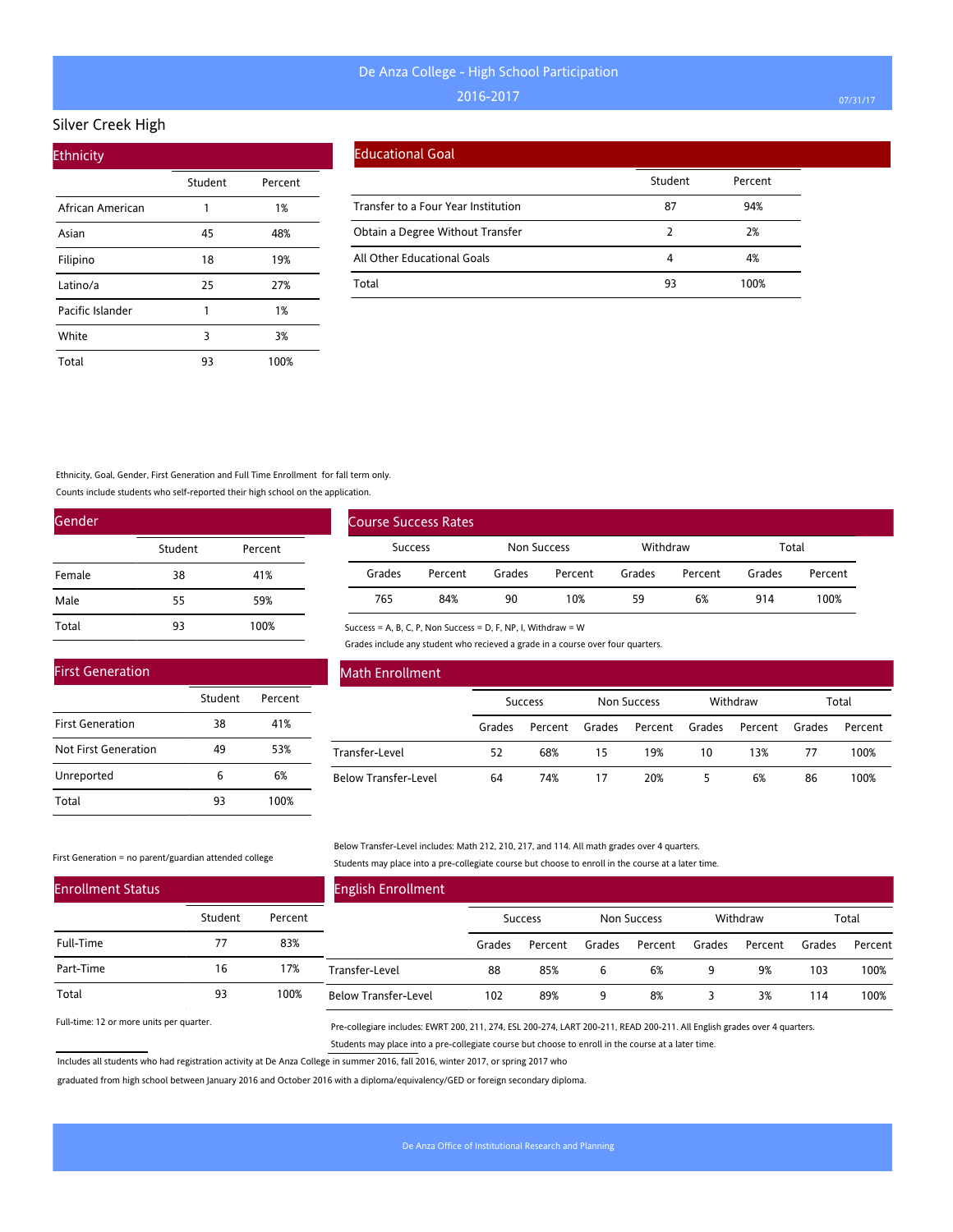#### Andrew P Hill High

| <b>Ethnicity</b> |         |         |  |  |  |  |  |  |  |  |
|------------------|---------|---------|--|--|--|--|--|--|--|--|
|                  | Student | Percent |  |  |  |  |  |  |  |  |
| African American | 1       | 2%      |  |  |  |  |  |  |  |  |
| Asian            | 37      | 62%     |  |  |  |  |  |  |  |  |
| Filipino         | 1       | 2%      |  |  |  |  |  |  |  |  |
| Latino/a         | 20      | 33%     |  |  |  |  |  |  |  |  |
| White            | 1       | 2%      |  |  |  |  |  |  |  |  |
| Total            | 60      | 100%    |  |  |  |  |  |  |  |  |

#### Educational Goal

|                                     | Student | Percent |
|-------------------------------------|---------|---------|
| Transfer to a Four Year Institution | 58      | 97%     |
| Obtain a Degree Without Transfer    |         | 3%      |
| Total                               | 60      | 100%    |

### Ethnicity, Goal, Gender, First Generation and Full Time Enrollment for fall term only.

Counts include students who self-reported their high school on the application.

| Gender |         |         |
|--------|---------|---------|
|        | Student | Percent |
| Female | 32      | 53%     |
| Male   | 28      | 47%     |
| Total  | 60      | 100%    |

|                | <b>Course Success Rates</b> |             |         |          |         |        |         |
|----------------|-----------------------------|-------------|---------|----------|---------|--------|---------|
| <b>Success</b> |                             | Non Success |         | Withdraw |         | Total  |         |
| Grades         | Percent                     | Grades      | Percent | Grades   | Percent | Grades | Percent |
| 500            | 82%                         | 79          | 13%     | 32       | 5%      | 611    | 100%    |

#### Success = A, B, C, P, Non Success = D, F, NP, I, Withdraw = W

Grades include any student who recieved a grade in a course over four quarters.

| <b>First Generation</b> |         |         |  |  |  |  |  |  |  |
|-------------------------|---------|---------|--|--|--|--|--|--|--|
|                         | Student | Percent |  |  |  |  |  |  |  |
| <b>First Generation</b> | 41      | 68%     |  |  |  |  |  |  |  |
| Not First Generation    | 14      | 23%     |  |  |  |  |  |  |  |
| Unreported              | 5       | 8%      |  |  |  |  |  |  |  |
| Total                   |         | 100%    |  |  |  |  |  |  |  |

### Math Enrollment

|                      | <b>Success</b> |         | Non Success |                | Withdraw |         | Total  |         |
|----------------------|----------------|---------|-------------|----------------|----------|---------|--------|---------|
|                      | Grades         | Percent | Grades      | Percent Grades |          | Percent | Grades | Percent |
| Transfer-Level       | 64             | 80%     | q           | 11%            |          | 9%      | 80     | 100%    |
| Below Transfer-Level | 33             | 62%     | 14          | 26%            | 6        | 11%     | 53     | 100%    |

#### First Generation = no parent/guardian attended college

Below Transfer-Level includes: Math 212, 210, 217, and 114. All math grades over 4 quarters. Students may place into a pre-collegiate course but choose to enroll in the course at a later time.

| <b>Enrollment Status</b> |         |         | <b>English Enrollment</b>   |        |                |        |             |        |          |        |         |
|--------------------------|---------|---------|-----------------------------|--------|----------------|--------|-------------|--------|----------|--------|---------|
|                          | Student | Percent |                             |        | <b>Success</b> |        | Non Success |        | Withdraw |        | Total   |
| Full-Time                | 51      | 85%     |                             | Grades | Percent        | Grades | Percent     | Grades | Percent  | Grades | Percent |
| Part-Time                | 9       | 15%     | Transfer-Level              | 46     | 94%            |        |             |        | 6%       | 49     | 100%    |
| Total                    | 60      | 100%    | <b>Below Transfer-Level</b> | 69     | 86%            |        | 14%         |        |          | 80     | 100%    |

Full-time: 12 or more units per quarter.

Pre-collegiare includes: EWRT 200, 211, 274, ESL 200-274, LART 200-211, READ 200-211. All English grades over 4 quarters. Students may place into a pre-collegiate course but choose to enroll in the course at a later time.

Includes all students who had registration activity at De Anza College in summer 2016, fall 2016, winter 2017, or spring 2017 who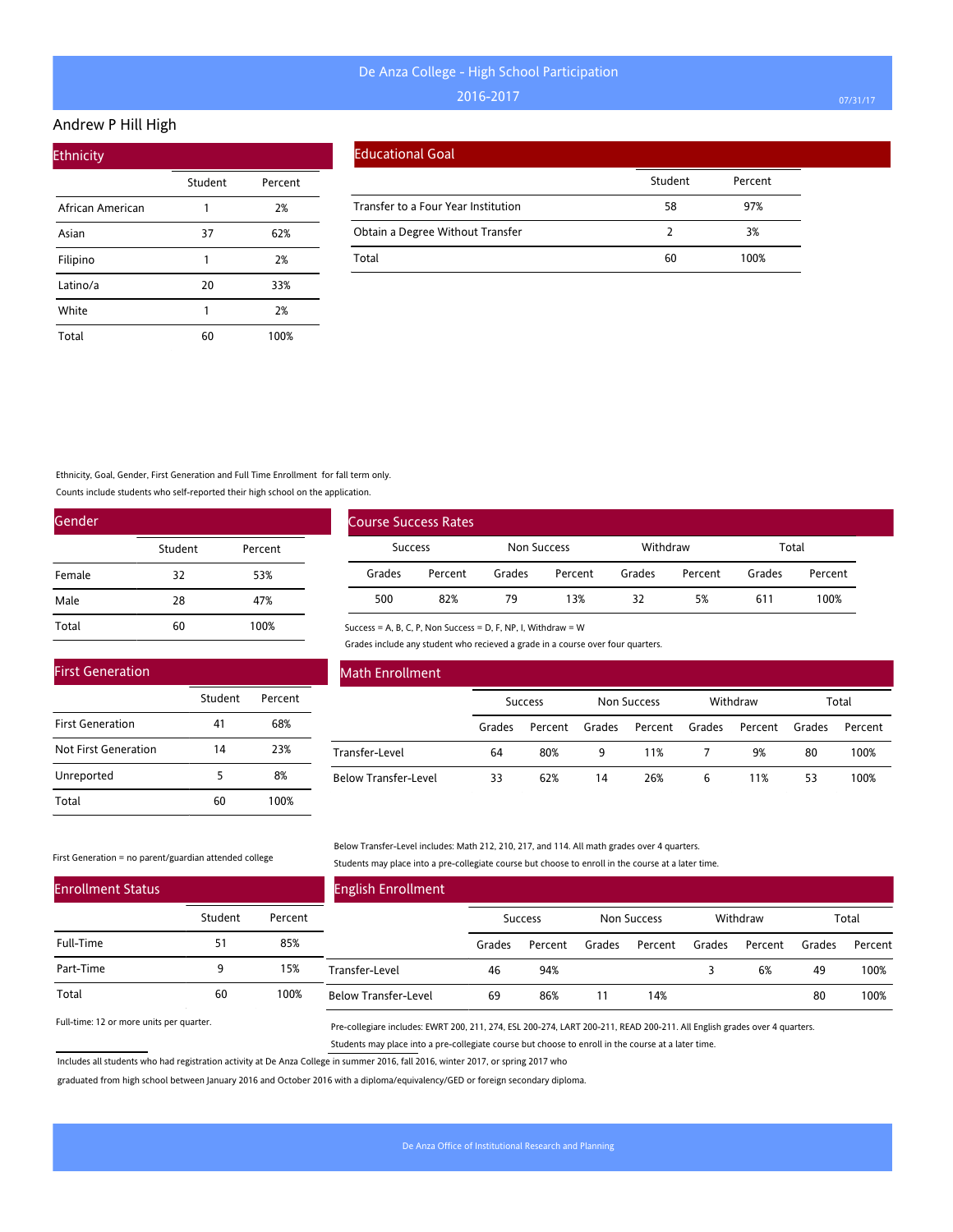#### Abraham Lincoln High

| <b>Ethnicity</b> |         |         |
|------------------|---------|---------|
|                  | Student | Percent |
| African American | 6       | 8%      |
| Asian            | 4       | 5%      |
| Filipino         | 2       | 3%      |
| Latino/a         | 61      | 80%     |
| White            | 3       | 4%      |
| Total            | 76      | 100%    |

### Educational Goal

|                                     | Student | Percent |
|-------------------------------------|---------|---------|
| Transfer to a Four Year Institution | 70      | 92%     |
| Obtain a Degree Without Transfer    | 3       | 4%      |
| All Other Educational Goals         | 3       | 4%      |
| Total                               | 76      | 100%    |

Ethnicity, Goal, Gender, First Generation and Full Time Enrollment for fall term only.

Counts include students who self-reported their high school on the application.

| Gender |         |         |
|--------|---------|---------|
|        | Student | Percent |
| Female | 37      | 49%     |
| Male   | 39      | 51%     |
| Total  | 76      | 100%    |

|        | <b>Course Success Rates</b> |        |             |        |          |        |         |  |
|--------|-----------------------------|--------|-------------|--------|----------|--------|---------|--|
|        | Success                     |        | Non Success |        | Withdraw | Total  |         |  |
| Grades | Percent                     | Grades | Percent     | Grades | Percent  | Grades | Percent |  |
| 424    | 68%                         | 145    | 23%         | 59     | 9%       | 628    | 100%    |  |

Success = A, B, C, P, Non Success = D, F, NP, I, Withdraw = W

Grades include any student who recieved a grade in a course over four quarters.

| <b>First Generation</b> |               |         |
|-------------------------|---------------|---------|
|                         | Student       | Percent |
| <b>First Generation</b> | 44            | 58%     |
| Not First Generation    | 30            | 39%     |
| Unreported              | $\mathcal{P}$ | 3%      |
| Total                   | 76            | 100%    |

### Math Enrollment

|                      | <b>Success</b> |         | Non Success |                | Withdraw |         | Total  |         |
|----------------------|----------------|---------|-------------|----------------|----------|---------|--------|---------|
|                      | Grades         | Percent | Grades      | Percent Grades |          | Percent | Grades | Percent |
| Transfer-Level       | 10             | 56%     |             | 39%            |          | 6%      | 18     | 100%    |
| Below Transfer-Level | 69             | 60%     | 30          | 26%            | 16       | 14%     | 115    | 100%    |

First Generation = no parent/guardian attended college

Below Transfer-Level includes: Math 212, 210, 217, and 114. All math grades over 4 quarters. Students may place into a pre-collegiate course but choose to enroll in the course at a later time.

| <b>Enrollment Status</b> |         |         | <b>English Enrollment</b>   |        |                |        |             |        |          |        |         |
|--------------------------|---------|---------|-----------------------------|--------|----------------|--------|-------------|--------|----------|--------|---------|
|                          | Student | Percent |                             |        | <b>Success</b> |        | Non Success |        | Withdraw |        | Total   |
| Full-Time                | 53      | 70%     |                             | Grades | Percent        | Grades | Percent     | Grades | Percent  | Grades | Percent |
| Part-Time                | 23      | 30%     | Transfer-Level              | 44     | 77%            |        | 12%         | ь      | 11%      | 57     | 100%    |
| Total                    | 76      | 100%    | <b>Below Transfer-Level</b> | 90     | 76%            | 23     | 19%         |        | 4%       | 118    | 100%    |

Full-time: 12 or more units per quarter.

Pre-collegiare includes: EWRT 200, 211, 274, ESL 200-274, LART 200-211, READ 200-211. All English grades over 4 quarters. Students may place into a pre-collegiate course but choose to enroll in the course at a later time.

Includes all students who had registration activity at De Anza College in summer 2016, fall 2016, winter 2017, or spring 2017 who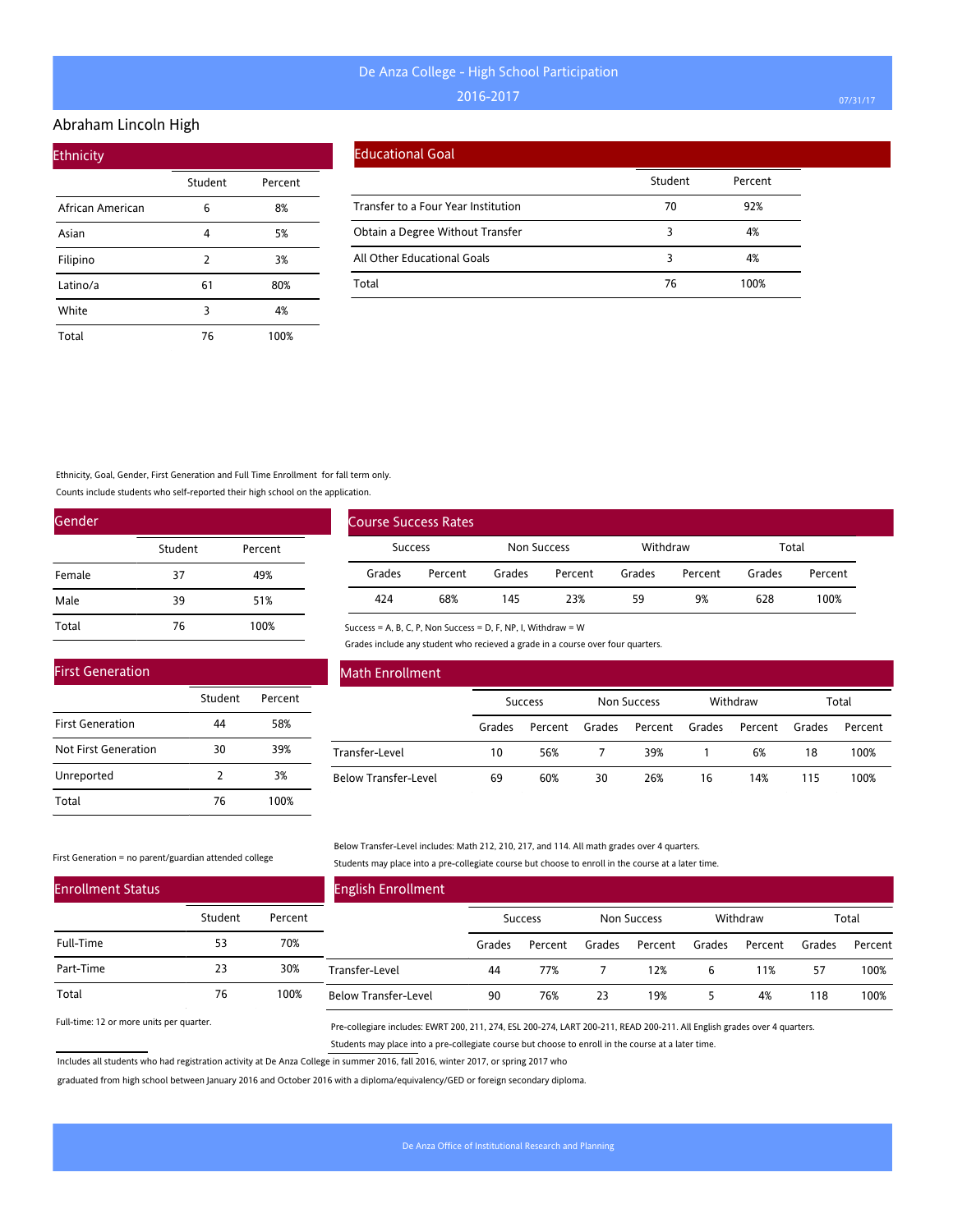#### Oak Grove High

| <b>Ethnicity</b> |         |         |
|------------------|---------|---------|
|                  | Student | Percent |
| African American | 3       | 5%      |
| Asian            | 21      | 38%     |
| Filipino         | 6       | 11%     |
| Latino/a         | 22      | 39%     |
| Pacific Islander | 2       | 4%      |
| White            | 2       | 4%      |
| Total            | 56      | 100%    |

#### Educational Goal

|                                     | Student | Percent |
|-------------------------------------|---------|---------|
| Transfer to a Four Year Institution | 54      | 96%     |
| Obtain a Degree Without Transfer    |         | 2%      |
| All Other Educational Goals         |         | 2%      |
| Total                               | 56      | 100%    |

Ethnicity, Goal, Gender, First Generation and Full Time Enrollment for fall term only.

Counts include students who self-reported their high school on the application.

| Gender |         |         |
|--------|---------|---------|
|        | Student | Percent |
| Female | 25      | 45%     |
| Male   | 31      | 55%     |
| Total  | 56      | 100%    |

|        | <b>Course Success Rates</b> |        |             |        |          |        |         |  |
|--------|-----------------------------|--------|-------------|--------|----------|--------|---------|--|
|        | <b>Success</b>              |        | Non Success |        | Withdraw | Total  |         |  |
| Grades | Percent                     | Grades | Percent     | Grades | Percent  | Grades | Percent |  |
| 412    | 77%                         | 85     | 16%         | 40     | 7%       | 537    | 100%    |  |

Success = A, B, C, P, Non Success = D, F, NP, I, Withdraw = W Grades include any student who recieved a grade in a course over four quarters.

| <b>First Generation</b> |         |         |
|-------------------------|---------|---------|
|                         | Student | Percent |
| <b>First Generation</b> | 30      | 54%     |
| Not First Generation    | 20      | 36%     |
| Unreported              | 6       | 11%     |
| Total                   | 56      | 100%    |

### Math Enrollment

|                      | <b>Success</b> |                | Non Success |                | Withdraw |         | Total  |         |
|----------------------|----------------|----------------|-------------|----------------|----------|---------|--------|---------|
|                      | Grades         | Percent Grades |             | Percent Grades |          | Percent | Grades | Percent |
| Transfer-Level       | 15             | 54%            | q           | 32%            | 4        | 14%     | 28     | 100%    |
| Below Transfer-Level | 42             | 64%            | 17          | 26%            |          | 11%     | 66     | 100%    |

First Generation = no parent/guardian attended college

Below Transfer-Level includes: Math 212, 210, 217, and 114. All math grades over 4 quarters. Students may place into a pre-collegiate course but choose to enroll in the course at a later time.

| <b>Enrollment Status</b> |         |         | <b>English Enrollment</b>   |        |                |        |             |        |          |        |         |
|--------------------------|---------|---------|-----------------------------|--------|----------------|--------|-------------|--------|----------|--------|---------|
|                          | Student | Percent |                             |        | <b>Success</b> |        | Non Success |        | Withdraw |        | Total   |
| Full-Time                | 43      | 77%     |                             | Grades | Percent        | Grades | Percent     | Grades | Percent  | Grades | Percent |
| Part-Time                | 13      | 23%     | Transfer-Level              | 48     | 77%            | 8      | 13%         | ь      | 10%      | 62     | 100%    |
| Total                    | 56      | 100%    | <b>Below Transfer-Level</b> | 60     | 94%            |        | 6%          |        |          | 64     | 100%    |

Full-time: 12 or more units per quarter.

Pre-collegiare includes: EWRT 200, 211, 274, ESL 200-274, LART 200-211, READ 200-211. All English grades over 4 quarters. Students may place into a pre-collegiate course but choose to enroll in the course at a later time.

Includes all students who had registration activity at De Anza College in summer 2016, fall 2016, winter 2017, or spring 2017 who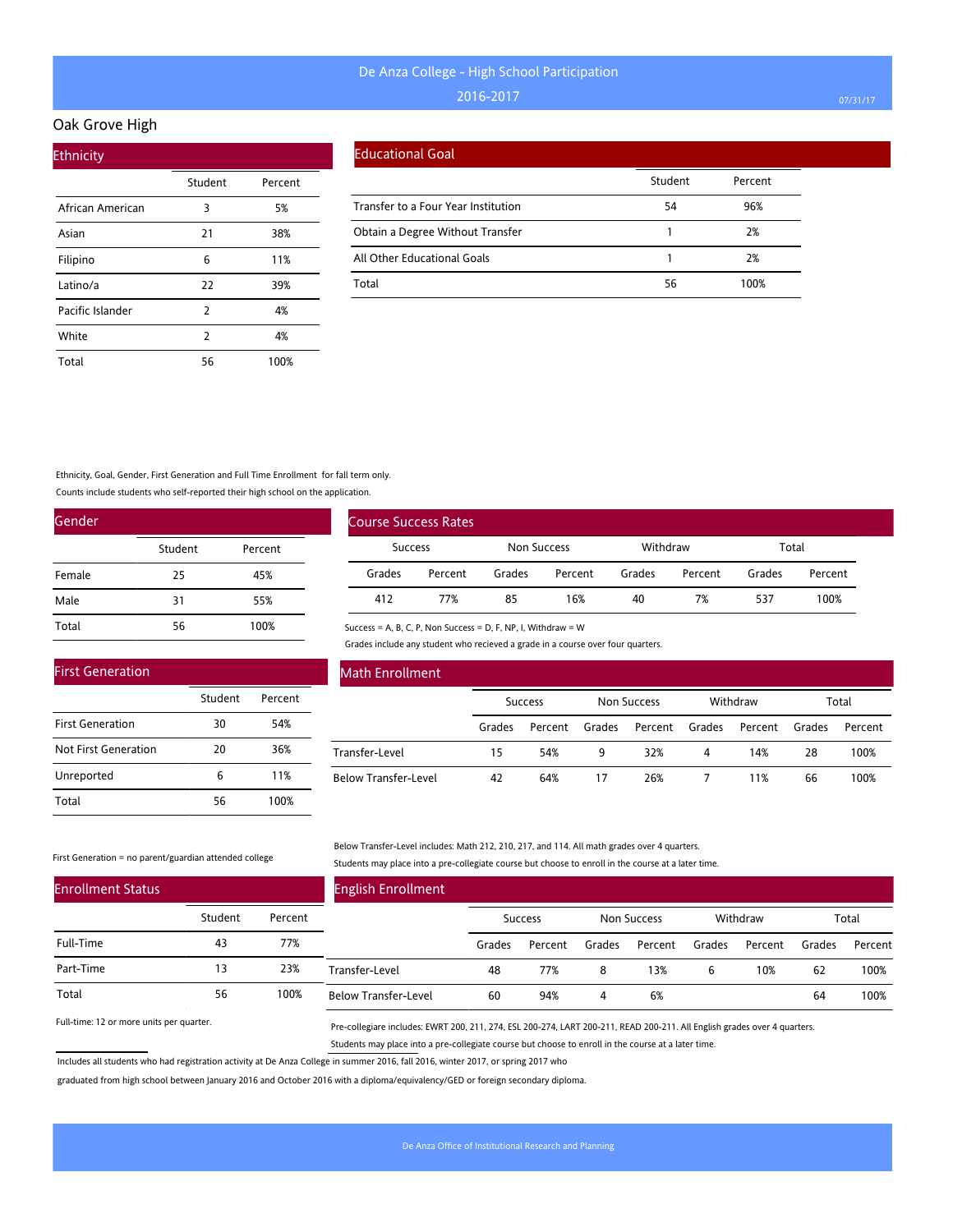#### Pioneer High

| <b>Ethnicity</b> |         |         |
|------------------|---------|---------|
|                  | Student | Percent |
| African American | 3       | 5%      |
| Asian            | 9       | 14%     |
| Filipino         | 5       | 8%      |
| Latino/a         | 27      | 42%     |
| White            | 21      | 32%     |
| Total            | 65      | 100%    |

#### Educational Goal

|                                     | Student | Percent |
|-------------------------------------|---------|---------|
| Transfer to a Four Year Institution | 62      | 95%     |
| All Other Educational Goals         |         | 5%      |
| Total                               | 65      | 100%    |

### Ethnicity, Goal, Gender, First Generation and Full Time Enrollment for fall term only.

Counts include students who self-reported their high school on the application.

| Gender |         |         |
|--------|---------|---------|
|        | Student | Percent |
| Female | 32      | 49%     |
| Male   | 33      | 51%     |
| Total  | 65      | 100%    |

|                | <b>Course Success Rates</b> |             |         |          |         |        |         |
|----------------|-----------------------------|-------------|---------|----------|---------|--------|---------|
| <b>Success</b> |                             | Non Success |         | Withdraw |         | Total  |         |
| Grades         | Percent                     | Grades      | Percent | Grades   | Percent | Grades | Percent |
| 448            | 78%                         | 67          | 12%     | 60       | 10%     | 575    | 100%    |

Grades include any student who recieved a grade in a course over four quarters.

Success = A, B, C, P, Non Success = D, F, NP, I, Withdraw = W

| <b>First Generation</b> |         |         |
|-------------------------|---------|---------|
|                         | Student | Percent |
| <b>First Generation</b> | 15      | 23%     |
| Not First Generation    | 49      | 75%     |
| Unreported              |         | 2%      |
| Total                   | 65      | 100%    |

### Math Enrollment

|                      |        | <b>Success</b> |    | Non Success    |    | Withdraw       |    | Total   |  |
|----------------------|--------|----------------|----|----------------|----|----------------|----|---------|--|
|                      | Grades | Percent Grades |    | Percent Grades |    | Percent Grades |    | Percent |  |
| Transfer-Level       | 12     | 57%            |    | 14%            | 6  | 29%            | 21 | 100%    |  |
| Below Transfer-Level | 49     | 56%            | 27 | 31%            | 12 | 14%            | 88 | 100%    |  |

#### First Generation = no parent/guardian attended college

Below Transfer-Level includes: Math 212, 210, 217, and 114. All math grades over 4 quarters. Students may place into a pre-collegiate course but choose to enroll in the course at a later time.

| <b>Enrollment Status</b> |         |         | <b>English Enrollment</b>   |        |                |        |             |        |          |        |         |
|--------------------------|---------|---------|-----------------------------|--------|----------------|--------|-------------|--------|----------|--------|---------|
|                          | Student | Percent |                             |        | <b>Success</b> |        | Non Success |        | Withdraw |        | Total   |
| Full-Time                | 52      | 80%     |                             | Grades | Percent        | Grades | Percent     | Grades | Percent  | Grades | Percent |
| Part-Time                | 13      | 20%     | Transfer-Level              | 48     | 76%            | 6      | 10%         | 9      | 14%      | 63     | 100%    |
| Total                    | 65      | 100%    | <b>Below Transfer-Level</b> | 47     | 87%            | 4      | 7%          |        | 6%       | 54     | 100%    |

Full-time: 12 or more units per quarter.

Pre-collegiare includes: EWRT 200, 211, 274, ESL 200-274, LART 200-211, READ 200-211. All English grades over 4 quarters. Students may place into a pre-collegiate course but choose to enroll in the course at a later time.

Includes all students who had registration activity at De Anza College in summer 2016, fall 2016, winter 2017, or spring 2017 who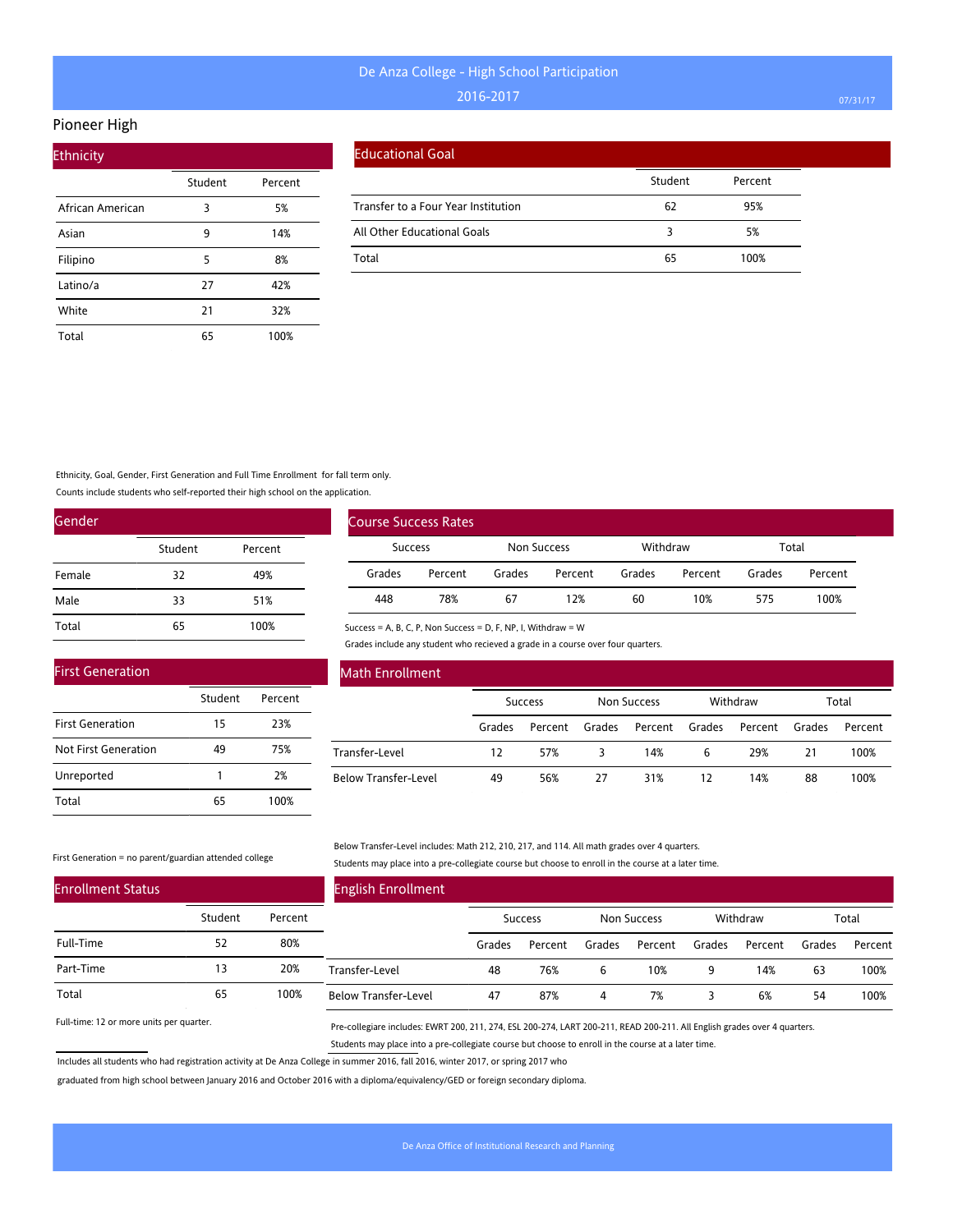#### Adrian Wilcox High

| <b>Ethnicity</b> |         |         |  |
|------------------|---------|---------|--|
|                  | Student | Percent |  |
| African American | 2       | 3%      |  |
| Asian            | 21      | 28%     |  |
| Filipino         | 8       | 11%     |  |
| Latino/a         | 27      | 36%     |  |
| Pacific Islander | 1       | 1%      |  |
| White            | 16      | 21%     |  |
| Decline to State | 1       | 1%      |  |
| Total            | 76      | 100%    |  |

#### Educational Goal

|                                     | Student | Percent |
|-------------------------------------|---------|---------|
| Transfer to a Four Year Institution | 72      | 95%     |
| Obtain a Degree Without Transfer    |         | 3%      |
| All Other Educational Goals         |         | 3%      |
| Total                               | 76      | 100%    |

Ethnicity, Goal, Gender, First Generation and Full Time Enrollment for fall term only.

Counts include students who self-reported their high school on the application.

| Gender |         |         |  |  |  |
|--------|---------|---------|--|--|--|
|        | Student | Percent |  |  |  |
| Female | 37      | 49%     |  |  |  |
| Male   | 39      | 51%     |  |  |  |
| Total  | 76      | 100%    |  |  |  |

|                | Course Success Rates |        |             |        |          |        |         |  |
|----------------|----------------------|--------|-------------|--------|----------|--------|---------|--|
| <b>Success</b> |                      |        | Non Success |        | Withdraw |        | Total   |  |
| Grades         | Percent              | Grades | Percent     | Grades | Percent  | Grades | Percent |  |
| 573            | 78%                  | 99     | 14%         | 60     | 8%       | 732    | 100%    |  |

Success = A, B, C, P, Non Success = D, F, NP, I, Withdraw = W

Grades include any student who recieved a grade in a course over four quarters.

| <b>First Generation</b> |         |         |
|-------------------------|---------|---------|
|                         | Student | Percent |
| <b>First Generation</b> | 24      | 32%     |
| Not First Generation    | 48      | 63%     |
| Unreported              |         | 5%      |
| Total                   | 76      | 100%    |

### Math Enrollment

|                      | <b>Success</b> |         | Non Success |                | Withdraw |         | Total  |         |
|----------------------|----------------|---------|-------------|----------------|----------|---------|--------|---------|
|                      | Grades         | Percent | Grades      | Percent Grades |          | Percent | Grades | Percent |
| Transfer-Level       | 21             | 58%     | 6           | 17%            | 9        | 25%     | 36     | 100%    |
| Below Transfer-Level | 74             | 64%     | 29          | 25%            | 12       | 10%     | 115    | 100%    |

First Generation = no parent/guardian attended college

Below Transfer-Level includes: Math 212, 210, 217, and 114. All math grades over 4 quarters. Students may place into a pre-collegiate course but choose to enroll in the course at a later time.

| <b>Enrollment Status</b> |         |         | <b>English Enrollment</b>   |        |                |        |             |        |          |        |         |
|--------------------------|---------|---------|-----------------------------|--------|----------------|--------|-------------|--------|----------|--------|---------|
|                          | Student | Percent |                             |        | <b>Success</b> |        | Non Success |        | Withdraw |        | Total   |
| Full-Time                | 58      | 76%     |                             | Grades | Percent        | Grades | Percent     | Grades | Percent  | Grades | Percent |
| Part-Time                | 18      | 24%     | Transfer-Level              | 48     | 81%            | 6      | 10%         |        | 8%       | 59     | 100%    |
| Total                    | 76      | 100%    | <b>Below Transfer-Level</b> | 92     | 90%            |        | 7%          |        | 3%       | 102    | 100%    |

Full-time: 12 or more units per quarter.

Pre-collegiare includes: EWRT 200, 211, 274, ESL 200-274, LART 200-211, READ 200-211. All English grades over 4 quarters. Students may place into a pre-collegiate course but choose to enroll in the course at a later time.

Includes all students who had registration activity at De Anza College in summer 2016, fall 2016, winter 2017, or spring 2017 who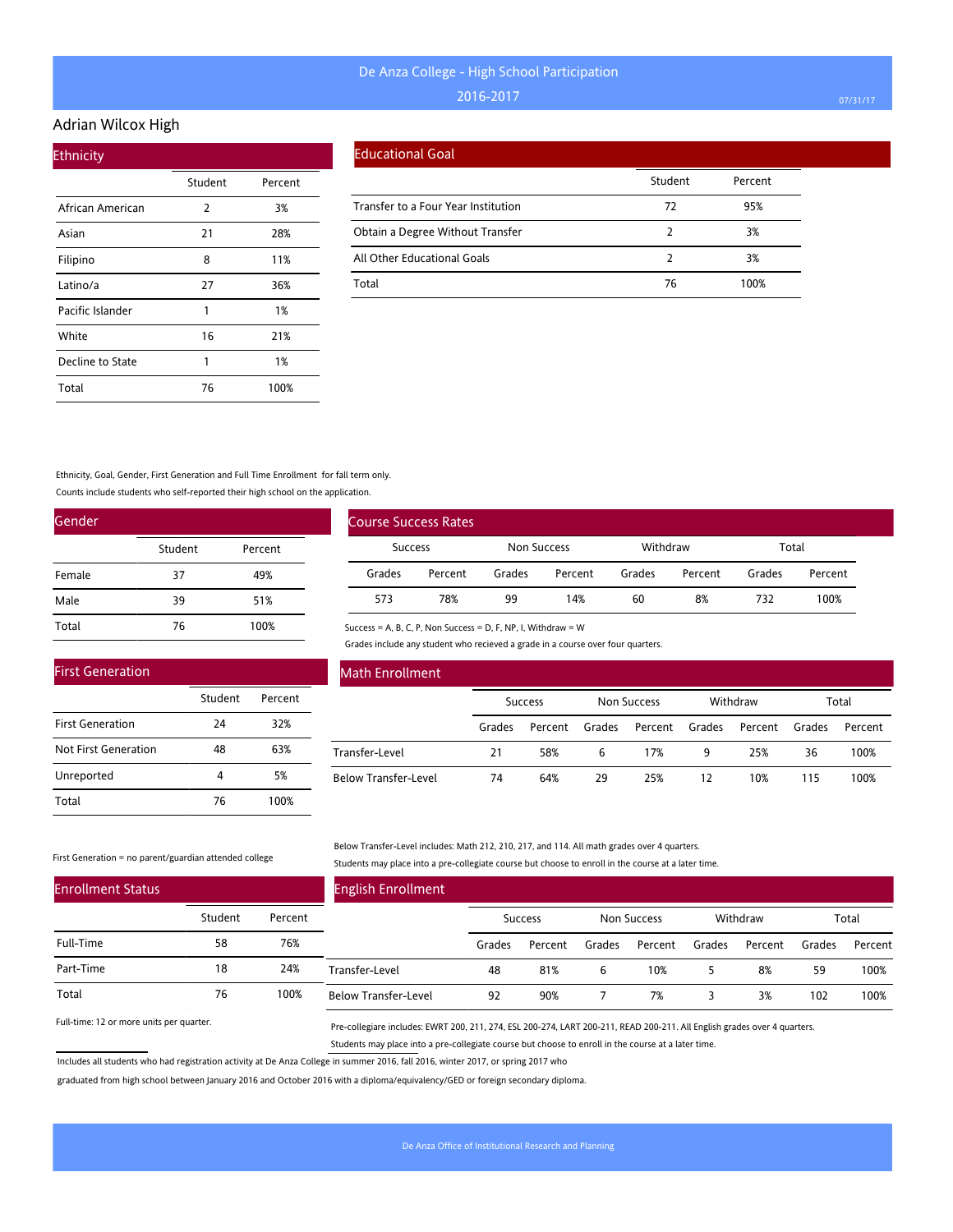#### Santa Teresa High

| <b>Ethnicity</b> |         |         |  |  |  |  |  |
|------------------|---------|---------|--|--|--|--|--|
|                  | Student | Percent |  |  |  |  |  |
| African American | 4       | 7%      |  |  |  |  |  |
| Asian            | 16      | 27%     |  |  |  |  |  |
| Filipino         | 6       | 10%     |  |  |  |  |  |
| Latino/a         | 25      | 42%     |  |  |  |  |  |
| Pacific Islander | 2       | 3%      |  |  |  |  |  |
| White            | 7       | 12%     |  |  |  |  |  |
| Total            | 60      | 100%    |  |  |  |  |  |

### Educational Goal

|                                     | Student | Percent |
|-------------------------------------|---------|---------|
| Transfer to a Four Year Institution | 57      | 95%     |
| Obtain a Degree Without Transfer    |         | 2%      |
| Obtain a Vocational Certificate     |         | 2%      |
| All Other Educational Goals         |         | 2%      |
| Total                               | 60      | 100%    |

#### Ethnicity, Goal, Gender, First Generation and Full Time Enrollment for fall term only.

Counts include students who self-reported their high school on the application.

| Gender |         |         |
|--------|---------|---------|
|        | Student | Percent |
| Female | 30      | 50%     |
| Male   | 30      | 50%     |
| Total  | 60      | 100%    |

|                | Course Success Rates |             |         |          |         |        |         |
|----------------|----------------------|-------------|---------|----------|---------|--------|---------|
| <b>Success</b> |                      | Non Success |         | Withdraw |         | Total  |         |
| Grades         | Percent              | Grades      | Percent | Grades   | Percent | Grades | Percent |
| 414            | 74%                  | 98          | 18%     | 47       | 8%      | 559    | 100%    |

#### Success = A, B, C, P, Non Success = D, F, NP, I, Withdraw = W

Grades include any student who recieved a grade in a course over four quarters.

| <b>First Generation</b> |               |         |
|-------------------------|---------------|---------|
|                         | Student       | Percent |
| <b>First Generation</b> | 17            | 28%     |
| Not First Generation    | 41            | 68%     |
| Unreported              | $\mathcal{P}$ | 3%      |
| Total                   |               | 100%    |

### Math Enrollment

|                      | <b>Success</b> |         | Non Success |                | Withdraw |         | Total  |         |
|----------------------|----------------|---------|-------------|----------------|----------|---------|--------|---------|
|                      | Grades         | Percent | Grades      | Percent Grades |          | Percent | Grades | Percent |
| Transfer-Level       | 19             | 66%     |             | 24%            |          | 10%     | 29     | 100%    |
| Below Transfer-Level | 38             | 62%     | 12          | 20%            |          | 18%     | 61     | 100%    |

#### First Generation = no parent/guardian attended college

Below Transfer-Level includes: Math 212, 210, 217, and 114. All math grades over 4 quarters. Students may place into a pre-collegiate course but choose to enroll in the course at a later time.

| <b>Enrollment Status</b> |         |         | <b>English Enrollment</b>   |        |                |        |                    |        |          |        |         |
|--------------------------|---------|---------|-----------------------------|--------|----------------|--------|--------------------|--------|----------|--------|---------|
|                          | Student | Percent |                             |        | <b>Success</b> |        | <b>Non Success</b> |        | Withdraw |        | Total   |
| Full-Time                | 47      | 78%     |                             | Grades | Percent        | Grades | Percent            | Grades | Percent  | Grades | Percent |
| Part-Time                | 13      | 22%     | Transfer-Level              | 45     | 73%            | 9      | 15%                | 8      | 13%      | 62     | 100%    |
| Total                    | 60      | 100%    | <b>Below Transfer-Level</b> | 57     | 75%            |        | 14%                | 8      | 11%      | 76     | 100%    |

Full-time: 12 or more units per quarter.

Pre-collegiare includes: EWRT 200, 211, 274, ESL 200-274, LART 200-211, READ 200-211. All English grades over 4 quarters. Students may place into a pre-collegiate course but choose to enroll in the course at a later time.

Includes all students who had registration activity at De Anza College in summer 2016, fall 2016, winter 2017, or spring 2017 who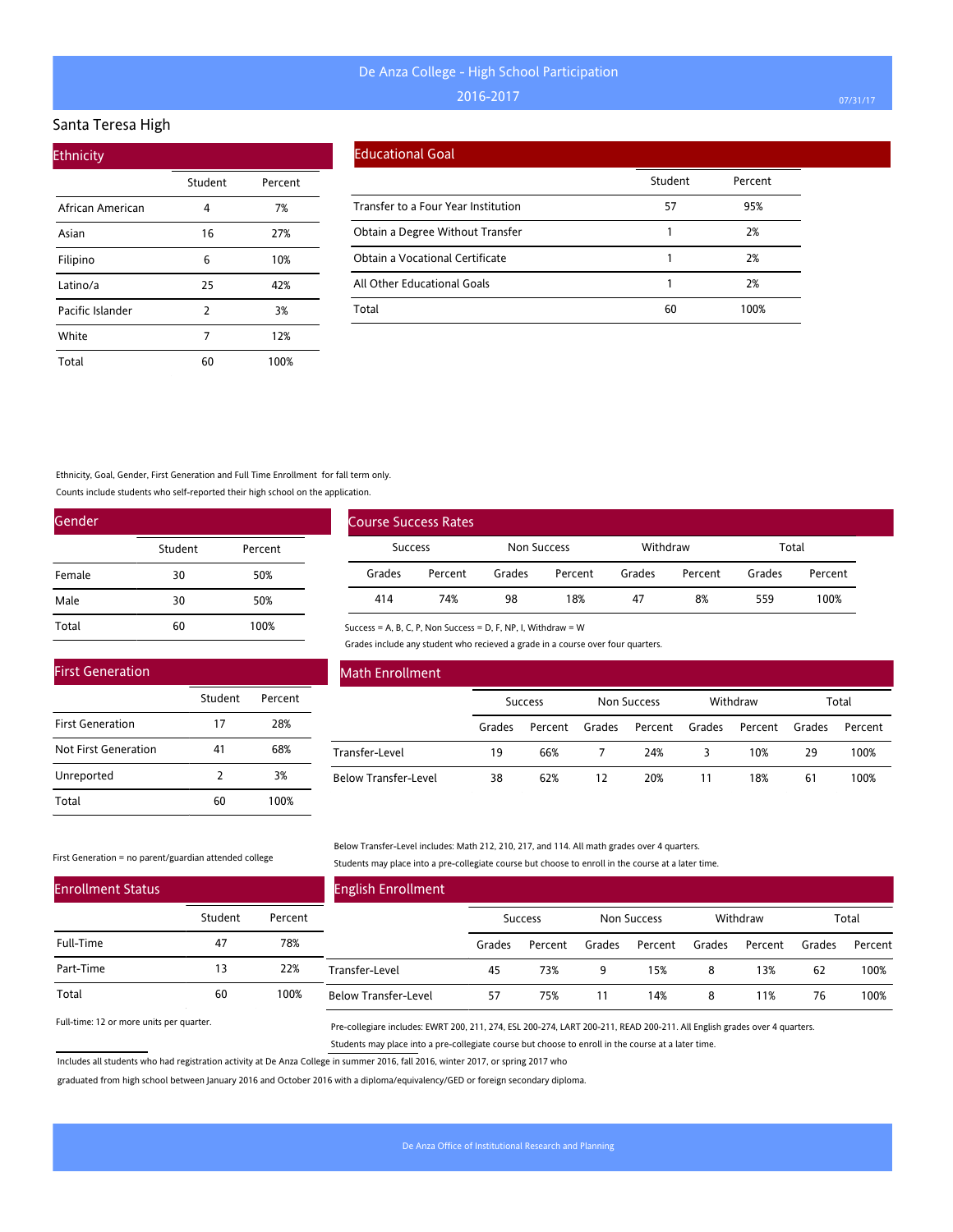### Lynbrook High

| <b>Ethnicity</b> |         |         |  |  |  |  |  |
|------------------|---------|---------|--|--|--|--|--|
|                  | Student | Percent |  |  |  |  |  |
| African American | 1       | 3%      |  |  |  |  |  |
| Asian            | 25      | 69%     |  |  |  |  |  |
| Filipino         | 2       | 6%      |  |  |  |  |  |
| Latino/a         | 3       | 8%      |  |  |  |  |  |
| White            | 5       | 14%     |  |  |  |  |  |
| Total            | 36      | 100%    |  |  |  |  |  |

|  | Educational Goal |
|--|------------------|
|  |                  |

|                                     | Student | Percent |
|-------------------------------------|---------|---------|
| Transfer to a Four Year Institution | 34      | 94%     |
| Obtain a Degree Without Transfer    |         | 6%      |
| Total                               | 36      | 100%    |

### Ethnicity, Goal, Gender, First Generation and Full Time Enrollment for fall term only.

Counts include students who self-reported their high school on the application.

| Gender |         |         |
|--------|---------|---------|
|        | Student | Percent |
| Female | 17      | 47%     |
| Male   | 19      | 53%     |
| Total  | 36      | 100%    |

|        | <b>Course Success Rates</b> |        |             |        |          |        |         |  |
|--------|-----------------------------|--------|-------------|--------|----------|--------|---------|--|
|        | <b>Success</b>              |        | Non Success |        | Withdraw | Total  |         |  |
| Grades | Percent                     | Grades | Percent     | Grades | Percent  | Grades | Percent |  |
| 401    | 86%                         | 32     | 7%          | 31     | 7%       | 464    | 100%    |  |

Success = A, B, C, P, Non Success = D, F, NP, I, Withdraw = W

Grades include any student who recieved a grade in a course over four quarters.

| <b>First Generation</b>     |         |         |  |
|-----------------------------|---------|---------|--|
|                             | Student | Percent |  |
| <b>First Generation</b>     |         | 8%      |  |
| <b>Not First Generation</b> | 32      | 89%     |  |
| Unreported                  |         | 3%      |  |
| Total                       | 36      | 100%    |  |

### Math Enrollment

|                      | <b>Success</b> |         | Non Success |                | Withdraw |         | Total  |         |
|----------------------|----------------|---------|-------------|----------------|----------|---------|--------|---------|
|                      | Grades         | Percent | Grades      | Percent Grades |          | Percent | Grades | Percent |
| Transfer-Level       | 42             | 75%     | 9           | 16%            |          | 9%      | 56     | 100%    |
| Below Transfer-Level | 10             | 63%     | 6           | 38%            |          |         | 16     | 100%    |

#### First Generation = no parent/guardian attended college

Below Transfer-Level includes: Math 212, 210, 217, and 114. All math grades over 4 quarters. Students may place into a pre-collegiate course but choose to enroll in the course at a later time.

| <b>Enrollment Status</b> |         |         | <b>English Enrollment</b>   |        |         |        |             |        |          |        |         |
|--------------------------|---------|---------|-----------------------------|--------|---------|--------|-------------|--------|----------|--------|---------|
|                          | Student | Percent |                             |        | Success |        | Non Success |        | Withdraw |        | Total   |
| Full-Time                | 32      | 89%     |                             | Grades | Percent | Grades | Percent     | Grades | Percent  | Grades | Percent |
| Part-Time                | 4       | 11%     | Transfer-Level              | 46     | 92%     |        |             |        | 8%       | 50     | 100%    |
| Total                    | 36      | 100%    | <b>Below Transfer-Level</b> | 24     | 83%     |        | 7%          |        | 10%      | 29     | 100%    |

Full-time: 12 or more units per quarter.

Pre-collegiare includes: EWRT 200, 211, 274, ESL 200-274, LART 200-211, READ 200-211. All English grades over 4 quarters. Students may place into a pre-collegiate course but choose to enroll in the course at a later time.

Includes all students who had registration activity at De Anza College in summer 2016, fall 2016, winter 2017, or spring 2017 who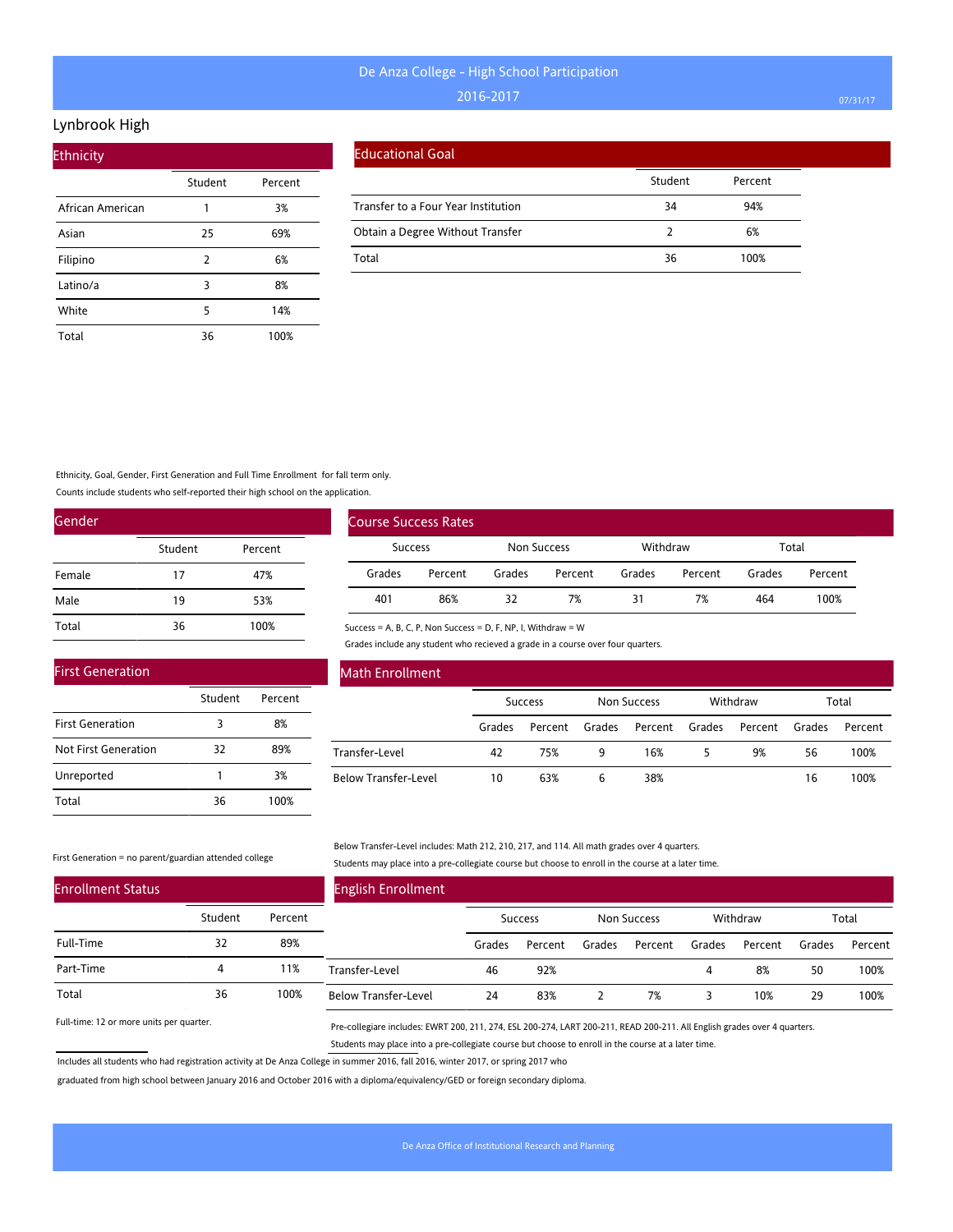#### Westmont High

| <b>Ethnicity</b> |         |         |
|------------------|---------|---------|
|                  | Student | Percent |
| African American | 5       | 13%     |
| Asian            | 7       | 18%     |
| Filipino         | 4       | 10%     |
| Latino/a         | 9       | 23%     |
| White            | 14      | 36%     |
| Total            | 39      | 100%    |

### Educational Goal

|                                     | Student | Percent |
|-------------------------------------|---------|---------|
| Transfer to a Four Year Institution | 37      | 95%     |
| Obtain a Degree Without Transfer    |         | 3%      |
| All Other Educational Goals         |         | 3%      |
| Total                               | 39      | 100%    |

Ethnicity, Goal, Gender, First Generation and Full Time Enrollment for fall term only.

Counts include students who self-reported their high school on the application.

| Gender |         |         |
|--------|---------|---------|
|        | Student | Percent |
| Female | 24      | 62%     |
| Male   | 15      | 38%     |
| Total  | 39      | 100%    |

|        | Course Success Rates |        |             |        |          |        |         |  |
|--------|----------------------|--------|-------------|--------|----------|--------|---------|--|
|        | <b>Success</b>       |        | Non Success |        | Withdraw | Total  |         |  |
| Grades | Percent              | Grades | Percent     | Grades | Percent  | Grades | Percent |  |
| 322    | 81%                  | 43     | 11%         | 34     | 9%       | 399    | 100%    |  |

Success = A, B, C, P, Non Success = D, F, NP, I, Withdraw = W

Grades include any student who recieved a grade in a course over four quarters.

| <b>First Generation</b> |               |         |
|-------------------------|---------------|---------|
|                         | Student       | Percent |
| <b>First Generation</b> | 9             | 23%     |
| Not First Generation    | 28            | 72%     |
| Unreported              | $\mathcal{P}$ | 5%      |
| Total                   | 39            | 100%    |

### Math Enrollment

|                      | <b>Success</b> |         | Non Success |                | Withdraw |         | Total  |         |
|----------------------|----------------|---------|-------------|----------------|----------|---------|--------|---------|
|                      | Grades         | Percent | Grades      | Percent Grades |          | Percent | Grades | Percent |
| Transfer-Level       | 15             | 65%     |             | 22%            |          | 13%     | 23     | 100%    |
| Below Transfer-Level | 29             | 66%     | 12          | 27%            |          | 7%      | 44     | 100%    |

#### First Generation = no parent/guardian attended college

Below Transfer-Level includes: Math 212, 210, 217, and 114. All math grades over 4 quarters. Students may place into a pre-collegiate course but choose to enroll in the course at a later time.

| <b>Enrollment Status</b> |         |         | <b>English Enrollment</b>   |        |                |        |             |        |          |        |         |
|--------------------------|---------|---------|-----------------------------|--------|----------------|--------|-------------|--------|----------|--------|---------|
|                          | Student | Percent |                             |        | <b>Success</b> |        | Non Success |        | Withdraw |        | Total   |
| Full-Time                | 31      | 79%     |                             | Grades | Percent        | Grades | Percent     | Grades | Percent  | Grades | Percent |
| Part-Time                | 8       | 21%     | Transfer-Level              | 43     | 77%            |        | 13%         | b      | 11%      | 56     | 100%    |
| Total                    | 39      | 100%    | <b>Below Transfer-Level</b> | 23     | 85%            |        |             | 4      | 15%      | 27     | 100%    |

Full-time: 12 or more units per quarter.

Pre-collegiare includes: EWRT 200, 211, 274, ESL 200-274, LART 200-211, READ 200-211. All English grades over 4 quarters. Students may place into a pre-collegiate course but choose to enroll in the course at a later time.

Includes all students who had registration activity at De Anza College in summer 2016, fall 2016, winter 2017, or spring 2017 who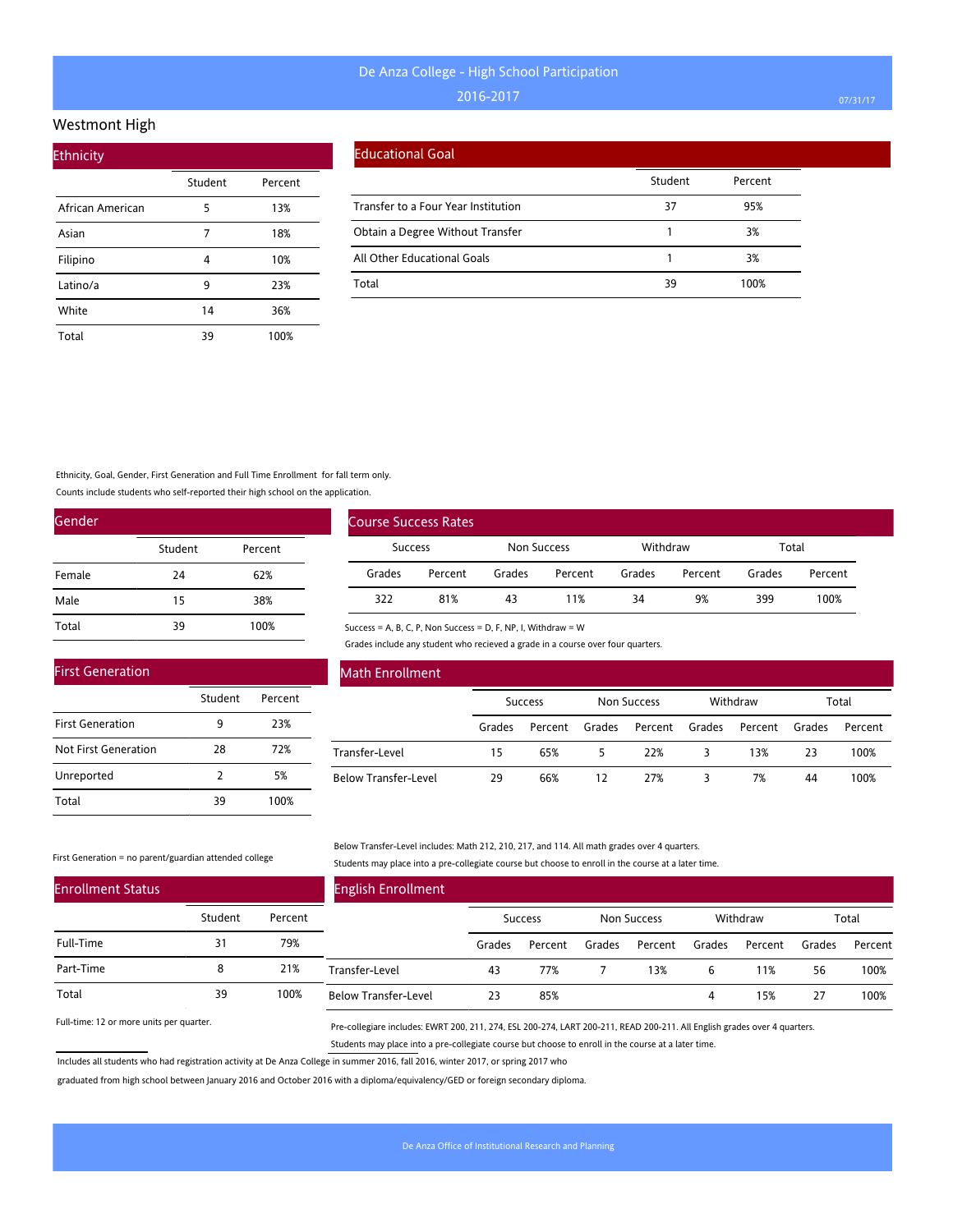### Willow Glen High

| <b>Ethnicity</b> |         |         |  |  |  |  |  |
|------------------|---------|---------|--|--|--|--|--|
|                  | Student | Percent |  |  |  |  |  |
| African American | 5       | 7%      |  |  |  |  |  |
| Asian            | 3       | 4%      |  |  |  |  |  |
| Filipino         | 1       | 1%      |  |  |  |  |  |
| Latino/a         | 52      | 73%     |  |  |  |  |  |
| Pacific Islander | 2       | 3%      |  |  |  |  |  |
| White            | 8       | 11%     |  |  |  |  |  |
| Total            | 71      | 100%    |  |  |  |  |  |

#### Educational Goal

|                                     | Student | Percent |
|-------------------------------------|---------|---------|
| Transfer to a Four Year Institution | 64      | 90%     |
| Obtain a Degree Without Transfer    | 2       | 3%      |
| Obtain a Vocational Certificate     |         | 1%      |
| All Other Educational Goals         | 4       | 6%      |
| Total                               |         | 100%    |

#### Ethnicity, Goal, Gender, First Generation and Full Time Enrollment for fall term only.

Counts include students who self-reported their high school on the application.

| Gender |         |         |  |  |  |  |
|--------|---------|---------|--|--|--|--|
|        | Student | Percent |  |  |  |  |
| Female | 29      | 41%     |  |  |  |  |
| Male   | 42      | 59%     |  |  |  |  |
| Total  | 71      | 100%    |  |  |  |  |

| Course Success Rates |         |             |         |          |         |        |         |  |
|----------------------|---------|-------------|---------|----------|---------|--------|---------|--|
| Success              |         | Non Success |         | Withdraw |         | Total  |         |  |
| Grades               | Percent | Grades      | Percent | Grades   | Percent | Grades | Percent |  |
| 447                  | 67%     | 152         | 23%     | 64       | 10%     | 663    | 100%    |  |

Success = A, B, C, P, Non Success = D, F, NP, I, Withdraw = W

Grades include any student who recieved a grade in a course over four quarters.

| <b>First Generation</b> |         |         |  |
|-------------------------|---------|---------|--|
|                         | Student | Percent |  |
| <b>First Generation</b> | 27      | 38%     |  |
| Not First Generation    | 39      | 55%     |  |
| Unreported              | 5       | 7%      |  |
| Total                   | 71      | 100%    |  |

#### Math Enrollment

|                             | <b>Success</b> |         | Non Success |                | Withdraw |         | Total  |         |
|-----------------------------|----------------|---------|-------------|----------------|----------|---------|--------|---------|
|                             | Grades         | Percent | Grades      | Percent Grades |          | Percent | Grades | Percent |
| Transfer-Level              | 22             | 73%     | 5           | 17%            |          | 10%     | 30     | 100%    |
| <b>Below Transfer-Level</b> | 58             | 58%     | 31          | 31%            |          | 11%     | 100    | 100%    |

#### First Generation = no parent/guardian attended college

Below Transfer-Level includes: Math 212, 210, 217, and 114. All math grades over 4 quarters. Students may place into a pre-collegiate course but choose to enroll in the course at a later time.

| <b>Enrollment Status</b> |         |         | <b>English Enrollment</b>   |        |                |        |             |        |          |        |         |
|--------------------------|---------|---------|-----------------------------|--------|----------------|--------|-------------|--------|----------|--------|---------|
|                          | Student | Percent |                             |        | <b>Success</b> |        | Non Success |        | Withdraw |        | Total   |
| Full-Time                | 49      | 69%     |                             | Grades | Percent        | Grades | Percent     | Grades | Percent  | Grades | Percent |
| Part-Time                | 22      | 31%     | Transfer-Level              | 36     | 69%            |        | 21%         |        | 10%      | 52     | 100%    |
| Total                    |         | 100%    | <b>Below Transfer-Level</b> | 61     | 73%            | 12     | 14%         | 11     | 13%      | 84     | 100%    |

Full-time: 12 or more units per quarter.

Pre-collegiare includes: EWRT 200, 211, 274, ESL 200-274, LART 200-211, READ 200-211. All English grades over 4 quarters. Students may place into a pre-collegiate course but choose to enroll in the course at a later time.

Includes all students who had registration activity at De Anza College in summer 2016, fall 2016, winter 2017, or spring 2017 who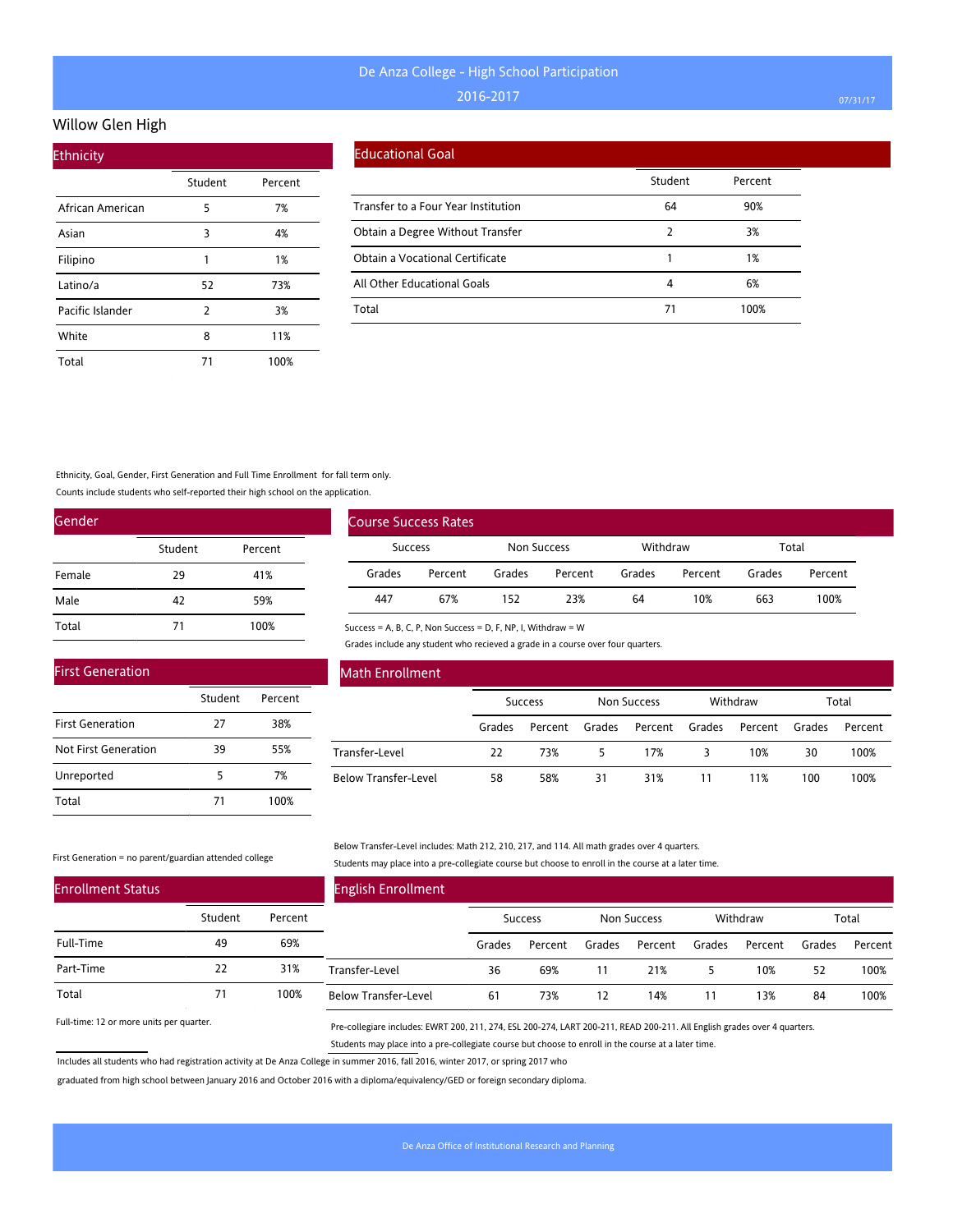### Prospect High

| <b>Ethnicity</b> |         |         |  |  |  |  |  |
|------------------|---------|---------|--|--|--|--|--|
|                  | Student | Percent |  |  |  |  |  |
| African American | 1       | 2%      |  |  |  |  |  |
| Asian            | 12      | 21%     |  |  |  |  |  |
| Filipino         | 4       | 7%      |  |  |  |  |  |
| Latino/a         | 29      | 50%     |  |  |  |  |  |
| Native American  | 1       | 2%      |  |  |  |  |  |
| White            | 11      | 19%     |  |  |  |  |  |
| Total            | 58      | 100%    |  |  |  |  |  |

#### Educational Goal

|                                     | Student | Percent |
|-------------------------------------|---------|---------|
| Transfer to a Four Year Institution | 50      | 86%     |
| Obtain a Degree Without Transfer    |         | 5%      |
| All Other Educational Goals         |         | 9%      |
| Total                               | 58      | 100%    |

Ethnicity, Goal, Gender, First Generation and Full Time Enrollment for fall term only.

Counts include students who self-reported their high school on the application.

| Gender |         |         |  |  |  |  |  |  |
|--------|---------|---------|--|--|--|--|--|--|
|        | Student | Percent |  |  |  |  |  |  |
| Female | 27      | 47%     |  |  |  |  |  |  |
| Male   | 31      | 53%     |  |  |  |  |  |  |
| Total  | 58      | 100%    |  |  |  |  |  |  |

|                | <b>Course Success Rates</b> |                    |         |          |         |        |         |
|----------------|-----------------------------|--------------------|---------|----------|---------|--------|---------|
| <b>Success</b> |                             | <b>Non Success</b> |         | Withdraw |         | Total  |         |
| Grades         | Percent                     | Grades             | Percent | Grades   | Percent | Grades | Percent |
| 389            | 72%                         | 94                 | 17%     | 59       | 11%     | 542    | 100%    |

Grades include any student who recieved a grade in a course over four quarters.

| <b>First Generation</b> |         |         |
|-------------------------|---------|---------|
|                         | Student | Percent |
| <b>First Generation</b> | 20      | 34%     |
| Not First Generation    | 35      | 60%     |
| Unreported              | 3       | 5%      |
| Total                   | 58      | 100%    |

### Math Enrollment

|                      | <b>Success</b> |     | Non Success    |                | Withdraw |         | Total  |         |
|----------------------|----------------|-----|----------------|----------------|----------|---------|--------|---------|
|                      | Grades         |     | Percent Grades | Percent Grades |          | Percent | Grades | Percent |
| Transfer-Level       | 25             | 81% | 4              | 13%            |          | 6%      | 31     | 100%    |
| Below Transfer-Level | 33             | 49% | 22             | 32%            | 13       | 19%     | 68     | 100%    |

#### First Generation = no parent/guardian attended college

Below Transfer-Level includes: Math 212, 210, 217, and 114. All math grades over 4 quarters. Students may place into a pre-collegiate course but choose to enroll in the course at a later time.

| <b>Enrollment Status</b> |         |         | <b>English Enrollment</b>   |        |                |        |             |        |          |        |         |
|--------------------------|---------|---------|-----------------------------|--------|----------------|--------|-------------|--------|----------|--------|---------|
|                          | Student | Percent |                             |        | <b>Success</b> |        | Non Success |        | Withdraw |        | Total   |
| Full-Time                | 40      | 69%     |                             | Grades | Percent        | Grades | Percent     | Grades | Percent  | Grades | Percent |
| Part-Time                | 18      | 31%     | Transfer-Level              | 41     | 79%            |        | 10%         | b      | 12%      | 52     | 100%    |
| Total                    | 58      | 100%    | <b>Below Transfer-Level</b> | 45     | 69%            | 6      | 9%          | 14     | 22%      | 65     | 100%    |

Success = A, B, C, P, Non Success = D, F, NP, I, Withdraw = W

Full-time: 12 or more units per quarter.

Pre-collegiare includes: EWRT 200, 211, 274, ESL 200-274, LART 200-211, READ 200-211. All English grades over 4 quarters. Students may place into a pre-collegiate course but choose to enroll in the course at a later time.

Includes all students who had registration activity at De Anza College in summer 2016, fall 2016, winter 2017, or spring 2017 who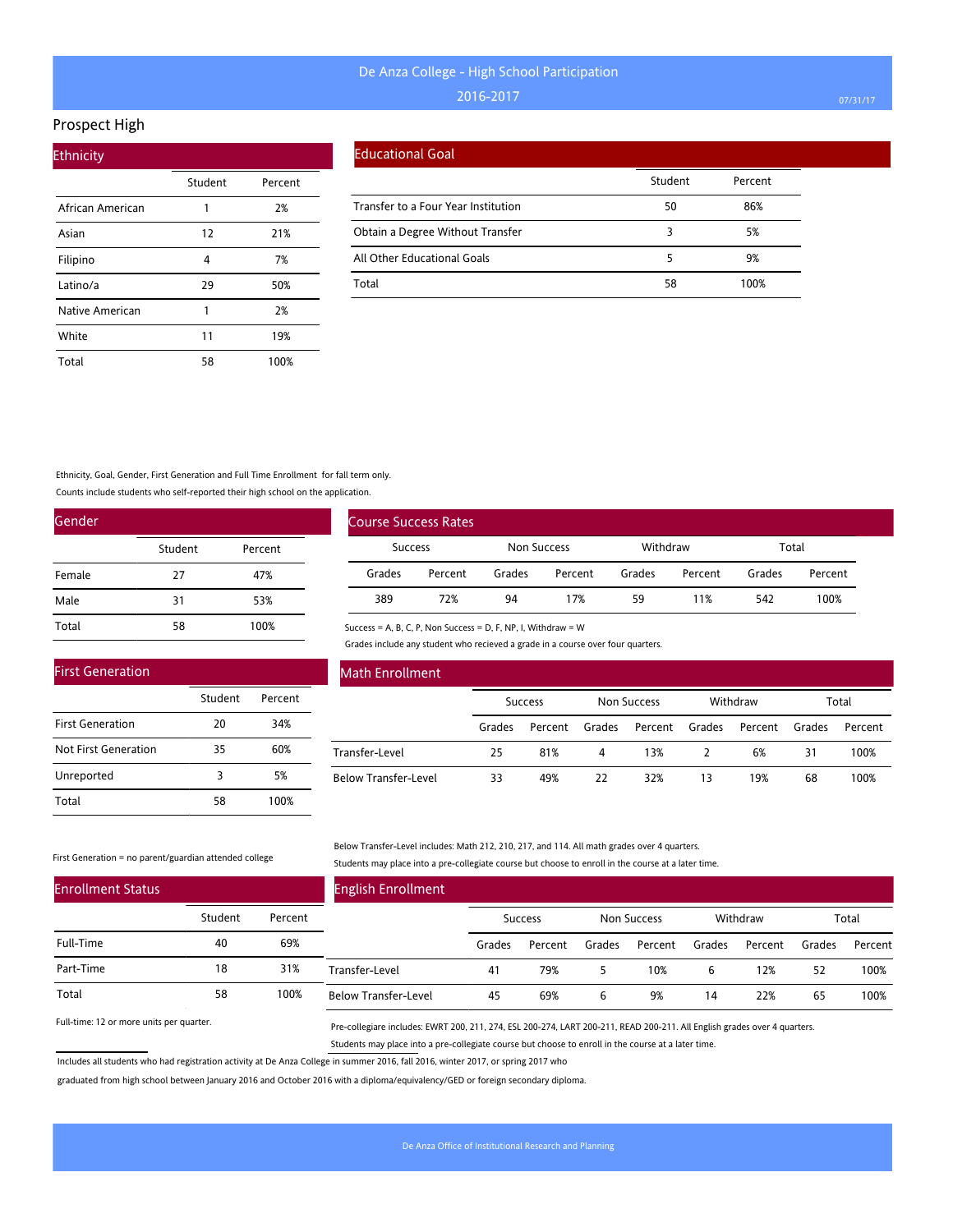### Leland High

| <b>Ethnicity</b> |         |         |
|------------------|---------|---------|
|                  | Student | Percent |
| African American | 3       | 6%      |
| Asian            | 18      | 35%     |
| Latino/a         | 11      | 21%     |
| White            | 20      | 38%     |
| Total            | 52      | 100%    |

|  | <b>Educational Goal</b> |
|--|-------------------------|
|  |                         |

|    | Percent |
|----|---------|
| 52 | 100%    |
| 52 | 100%    |
|    | Student |

Ethnicity, Goal, Gender, First Generation and Full Time Enrollment for fall term only.

Counts include students who self-reported their high school on the application.

| Gender |         |         |  |  |  |  |  |
|--------|---------|---------|--|--|--|--|--|
|        | Student | Percent |  |  |  |  |  |
| Female | 22      | 42%     |  |  |  |  |  |
| Male   | 30      | 58%     |  |  |  |  |  |
| Total  | 52      | 100%    |  |  |  |  |  |

| <b>First Generation</b> |         |         |  |  |  |  |  |  |
|-------------------------|---------|---------|--|--|--|--|--|--|
|                         | Student | Percent |  |  |  |  |  |  |
| <b>First Generation</b> |         | 13%     |  |  |  |  |  |  |
| Not First Generation    | 45      | 87%     |  |  |  |  |  |  |
| Total                   | 52      | 100%    |  |  |  |  |  |  |

| Course Success Rates |         |             |         |          |         |        |         |
|----------------------|---------|-------------|---------|----------|---------|--------|---------|
| <b>Success</b>       |         | Non Success |         | Withdraw |         | Total  |         |
| Grades               | Percent | Grades      | Percent | Grades   | Percent | Grades | Percent |
| 459                  | 85%     | 48          | 9%      | 30       | 6%      | 537    | 100%    |

Success = A, B, C, P, Non Success = D, F, NP, I, Withdraw = W

Grades include any student who recieved a grade in a course over four quarters.

| <b>Math Enrollment</b> |                |         |             |         |          |         |        |         |
|------------------------|----------------|---------|-------------|---------|----------|---------|--------|---------|
|                        | <b>Success</b> |         | Non Success |         | Withdraw |         | Total  |         |
|                        | Grades         | Percent | Grades      | Percent | Grades   | Percent | Grades | Percent |
| Transfer-Level         | 55             | 72%     | 15          | 20%     | 6        | 8%      | 76     | 100%    |
| Below Transfer-Level   | 26             | 72%     |             | 19%     |          | 8%      | 36     | 100%    |

First Generation = no parent/guardian attended college

#### Below Transfer-Level includes: Math 212, 210, 217, and 114. All math grades over 4 quarters. Students may place into a pre-collegiate course but choose to enroll in the course at a later time.

| <b>Enrollment Status</b> |         |         | <b>English Enrollment</b>   |        |                |        |             |        |          |        |         |
|--------------------------|---------|---------|-----------------------------|--------|----------------|--------|-------------|--------|----------|--------|---------|
|                          | Student | Percent |                             |        | <b>Success</b> |        | Non Success |        | Withdraw |        | Total   |
| Full-Time                | 46      | 88%     |                             | Grades | Percent        | Grades | Percent     | Grades | Percent  | Grades | Percent |
| Part-Time                | 6       | 12%     | Transfer-Level              | 64     | 90%            |        | 4%          | 4      | 6%       | 71     | 100%    |
| Total                    | 52      | 100%    | <b>Below Transfer-Level</b> | 33     | 92%            |        | 3%          |        | 6%       | 36     | 100%    |

Full-time: 12 or more units per quarter.

Pre-collegiare includes: EWRT 200, 211, 274, ESL 200-274, LART 200-211, READ 200-211. All English grades over 4 quarters. Students may place into a pre-collegiate course but choose to enroll in the course at a later time.

Includes all students who had registration activity at De Anza College in summer 2016, fall 2016, winter 2017, or spring 2017 who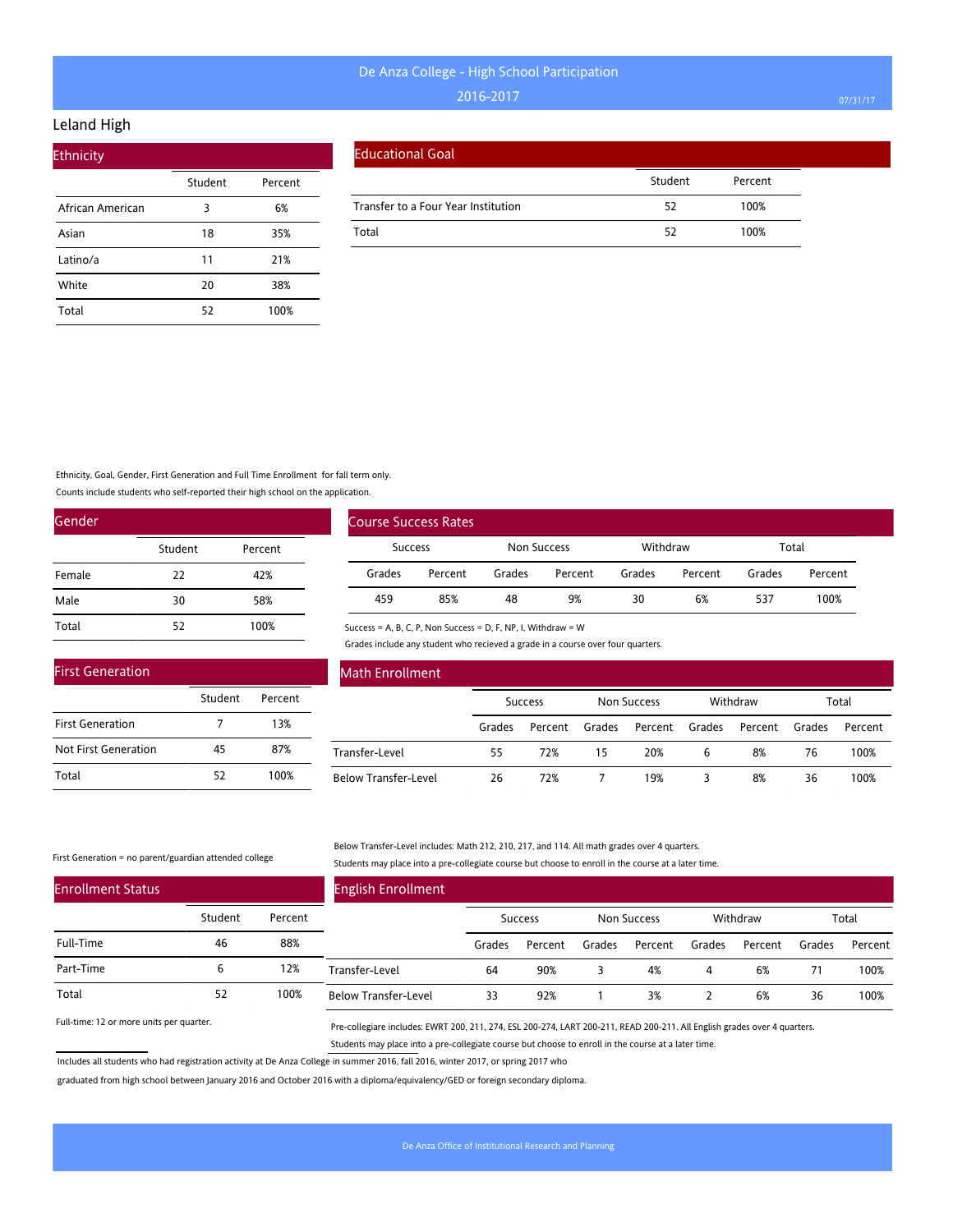#### Branham High

| <b>Ethnicity</b> |                |         |  |  |  |  |  |  |  |
|------------------|----------------|---------|--|--|--|--|--|--|--|
|                  | Student        | Percent |  |  |  |  |  |  |  |
| Asian            | 8              | 20%     |  |  |  |  |  |  |  |
| Filipino         | $\overline{2}$ | 5%      |  |  |  |  |  |  |  |
| Latino/a         | 17             | 41%     |  |  |  |  |  |  |  |
| Native American  | 1              | 2%      |  |  |  |  |  |  |  |
| Pacific Islander | 1              | 2%      |  |  |  |  |  |  |  |
| White            | 12             | 29%     |  |  |  |  |  |  |  |
| Total            | 41             | 100%    |  |  |  |  |  |  |  |

|  | <b>Educational Goal</b> |
|--|-------------------------|
|  |                         |

|                                     | Student | Percent |
|-------------------------------------|---------|---------|
| Transfer to a Four Year Institution | 39      | 95%     |
| All Other Educational Goals         |         | 5%      |
| Total                               | 41      | 100%    |

Ethnicity, Goal, Gender, First Generation and Full Time Enrollment for fall term only.

Counts include students who self-reported their high school on the application.

| Gender |         |         |
|--------|---------|---------|
|        | Student | Percent |
| Female | 25      | 61%     |
| Male   | 16      | 39%     |
| Total  | 41      | 100%    |

|                | <b>Course Success Rates</b> |             |         |          |         |        |         |
|----------------|-----------------------------|-------------|---------|----------|---------|--------|---------|
| <b>Success</b> |                             | Non Success |         | Withdraw |         | Total  |         |
| Grades         | Percent                     | Grades      | Percent | Grades   | Percent | Grades | Percent |
| 316            | 80%                         | 42          | 11%     | 35       | 9%      | 393    | 100%    |

Success = A, B, C, P, Non Success = D, F, NP, I, Withdraw = W

Grades include any student who recieved a grade in a course over four quarters.

| <b>First Generation</b> |         |         |
|-------------------------|---------|---------|
|                         | Student | Percent |
| <b>First Generation</b> | 12      | 29%     |
| Not First Generation    | 25      | 61%     |
| Unreported              |         | 10%     |
| Total                   | 41      | 100%    |

### Math Enrollment

|                      | <b>Success</b> |         | Non Success |                | Withdraw |         | Total  |         |
|----------------------|----------------|---------|-------------|----------------|----------|---------|--------|---------|
|                      | Grades         | Percent | Grades      | Percent Grades |          | Percent | Grades | Percent |
| Transfer-Level       | 12             | 75%     |             | 6%             |          | 19%     | 16     | 100%    |
| Below Transfer-Level | 48             | 75%     | 10          | 16%            | 6        | 9%      | 64     | 100%    |

#### First Generation = no parent/guardian attended college

Below Transfer-Level includes: Math 212, 210, 217, and 114. All math grades over 4 quarters. Students may place into a pre-collegiate course but choose to enroll in the course at a later time.

| <b>Enrollment Status</b> |         |         | <b>English Enrollment</b>   |        |                |        |             |        |          |        |         |
|--------------------------|---------|---------|-----------------------------|--------|----------------|--------|-------------|--------|----------|--------|---------|
|                          | Student | Percent |                             |        | <b>Success</b> |        | Non Success |        | Withdraw |        | Total   |
| Full-Time                | 33      | 80%     |                             | Grades | Percent        | Grades | Percent     | Grades | Percent  | Grades | Percent |
| Part-Time                | 8       | 20%     | Transfer-Level              | 40     | 83%            |        | 10%         |        | 6%       | 48     | 100%    |
| Total                    | 41      | 100%    | <b>Below Transfer-Level</b> | 37     | 86%            | 4      | 9%          |        | 5%       | 43     | 100%    |

Full-time: 12 or more units per quarter.

Pre-collegiare includes: EWRT 200, 211, 274, ESL 200-274, LART 200-211, READ 200-211. All English grades over 4 quarters. Students may place into a pre-collegiate course but choose to enroll in the course at a later time.

Includes all students who had registration activity at De Anza College in summer 2016, fall 2016, winter 2017, or spring 2017 who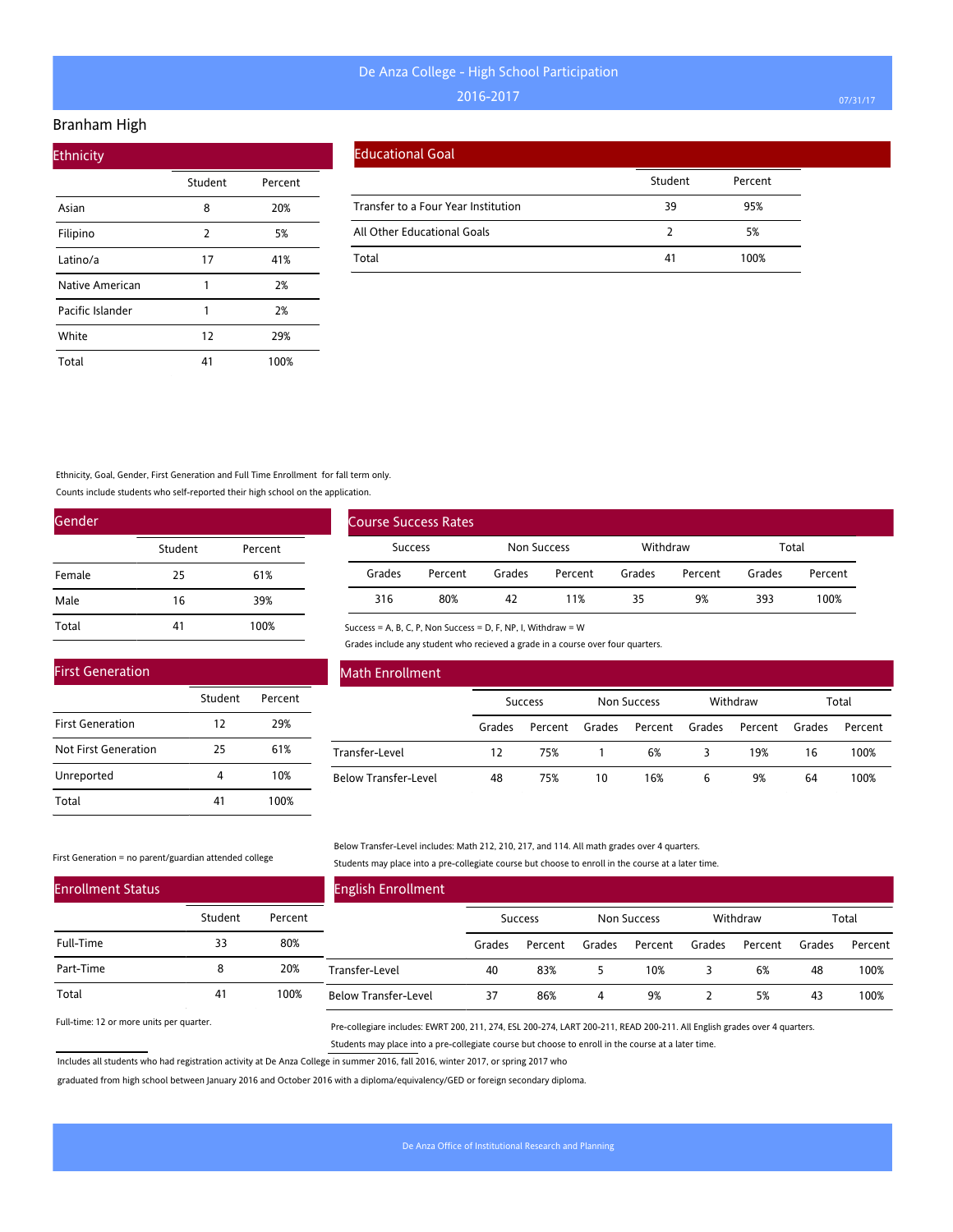#### Yerba Buena High

| <b>Ethnicity</b> |         |         |
|------------------|---------|---------|
|                  | Student | Percent |
| African American | 3       | 5%      |
| Asian            | 27      | 47%     |
| Filipino         | 2       | 3%      |
| Latino/a         | 26      | 45%     |
| Total            | 58      | 100%    |

#### Educational Goal

|                                     | Student | Percent |
|-------------------------------------|---------|---------|
| Transfer to a Four Year Institution | 56      | 97%     |
| Obtain a Degree Without Transfer    |         | 3%      |
| Total                               | 58      | 100%    |

#### Ethnicity, Goal, Gender, First Generation and Full Time Enrollment for fall term only.

Counts include students who self-reported their high school on the application.

| Gender |         |         |
|--------|---------|---------|
|        | Student | Percent |
| Female | 25      | 43%     |
| Male   | 33      | 57%     |
| Total  | 58      | 100%    |

|                | <b>Course Success Rates</b> |             |         |          |         |        |         |
|----------------|-----------------------------|-------------|---------|----------|---------|--------|---------|
| <b>Success</b> |                             | Non Success |         | Withdraw |         | Total  |         |
| Grades         | Percent                     | Grades      | Percent | Grades   | Percent | Grades | Percent |
| 318            | 68%                         | 89          | 19%     | 64       | 14%     | 471    | 100%    |

### Success = A, B, C, P, Non Success = D, F, NP, I, Withdraw = W

Grades include any student who recieved a grade in a course over four quarters.

| <b>First Generation</b> |         |         |
|-------------------------|---------|---------|
|                         | Student | Percent |
| <b>First Generation</b> | 36      | 62%     |
| Not First Generation    | 15      | 26%     |
| Unreported              |         | 12%     |
| Total                   | 58      | 100%    |

#### Math Enrollment

|                      | <b>Success</b> |         | Non Success |                | Withdraw |         | Total  |         |
|----------------------|----------------|---------|-------------|----------------|----------|---------|--------|---------|
|                      | Grades         | Percent | Grades      | Percent Grades |          | Percent | Grades | Percent |
| Transfer-Level       | 15             | 54%     |             | 25%            | 6        | 21%     | 28     | 100%    |
| Below Transfer-Level | 38             | 60%     | 14          | 22%            |          | 17%     | 63     | 100%    |

#### First Generation = no parent/guardian attended college

Below Transfer-Level includes: Math 212, 210, 217, and 114. All math grades over 4 quarters. Students may place into a pre-collegiate course but choose to enroll in the course at a later time.

| <b>Enrollment Status</b> |         |         | <b>English Enrollment</b>   |        |                |        |             |        |          |        |         |
|--------------------------|---------|---------|-----------------------------|--------|----------------|--------|-------------|--------|----------|--------|---------|
|                          | Student | Percent |                             |        | <b>Success</b> |        | Non Success |        | Withdraw |        | Total   |
| Full-Time                | 40      | 69%     |                             | Grades | Percent        | Grades | Percent     | Grades | Percent  | Grades | Percent |
| Part-Time                | 18      | 31%     | Transfer-Level              | 23     | 64%            |        | 19%         | b      | 17%      | 36     | 100%    |
| Total                    | 58      | 100%    | <b>Below Transfer-Level</b> | 76     | 75%            | 12     | 12%         | 13     | 13%      | 101    | 100%    |

Full-time: 12 or more units per quarter.

Pre-collegiare includes: EWRT 200, 211, 274, ESL 200-274, LART 200-211, READ 200-211. All English grades over 4 quarters. Students may place into a pre-collegiate course but choose to enroll in the course at a later time.

Includes all students who had registration activity at De Anza College in summer 2016, fall 2016, winter 2017, or spring 2017 who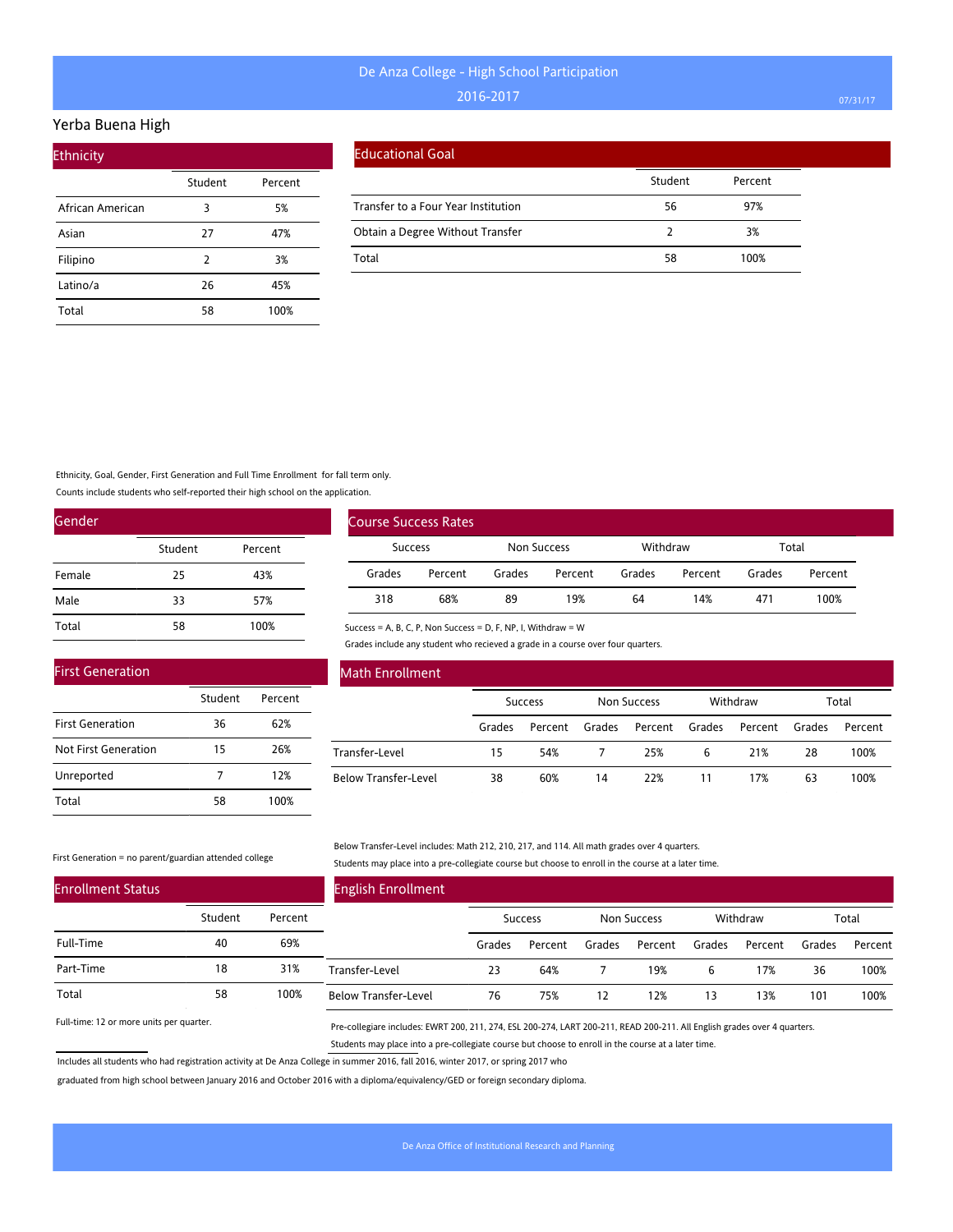### Leigh High

| <b>Ethnicity</b> |         |         |  |
|------------------|---------|---------|--|
|                  | Student | Percent |  |
| African American |         | 2%      |  |
| Asian            | 5       | 11%     |  |
| Filipino         | 1       | 2%      |  |
| Latino/a         | 16      | 36%     |  |
| White            | 22      | 49%     |  |
| Total            | 45      | 100%    |  |

### Educational Goal

|                                     | Student | Percent |
|-------------------------------------|---------|---------|
| Transfer to a Four Year Institution | 40      | 89%     |
| Obtain a Degree Without Transfer    |         | 4%      |
| All Other Educational Goals         |         | 7%      |
| Total                               | 45      | 100%    |

### Ethnicity, Goal, Gender, First Generation and Full Time Enrollment for fall term only.

Counts include students who self-reported their high school on the application.

| Gender |         |         |
|--------|---------|---------|
|        | Student | Percent |
| Female | 25      | 56%     |
| Male   | 20      | 44%     |
| Total  | 45      | 100%    |

|                | Course Success Rates |        |             |        |          |        |         |  |
|----------------|----------------------|--------|-------------|--------|----------|--------|---------|--|
| <b>Success</b> |                      |        | Non Success |        | Withdraw | Total  |         |  |
| Grades         | Percent              | Grades | Percent     | Grades | Percent  | Grades | Percent |  |
| 323            | 81%                  | 43     | 11%         | 35     | 9%       | 401    | 100%    |  |

#### Success = A, B, C, P, Non Success = D, F, NP, I, Withdraw = W

Grades include any student who recieved a grade in a course over four quarters.

| <b>First Generation</b> |               |         |
|-------------------------|---------------|---------|
|                         | Student       | Percent |
| <b>First Generation</b> | 6             | 13%     |
| Not First Generation    | 37            | 82%     |
| Unreported              | $\mathcal{P}$ | 4%      |
| Total                   | 45            | 100%    |

### Math Enrollment

|                      | <b>Success</b> |                | Non Success |                | Withdraw |                | Total |         |
|----------------------|----------------|----------------|-------------|----------------|----------|----------------|-------|---------|
|                      | Grades         | Percent Grades |             | Percent Grades |          | Percent Grades |       | Percent |
| Transfer-Level       | 21             | 72%            | 4           | 14%            | 4        | 14%            | 29    | 100%    |
| Below Transfer-Level | 31             | 66%            | 8           | 17%            | 8        | 17%            | 47    | 100%    |

#### First Generation = no parent/guardian attended college

Below Transfer-Level includes: Math 212, 210, 217, and 114. All math grades over 4 quarters. Students may place into a pre-collegiate course but choose to enroll in the course at a later time.

| <b>Enrollment Status</b> |         |         | <b>English Enrollment</b>   |        |                |        |             |        |          |        |         |
|--------------------------|---------|---------|-----------------------------|--------|----------------|--------|-------------|--------|----------|--------|---------|
|                          | Student | Percent |                             |        | <b>Success</b> |        | Non Success |        | Withdraw |        | Total   |
| Full-Time                | 31      | 69%     |                             | Grades | Percent        | Grades | Percent     | Grades | Percent  | Grades | Percent |
| Part-Time                | 14      | 31%     | Transfer-Level              | 21     | 84%            |        | 12%         |        | 4%       | 25     | 100%    |
| Total                    | 45      | 100%    | <b>Below Transfer-Level</b> | 32     | 73%            |        | 14%         | ь      | 14%      | 44     | 100%    |

Full-time: 12 or more units per quarter.

Pre-collegiare includes: EWRT 200, 211, 274, ESL 200-274, LART 200-211, READ 200-211. All English grades over 4 quarters. Students may place into a pre-collegiate course but choose to enroll in the course at a later time.

Includes all students who had registration activity at De Anza College in summer 2016, fall 2016, winter 2017, or spring 2017 who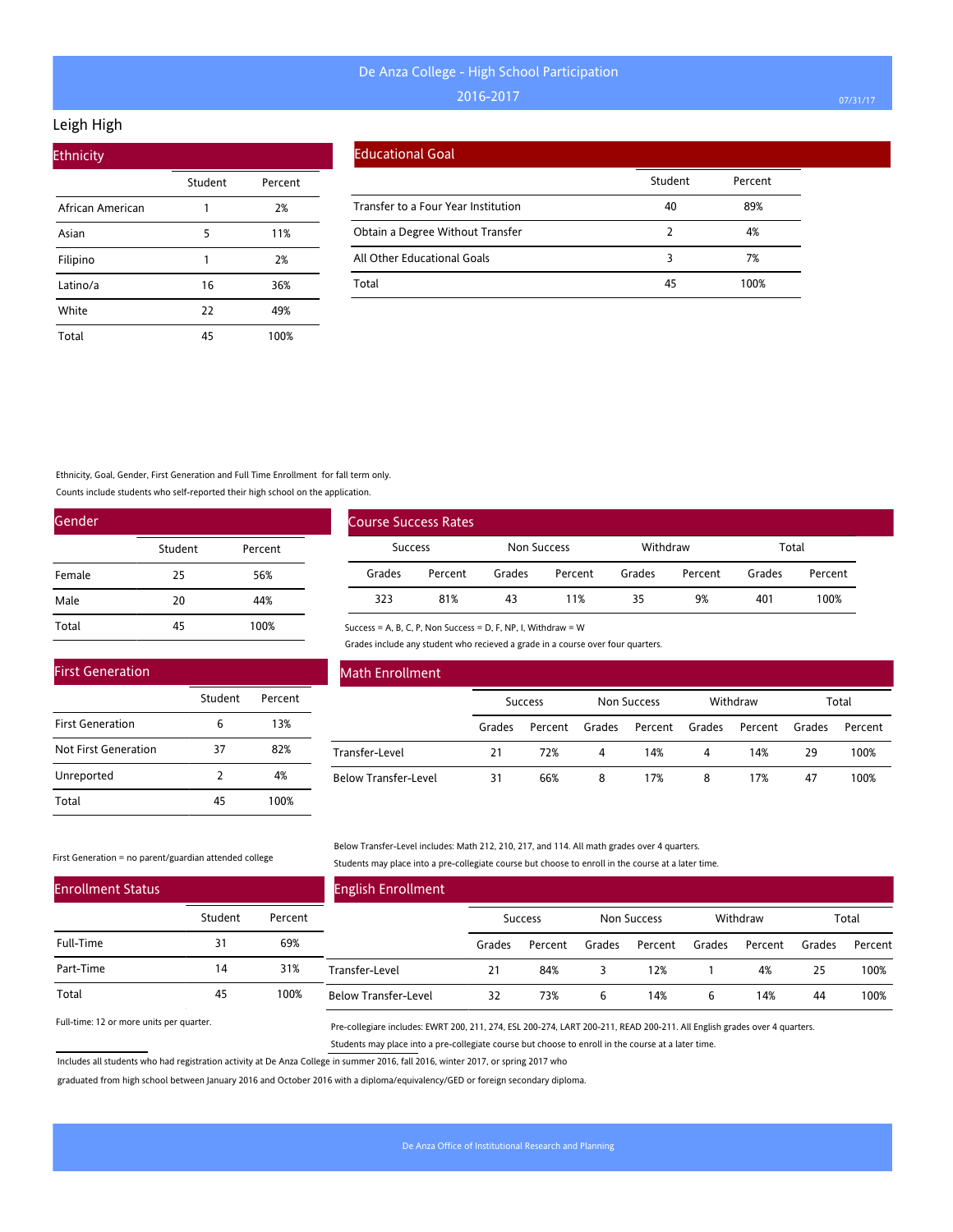#### Mt. Pleasant High School

| <b>Ethnicity</b> |         |         |
|------------------|---------|---------|
|                  | Student | Percent |
| African American | 2       | 4%      |
| Asian            | 8       | 17%     |
| Filipino         | 5       | 11%     |
| Latino/a         | 31      | 66%     |
| Decline to State | 1       | 2%      |
| Total            | 47      | 100%    |

#### Educational Goal

|                                     | Student | Percent |
|-------------------------------------|---------|---------|
| Transfer to a Four Year Institution | 46      | 98%     |
| All Other Educational Goals         |         | 2%      |
| Total                               | 47      | 100%    |

Ethnicity, Goal, Gender, First Generation and Full Time Enrollment for fall term only.

Counts include students who self-reported their high school on the application.

| Gender |         |         |
|--------|---------|---------|
|        | Student | Percent |
| Female | 25      | 53%     |
| Male   | 22      | 47%     |
| Total  | 47      | 100%    |

|         | <b>Course Success Rates</b> |        |             |        |          |        |         |  |
|---------|-----------------------------|--------|-------------|--------|----------|--------|---------|--|
| Success |                             |        | Non Success |        | Withdraw | Total  |         |  |
| Grades  | Percent                     | Grades | Percent     | Grades | Percent  | Grades | Percent |  |
| 317     | 75%                         | 74     | 18%         | 29     | 7%       | 420    | 100%    |  |

Success = A, B, C, P, Non Success = D, F, NP, I, Withdraw = W

Grades include any student who recieved a grade in a course over four quarters.

| <b>First Generation</b> |         |         |  |  |  |  |  |  |  |
|-------------------------|---------|---------|--|--|--|--|--|--|--|
|                         | Student | Percent |  |  |  |  |  |  |  |
| <b>First Generation</b> | 26      | 55%     |  |  |  |  |  |  |  |
| Not First Generation    | 13      | 28%     |  |  |  |  |  |  |  |
| Unreported              | 8       | 17%     |  |  |  |  |  |  |  |
| Total                   |         | 100%    |  |  |  |  |  |  |  |

### Math Enrollment

|                      | <b>Success</b> |         | <b>Non Success</b> |                | Withdraw |         | Total  |         |
|----------------------|----------------|---------|--------------------|----------------|----------|---------|--------|---------|
|                      | Grades         | Percent | Grades             | Percent Grades |          | Percent | Grades | Percent |
| Transfer-Level       | 9              | 69%     |                    | 15%            |          | 15%     | 13     | 100%    |
| Below Transfer-Level | 34             | 62%     | 18                 | 33%            |          | 5%      | 55     | 100%    |

#### First Generation = no parent/guardian attended college

Below Transfer-Level includes: Math 212, 210, 217, and 114. All math grades over 4 quarters. Students may place into a pre-collegiate course but choose to enroll in the course at a later time.

| <b>Enrollment Status</b> |         |         | <b>English Enrollment</b>   |        |         |        |             |        |          |        |         |
|--------------------------|---------|---------|-----------------------------|--------|---------|--------|-------------|--------|----------|--------|---------|
|                          | Student | Percent |                             |        | Success |        | Non Success |        | Withdraw |        | Total   |
| Full-Time                | 36      | 77%     |                             | Grades | Percent | Grades | Percent     | Grades | Percent  | Grades | Percent |
| Part-Time                |         | 23%     | Transfer-Level              | 32     | 84%     | 4      | 11%         |        | 5%       | 38     | 100%    |
| Total                    | 47      | 100%    | <b>Below Transfer-Level</b> | 51     | 73%     | 17     | 24%         |        | 3%       | 70     | 100%    |

Full-time: 12 or more units per quarter.

Pre-collegiare includes: EWRT 200, 211, 274, ESL 200-274, LART 200-211, READ 200-211. All English grades over 4 quarters. Students may place into a pre-collegiate course but choose to enroll in the course at a later time.

Includes all students who had registration activity at De Anza College in summer 2016, fall 2016, winter 2017, or spring 2017 who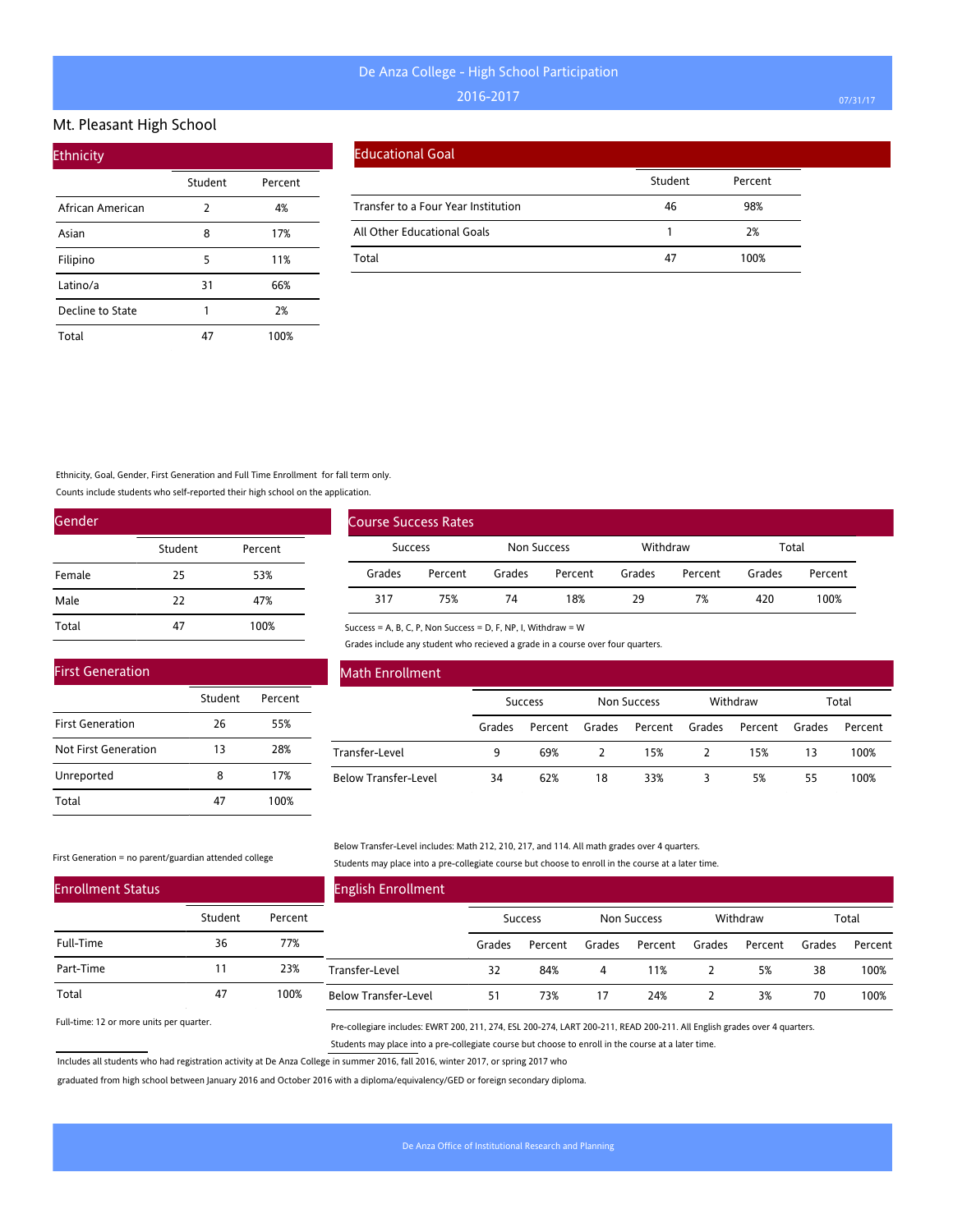#### Gunderson High

| <b>Ethnicity</b> |         |         |  |  |  |  |  |  |  |  |
|------------------|---------|---------|--|--|--|--|--|--|--|--|
|                  | Student | Percent |  |  |  |  |  |  |  |  |
| African American | 5       | 12%     |  |  |  |  |  |  |  |  |
| Asian            | 5       | 12%     |  |  |  |  |  |  |  |  |
| Filipino         | 3       | 7%      |  |  |  |  |  |  |  |  |
| Latino/a         | 21      | 51%     |  |  |  |  |  |  |  |  |
| Pacific Islander | 1       | 2%      |  |  |  |  |  |  |  |  |
| White            | 6       | 15%     |  |  |  |  |  |  |  |  |
| Total            | 41      | 100%    |  |  |  |  |  |  |  |  |

#### Educational Goal

|                                     | Student | Percent |
|-------------------------------------|---------|---------|
| Transfer to a Four Year Institution | 37      | 90%     |
| Obtain a Degree Without Transfer    |         | 5%      |
| All Other Educational Goals         |         | 5%      |
| Total                               | 41      | 100%    |

Ethnicity, Goal, Gender, First Generation and Full Time Enrollment for fall term only.

Counts include students who self-reported their high school on the application.

| Gender |         |         |
|--------|---------|---------|
|        | Student | Percent |
| Female | 20      | 49%     |
| Male   | 21      | 51%     |
| Total  | 41      | 100%    |

|                | Course Success Rates |             |         |          |         |        |         |  |
|----------------|----------------------|-------------|---------|----------|---------|--------|---------|--|
| <b>Success</b> |                      | Non Success |         | Withdraw |         | Total  |         |  |
| Grades         | Percent              | Grades      | Percent | Grades   | Percent | Grades | Percent |  |
| 266            | 72%                  | 75          | 20%     | 30       | 8%      | 371    | 100%    |  |

### First Generation

|                         | Student       | Percent |
|-------------------------|---------------|---------|
| <b>First Generation</b> | 20            | 49%     |
| Not First Generation    | 19            | 46%     |
| Unreported              | $\mathcal{P}$ | 5%      |
| Total                   | 41            | 100%    |

### Math Enrollment

|                      | <b>Success</b> |                | Non Success |                | Withdraw |         | Total  |         |
|----------------------|----------------|----------------|-------------|----------------|----------|---------|--------|---------|
|                      | Grades         | Percent Grades |             | Percent Grades |          | Percent | Grades | Percent |
| Transfer-Level       |                | 50%            | 4           | 40%            |          | 10%     | 10     | 100%    |
| Below Transfer-Level | 40             | 59%            | 21          | 31%            |          | 10%     | 68     | 100%    |

#### First Generation = no parent/guardian attended college

Below Transfer-Level includes: Math 212, 210, 217, and 114. All math grades over 4 quarters. Students may place into a pre-collegiate course but choose to enroll in the course at a later time.

| <b>Enrollment Status</b> |         |         | <b>English Enrollment</b>   |        |                |        |             |        |          |        |         |
|--------------------------|---------|---------|-----------------------------|--------|----------------|--------|-------------|--------|----------|--------|---------|
|                          | Student | Percent |                             |        | <b>Success</b> |        | Non Success |        | Withdraw |        | Total   |
| Full-Time                | 31      | 76%     |                             | Grades | Percent        | Grades | Percent     | Grades | Percent  | Grades | Percent |
| Part-Time                | 10      | 24%     | Transfer-Level              | 40     | 85%            |        | 11%         |        | 4%       | 47     | 100%    |
| Total                    | 41      | 100%    | <b>Below Transfer-Level</b> | 54     | 79%            | 10     | 15%         | 4      | 6%       | 68     | 100%    |

Success = A, B, C, P, Non Success = D, F, NP, I, Withdraw = W

Grades include any student who recieved a grade in a course over four quarters.

Full-time: 12 or more units per quarter.

Pre-collegiare includes: EWRT 200, 211, 274, ESL 200-274, LART 200-211, READ 200-211. All English grades over 4 quarters. Students may place into a pre-collegiate course but choose to enroll in the course at a later time.

Includes all students who had registration activity at De Anza College in summer 2016, fall 2016, winter 2017, or spring 2017 who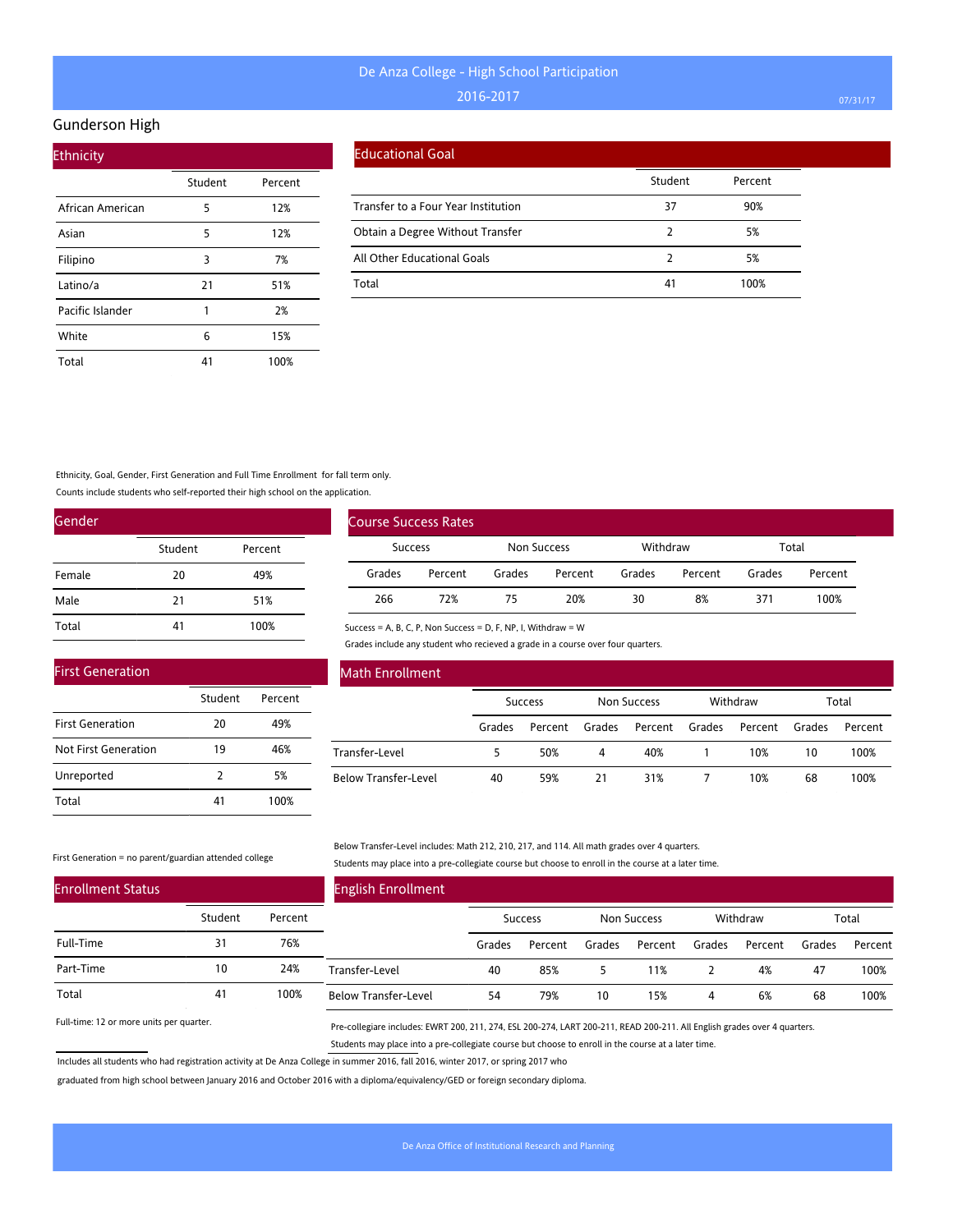#### San Jose High Academy

| <b>Ethnicity</b> |         |         |
|------------------|---------|---------|
|                  | Student | Percent |
| Asian            | 5       | 18%     |
| Filipino         | 3       | 11%     |
| Latino/a         | 19      | 68%     |
| Pacific Islander | 1       | 4%      |
| Total            | 28      | 100%    |

#### Educational Goal

|                                     | Student | Percent |
|-------------------------------------|---------|---------|
| Transfer to a Four Year Institution | 77      | 96%     |
| All Other Educational Goals         |         | 4%      |
| Total                               | 28      | 100%    |

Ethnicity, Goal, Gender, First Generation and Full Time Enrollment for fall term only.

Counts include students who self-reported their high school on the application.

| Gender |         |         |
|--------|---------|---------|
|        | Student | Percent |
| Female | 14      | 50%     |
| Male   | 14      | 50%     |
| Total  | 28      | 100%    |

|        | <b>Course Success Rates</b> |        |                    |        |          |        |         |  |
|--------|-----------------------------|--------|--------------------|--------|----------|--------|---------|--|
|        | <b>Success</b>              |        | <b>Non Success</b> |        | Withdraw | Total  |         |  |
| Grades | Percent                     | Grades | Percent            | Grades | Percent  | Grades | Percent |  |
| 135    | 62%                         | 50     | 23%                | 33     | 15%      | 218    | 100%    |  |

Success = A, B, C, P, Non Success = D, F, NP, I, Withdraw = W

Grades include any student who recieved a grade in a course over four quarters.

| <b>First Generation</b> |         |         |
|-------------------------|---------|---------|
|                         | Student | Percent |
| <b>First Generation</b> | 11      | 39%     |
| Not First Generation    | 12      | 43%     |
| Unreported              | 5       | 18%     |
| Total                   | 28      | 100%    |

### Math Enrollment

|                      | <b>Success</b> |         | Non Success |                | Withdraw |         | Total  |         |
|----------------------|----------------|---------|-------------|----------------|----------|---------|--------|---------|
|                      | Grades         | Percent | Grades      | Percent Grades |          | Percent | Grades | Percent |
| Transfer-Level       |                | 33%     | 4           | 67%            |          |         | 6      | 100%    |
| Below Transfer-Level | 21             | 53%     | 16          | 40%            |          | 8%      | 40     | 100%    |

#### First Generation = no parent/guardian attended college

Below Transfer-Level includes: Math 212, 210, 217, and 114. All math grades over 4 quarters. Students may place into a pre-collegiate course but choose to enroll in the course at a later time.

| <b>Enrollment Status</b> |         |         | <b>English Enrollment</b>   |        |                |        |             |        |          |        |         |
|--------------------------|---------|---------|-----------------------------|--------|----------------|--------|-------------|--------|----------|--------|---------|
|                          | Student | Percent |                             |        | <b>Success</b> |        | Non Success |        | Withdraw |        | Total   |
| Full-Time                | 18      | 64%     |                             | Grades | Percent        | Grades | Percent     | Grades | Percent  | Grades | Percent |
| Part-Time                | 10      | 36%     | Transfer-Level              |        | 69%            |        | 13%         |        | 19%      | 16     | 100%    |
| Total                    | 28      | 100%    | <b>Below Transfer-Level</b> | 22     | 71%            | 4      | 13%         |        | 16%      | 31     | 100%    |

Full-time: 12 or more units per quarter.

Pre-collegiare includes: EWRT 200, 211, 274, ESL 200-274, LART 200-211, READ 200-211. All English grades over 4 quarters. Students may place into a pre-collegiate course but choose to enroll in the course at a later time.

Includes all students who had registration activity at De Anza College in summer 2016, fall 2016, winter 2017, or spring 2017 who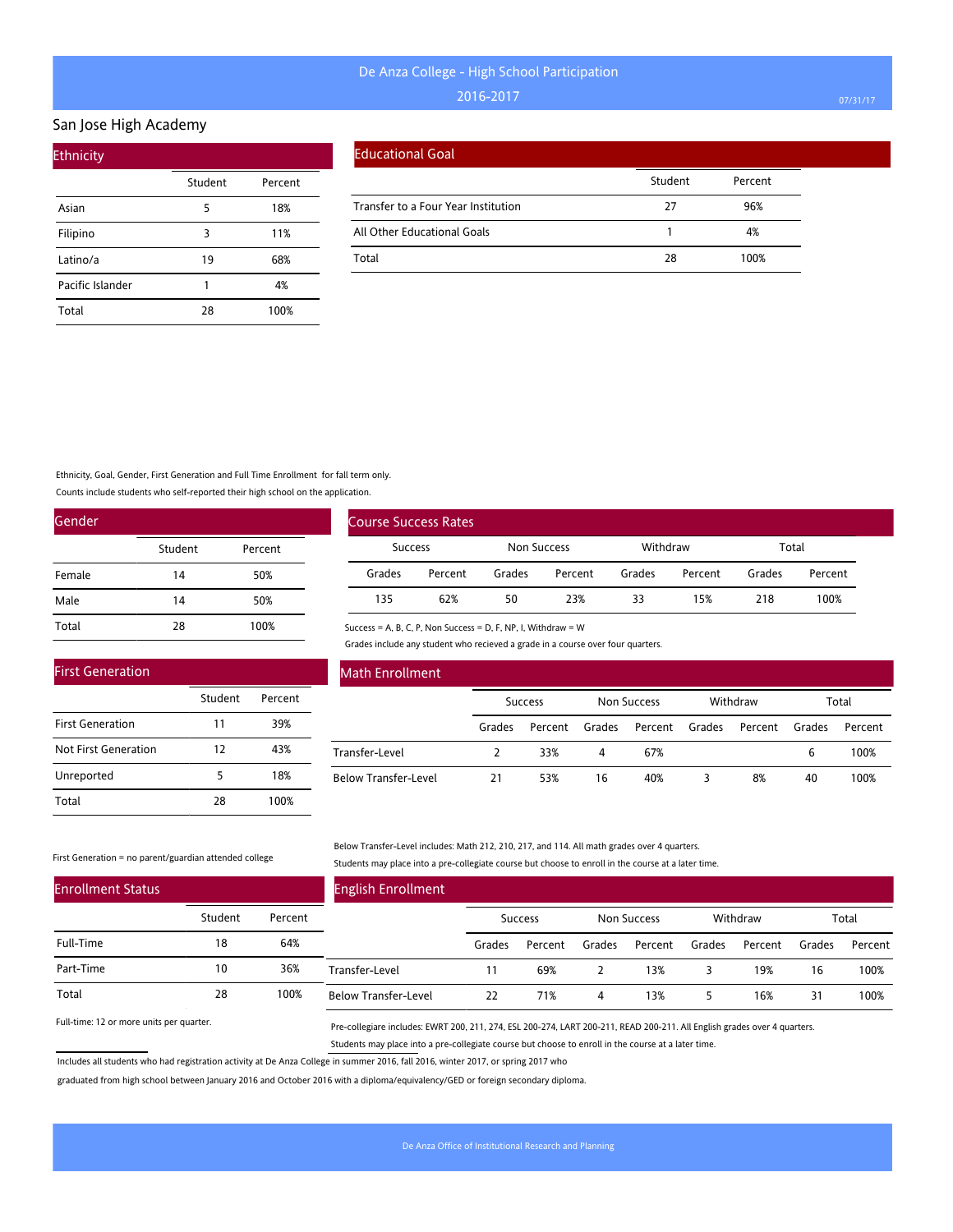#### James Lick High

| <b>Ethnicity</b> |         |         |
|------------------|---------|---------|
|                  | Student | Percent |
| Asian            | 2       | 7%      |
| Filipino         | 4       | 13%     |
| Latino/a         | 23      | 77%     |
| Native American  | 1       | 3%      |
| Total            | 30      | 100%    |

### Educational Goal

|                                     | Student | Percent |
|-------------------------------------|---------|---------|
| Transfer to a Four Year Institution | 23      | 77%     |
| Obtain a Degree Without Transfer    |         | 10%     |
| All Other Educational Goals         |         | 13%     |
| Total                               | 30      | 100%    |

Ethnicity, Goal, Gender, First Generation and Full Time Enrollment for fall term only.

Counts include students who self-reported their high school on the application.

| Gender |         |         |
|--------|---------|---------|
|        | Student | Percent |
| Female | 15      | 50%     |
| Male   | 15      | 50%     |
| Total  | 30      | 100%    |

|                | <b>Course Success Rates</b> |             |         |          |         |        |         |  |
|----------------|-----------------------------|-------------|---------|----------|---------|--------|---------|--|
| <b>Success</b> |                             | Non Success |         | Withdraw |         | Total  |         |  |
| Grades         | Percent                     | Grades      | Percent | Grades   | Percent | Grades | Percent |  |
| 193            | 72%                         | 53          | 20%     | つつ       | 8%      | 268    | 100%    |  |

Success = A, B, C, P, Non Success = D, F, NP, I, Withdraw = W

Grades include any student who recieved a grade in a course over four quarters.

| <b>First Generation</b> |               |         |
|-------------------------|---------------|---------|
|                         | Student       | Percent |
| <b>First Generation</b> | 22            | 73%     |
| Not First Generation    | 6             | 20%     |
| Unreported              | $\mathcal{P}$ | 7%      |
| Total                   | 30            | 100%    |

### Math Enrollment

|                      | <b>Success</b> |         | Non Success |                | Withdraw |         | Total  |         |
|----------------------|----------------|---------|-------------|----------------|----------|---------|--------|---------|
|                      | Grades         | Percent | Grades      | Percent Grades |          | Percent | Grades | Percent |
| Transfer-Level       | 4              | 80%     |             | 20%            |          |         |        | 100%    |
| Below Transfer-Level | 27             | 59%     | 12          | 26%            |          | 15%     | 46     | 100%    |

#### First Generation = no parent/guardian attended college

Below Transfer-Level includes: Math 212, 210, 217, and 114. All math grades over 4 quarters. Students may place into a pre-collegiate course but choose to enroll in the course at a later time.

| <b>Enrollment Status</b> |         |         | <b>English Enrollment</b>   |        |                |        |             |        |          |        |         |
|--------------------------|---------|---------|-----------------------------|--------|----------------|--------|-------------|--------|----------|--------|---------|
|                          | Student | Percent |                             |        | <b>Success</b> |        | Non Success |        | Withdraw |        | Total   |
| Full-Time                | 23      | 77%     |                             | Grades | Percent        | Grades | Percent     | Grades | Percent  | Grades | Percent |
| Part-Time                |         | 23%     | Transfer-Level              | 15     | 65%            | 8      | 35%         |        |          | 23     | 100%    |
| Total                    | 30      | 100%    | <b>Below Transfer-Level</b> | 36     | 82%            |        | 5%          | 6      | 14%      | 44     | 100%    |

Full-time: 12 or more units per quarter.

Pre-collegiare includes: EWRT 200, 211, 274, ESL 200-274, LART 200-211, READ 200-211. All English grades over 4 quarters. Students may place into a pre-collegiate course but choose to enroll in the course at a later time.

Includes all students who had registration activity at De Anza College in summer 2016, fall 2016, winter 2017, or spring 2017 who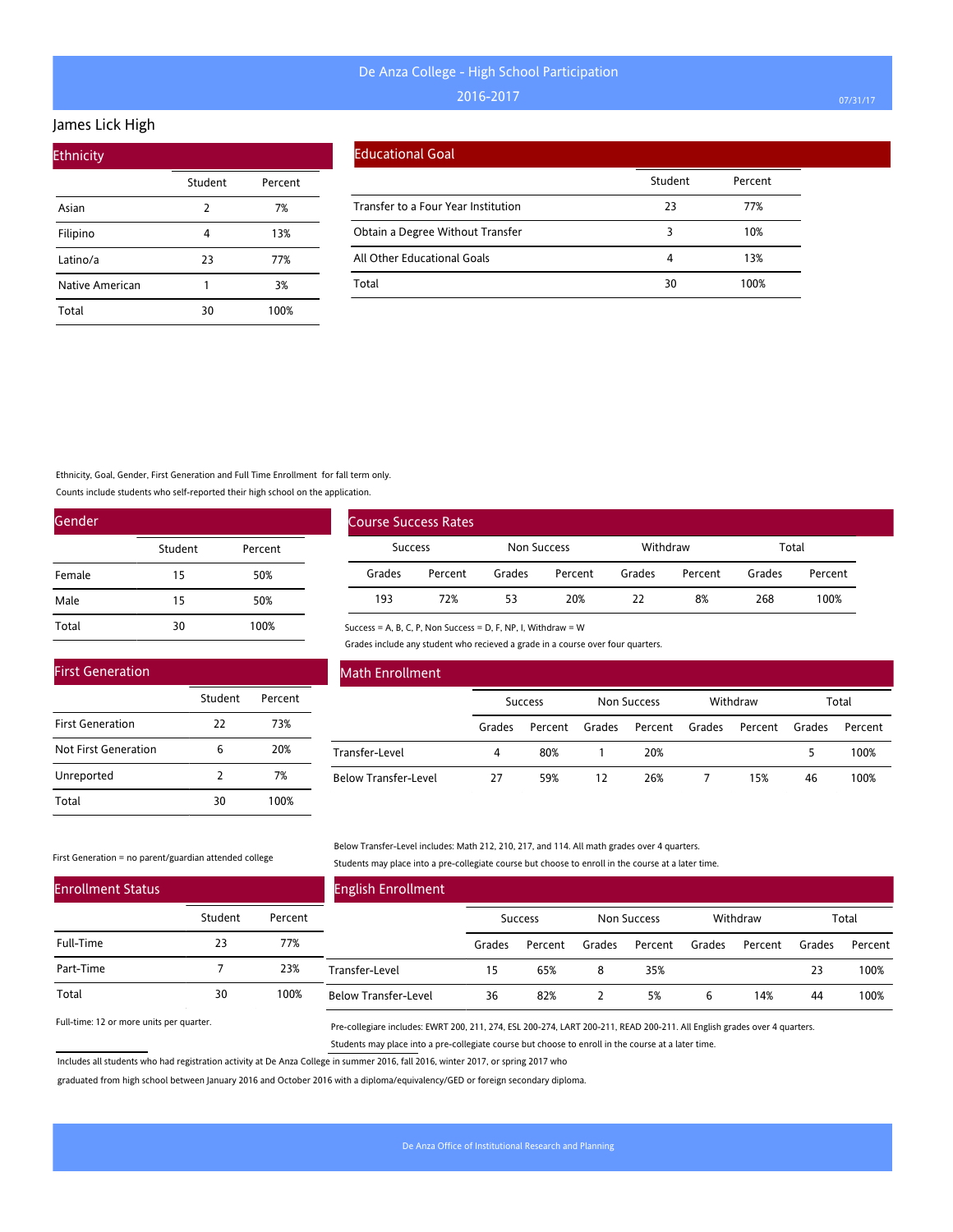#### Ann Sobrato High

| <b>Ethnicity</b> |         |         |  |
|------------------|---------|---------|--|
|                  | Student | Percent |  |
| Asian            | 5       | 20%     |  |
| Latino/a         | 15      | 60%     |  |
| White            | 5       | 20%     |  |
| Total            | 25      | 100%    |  |

#### Educational Goal

|                                     | Student | Percent |
|-------------------------------------|---------|---------|
| Transfer to a Four Year Institution | 24      | 96%     |
| All Other Educational Goals         |         | 4%      |
| Total                               | 25      | 100%    |

Ethnicity, Goal, Gender, First Generation and Full Time Enrollment for fall term only.

Counts include students who self-reported their high school on the application.

| Gender |         |         |
|--------|---------|---------|
|        | Student | Percent |
| Female | 10      | 40%     |
| Male   | 15      | 60%     |
| Total  | 25      | 100%    |

| <b>First Generation</b>     |         |         |  |  |  |  |
|-----------------------------|---------|---------|--|--|--|--|
|                             | Student | Percent |  |  |  |  |
| <b>First Generation</b>     |         | 28%     |  |  |  |  |
| <b>Not First Generation</b> | 18      | 72%     |  |  |  |  |
| Total                       | 25      | 100%    |  |  |  |  |

| Course Success Rates |         |             |         |          |         |        |         |
|----------------------|---------|-------------|---------|----------|---------|--------|---------|
| Success              |         | Non Success |         | Withdraw |         | Total  |         |
| Grades               | Percent | Grades      | Percent | Grades   | Percent | Grades | Percent |
| 161                  | 81%     | 32          | 16%     |          | 4%      | 200    | 100%    |

Success = A, B, C, P, Non Success = D, F, NP, I, Withdraw = W

Frades include any student who recieved a grade in a course over four quarters.

| <b>Math Enrollment</b>      |        |                |        |             |        |          |        |         |
|-----------------------------|--------|----------------|--------|-------------|--------|----------|--------|---------|
|                             |        | <b>Success</b> |        | Non Success |        | Withdraw |        | Total   |
|                             | Grades | Percent        | Grades | Percent     | Grades | Percent  | Grades | Percent |
| Transfer-Level              | 9      | 56%            | 6      | 38%         |        | 6%       | 16     | 100%    |
| <b>Below Transfer-Level</b> | 15     | 83%            |        | 11%         |        | 6%       | 18     | 100%    |

#### First Generation = no parent/guardian attended college

#### Below Transfer-Level includes: Math 212, 210, 217, and 114. All math grades over 4 quarters. Students may place into a pre-collegiate course but choose to enroll in the course at a later time.

| <b>Enrollment Status</b> |         |         | <b>English Enrollment</b>   |        |                |        |                    |        |          |        |         |
|--------------------------|---------|---------|-----------------------------|--------|----------------|--------|--------------------|--------|----------|--------|---------|
|                          | Student | Percent |                             |        | <b>Success</b> |        | <b>Non Success</b> |        | Withdraw |        | Total   |
| Full-Time                | 18      | 72%     |                             | Grades | Percent        | Grades | Percent            | Grades | Percent  | Grades | Percent |
| Part-Time                |         | 28%     | Transfer-Level              | 20     | 91%            |        |                    |        | 9%       | 22     | 100%    |
| Total                    | 25      | 100%    | <b>Below Transfer-Level</b> | 14     | 88%            |        | 13%                |        |          | 16     | 100%    |

Full-time: 12 or more units per quarter.

Pre-collegiare includes: EWRT 200, 211, 274, ESL 200-274, LART 200-211, READ 200-211. All English grades over 4 quarters. Students may place into a pre-collegiate course but choose to enroll in the course at a later time.

Includes all students who had registration activity at De Anza College in summer 2016, fall 2016, winter 2017, or spring 2017 who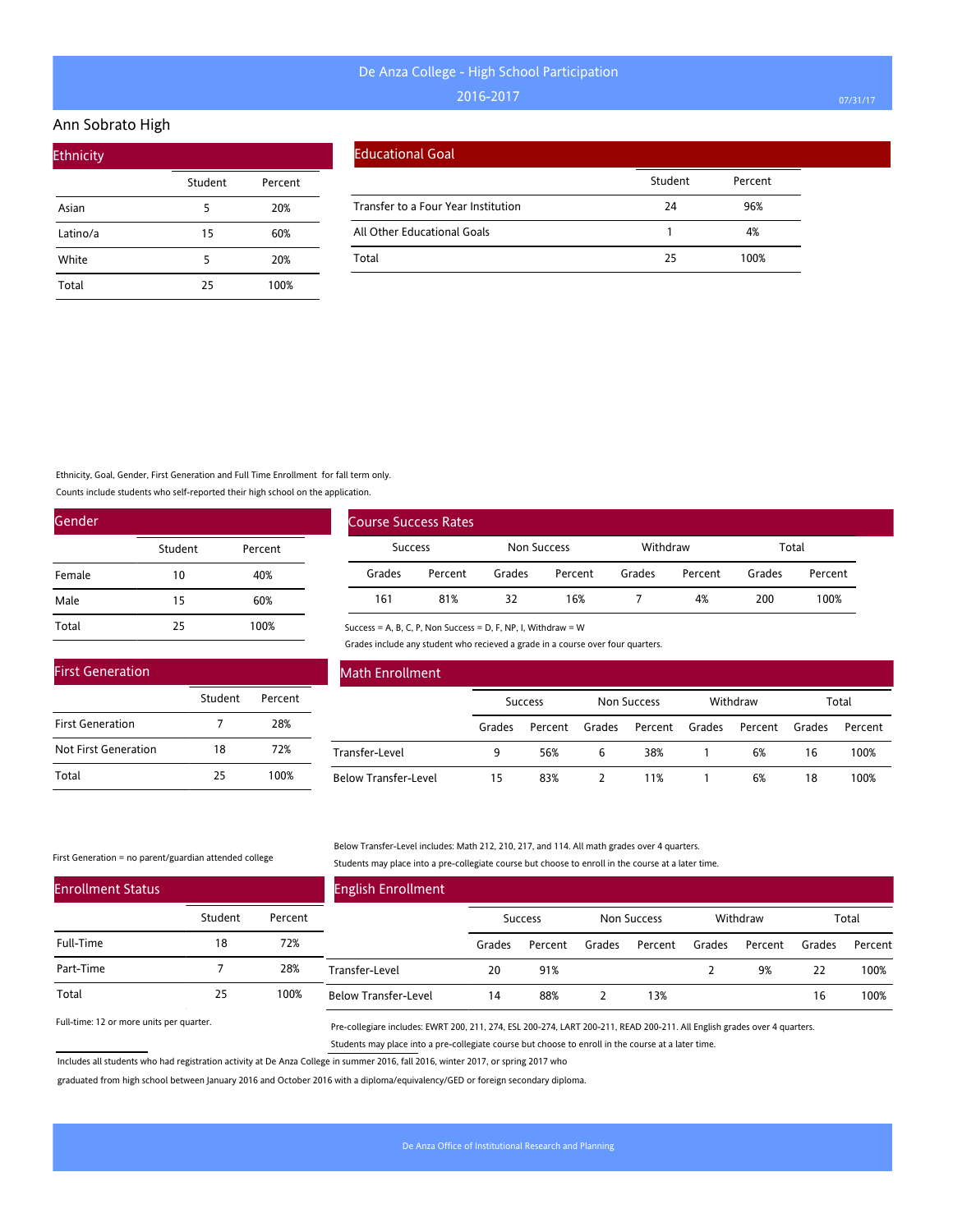#### Saratoga High

| <b>Ethnicity</b> |         |         |  |  |  |  |  |
|------------------|---------|---------|--|--|--|--|--|
|                  | Student | Percent |  |  |  |  |  |
| Asian            | 11      | 48%     |  |  |  |  |  |
| Filipino         | 1       | 4%      |  |  |  |  |  |
| Latino/a         | 1       | 4%      |  |  |  |  |  |
| White            | 9       | 39%     |  |  |  |  |  |
| Decline to State | 1       | 4%      |  |  |  |  |  |
| Total            | 23      | 100%    |  |  |  |  |  |

|  | Educational Goal |
|--|------------------|
|  |                  |

|                                     | Student | Percent |
|-------------------------------------|---------|---------|
| Transfer to a Four Year Institution | 22      | 96%     |
| All Other Educational Goals         |         | 4%      |
| Total                               | 23      | 100%    |

Ethnicity, Goal, Gender, First Generation and Full Time Enrollment for fall term only.

Counts include students who self-reported their high school on the application.

| Gender |         |         |
|--------|---------|---------|
|        | Student | Percent |
| Female | 5       | 22%     |
| Male   | 18      | 78%     |
| Total  | 23      | 100%    |

| <b>First Generation</b> |         |         |
|-------------------------|---------|---------|
|                         | Student | Percent |
| <b>First Generation</b> |         | 4%      |
| Not First Generation    | 22      | 96%     |
| Total                   | 23      | 100%    |

| <b>Course Success Rates</b> |         |             |         |          |         |        |         |
|-----------------------------|---------|-------------|---------|----------|---------|--------|---------|
| <b>Success</b>              |         | Non Success |         | Withdraw |         | Total  |         |
| Grades                      | Percent | Grades      | Percent | Grades   | Percent | Grades | Percent |
| 186                         | 82%     |             | 5%      | 29       | 13%     | 226    | 100%    |

Success = A, B, C, P, Non Success = D, F, NP, I, Withdraw = W

Grades include any student who recieved a grade in a course over four quarters.

| <b>Math Enrollment</b>      |        |                |        |                    |        |          |        |         |
|-----------------------------|--------|----------------|--------|--------------------|--------|----------|--------|---------|
|                             |        | <b>Success</b> |        | <b>Non Success</b> |        | Withdraw |        | Total   |
|                             | Grades | Percent        | Grades | Percent            | Grades | Percent  | Grades | Percent |
| Transfer-Level              | 26     | 76%            |        | 6%                 | 6      | 18%      | 34     | 100%    |
| <b>Below Transfer-Level</b> | 10     | 91%            |        | 9%                 |        |          | 11     | 100%    |

First Generation = no parent/guardian attended college

#### Below Transfer-Level includes: Math 212, 210, 217, and 114. All math grades over 4 quarters. Students may place into a pre-collegiate course but choose to enroll in the course at a later time.

| <b>Enrollment Status</b> |         |         | <b>English Enrollment</b>   |        |                |        |             |        |          |        |         |
|--------------------------|---------|---------|-----------------------------|--------|----------------|--------|-------------|--------|----------|--------|---------|
|                          | Student | Percent |                             |        | <b>Success</b> |        | Non Success |        | Withdraw |        | Total   |
| Full-Time                | 18      | 78%     |                             | Grades | Percent        | Grades | Percent     | Grades | Percent  | Grades | Percent |
| Part-Time                |         | 22%     | Transfer-Level              | 25     | 83%            |        |             |        | 17%      | 30     | 100%    |
| Total                    | 23      | 100%    | <b>Below Transfer-Level</b> | 10     | 67%            |        | 20%         |        | 13%      | 15     | 100%    |

Full-time: 12 or more units per quarter.

Pre-collegiare includes: EWRT 200, 211, 274, ESL 200-274, LART 200-211, READ 200-211. All English grades over 4 quarters. Students may place into a pre-collegiate course but choose to enroll in the course at a later time.

Includes all students who had registration activity at De Anza College in summer 2016, fall 2016, winter 2017, or spring 2017 who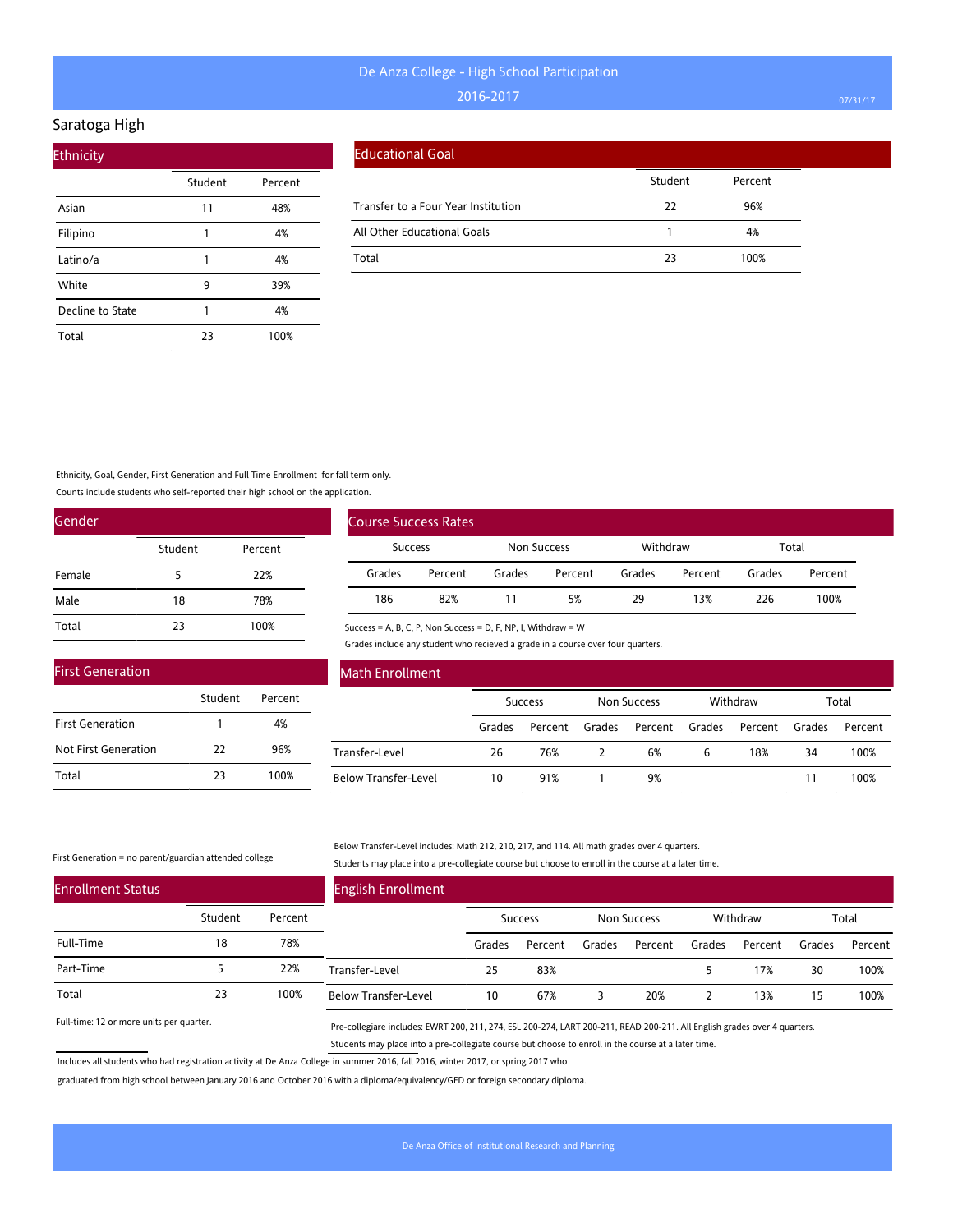### William C Overfelt High

| <b>Ethnicity</b> |         |         |
|------------------|---------|---------|
|                  | Student | Percent |
| Asian            | 7       | 15%     |
| Filipino         |         | 15%     |
| Latino/a         | 33      | 69%     |
| Pacific Islander | 1       | 2%      |
| Total            | 48      | 100%    |

#### Educational Goal

|                                     | Student | Percent |
|-------------------------------------|---------|---------|
| Transfer to a Four Year Institution | 45      | 94%     |
| Obtain a Degree Without Transfer    |         | 6%      |
| Total                               | 48      | 100%    |

### Ethnicity, Goal, Gender, First Generation and Full Time Enrollment for fall term only.

Counts include students who self-reported their high school on the application.

| Gender |         |         |
|--------|---------|---------|
|        | Student | Percent |
| Female | 31      | 65%     |
| Male   | 17      | 35%     |
| Total  | 48      | 100%    |

|                | <b>Course Success Rates</b> |             |         |          |         |        |         |
|----------------|-----------------------------|-------------|---------|----------|---------|--------|---------|
| <b>Success</b> |                             | Non Success |         | Withdraw |         | Total  |         |
| Grades         | Percent                     | Grades      | Percent | Grades   | Percent | Grades | Percent |
| 302            | 76%                         | 64          | 16%     | 34       | 9%      | 400    | 100%    |

#### Success = A, B, C, P, Non Success = D, F, NP, I, Withdraw = W

Grades include any student who recieved a grade in a course over four quarters.

| <b>First Generation</b> |               |         |  |
|-------------------------|---------------|---------|--|
|                         | Student       | Percent |  |
| <b>First Generation</b> | 38            | 79%     |  |
| Not First Generation    | 8             | 17%     |  |
| Unreported              | $\mathcal{P}$ | 4%      |  |
| Total                   |               | 100%    |  |

### Math Enrollment

|                      | <b>Success</b> |         | Non Success |                | Withdraw |         | Total  |         |
|----------------------|----------------|---------|-------------|----------------|----------|---------|--------|---------|
|                      | Grades         | Percent | Grades      | Percent Grades |          | Percent | Grades | Percent |
| Transfer-Level       | 10             | 67%     |             | 7%             | 4        | 27%     | 15     | 100%    |
| Below Transfer-Level | 38             | 58%     | 19          | 29%            | 8        | 12%     | 65     | 100%    |

#### First Generation = no parent/guardian attended college

Below Transfer-Level includes: Math 212, 210, 217, and 114. All math grades over 4 quarters. Students may place into a pre-collegiate course but choose to enroll in the course at a later time.

| <b>Enrollment Status</b> |         |         | <b>English Enrollment</b>   |        |                |        |             |        |          |        |         |
|--------------------------|---------|---------|-----------------------------|--------|----------------|--------|-------------|--------|----------|--------|---------|
|                          | Student | Percent |                             |        | <b>Success</b> |        | Non Success |        | Withdraw |        | Total   |
| Full-Time                | 29      | 60%     |                             | Grades | Percent        | Grades | Percent     | Grades | Percent  | Grades | Percent |
| Part-Time                | 19      | 40%     | Transfer-Level              | 35     | 83%            |        | 12%         |        | 5%       | 42     | 100%    |
| Total                    | 48      | 100%    | <b>Below Transfer-Level</b> | 89     | 81%            | ۱3     | 12%         |        | 7%       | 110    | 100%    |

Full-time: 12 or more units per quarter.

Pre-collegiare includes: EWRT 200, 211, 274, ESL 200-274, LART 200-211, READ 200-211. All English grades over 4 quarters. Students may place into a pre-collegiate course but choose to enroll in the course at a later time.

Includes all students who had registration activity at De Anza College in summer 2016, fall 2016, winter 2017, or spring 2017 who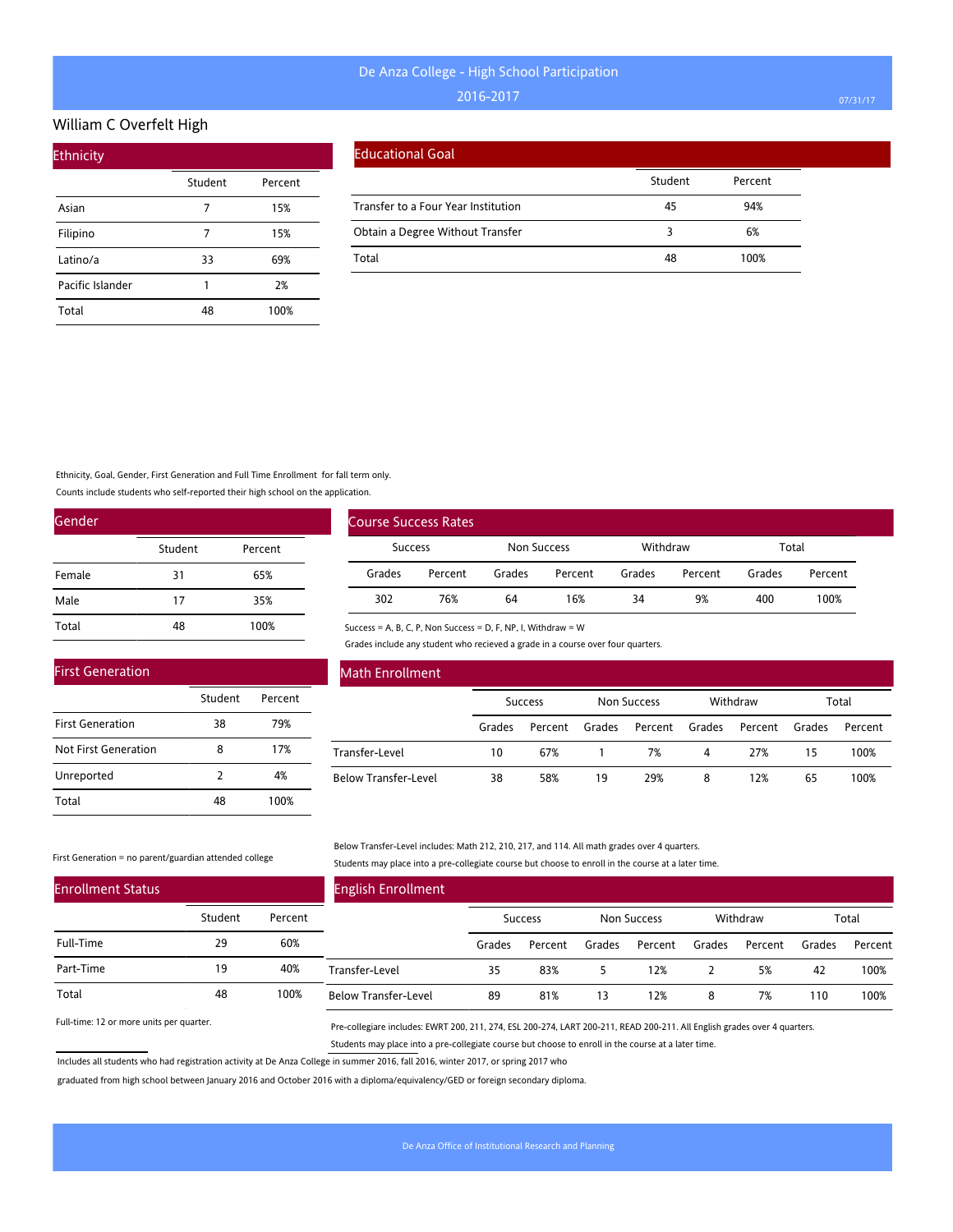#### Del Mar High

| <b>Ethnicity</b> |         |         |
|------------------|---------|---------|
|                  | Student | Percent |
| African American | 5       | 11%     |
| Asian            | 4       | 9%      |
| Filipino         | 3       | 7%      |
| Latino/a         | 24      | 53%     |
| Native American  | 1       | 2%      |
| White            | 8       | 18%     |
| Total            | 45      | 100%    |

#### Educational Goal

|                                     | Student | Percent |
|-------------------------------------|---------|---------|
| Transfer to a Four Year Institution | 44      | 98%     |
| Obtain a Degree Without Transfer    |         | 2%      |
| Total                               | 45      | 100%    |

Ethnicity, Goal, Gender, First Generation and Full Time Enrollment for fall term only.

Counts include students who self-reported their high school on the application.

| Gender |         |         |
|--------|---------|---------|
|        | Student | Percent |
| Female | 20      | 44%     |
| Male   | 25      | 56%     |
| Total  | 45      | 100%    |

|                | <b>Course Success Rates</b> |             |         |          |         |        |         |
|----------------|-----------------------------|-------------|---------|----------|---------|--------|---------|
| <b>Success</b> |                             | Non Success |         | Withdraw |         | Total  |         |
| Grades         | Percent                     | Grades      | Percent | Grades   | Percent | Grades | Percent |
| 283            | 70%                         | 73          | 18%     | 48       | 12%     | 404    | 100%    |

Success = A, B, C, P, Non Success = D, F, NP, I, Withdraw = W

Grades include any student who recieved a grade in a course over four quarters.

| <b>First Generation</b> |         |         |
|-------------------------|---------|---------|
|                         | Student | Percent |
| <b>First Generation</b> | 13      | 29%     |
| Not First Generation    | 27      | 60%     |
| Unreported              | 5       | 11%     |
| Total                   | 45      | 100%    |

### Math Enrollment

|                      | <b>Success</b> |         | Non Success |                | Withdraw |         | Total  |         |
|----------------------|----------------|---------|-------------|----------------|----------|---------|--------|---------|
|                      | Grades         | Percent | Grades      | Percent Grades |          | Percent | Grades | Percent |
| Transfer-Level       | 13             | 59%     | 5           | 23%            | 4        | 18%     | 22     | 100%    |
| Below Transfer-Level | 32             | 56%     | 19          | 33%            | 6        | 11%     | 57     | 100%    |

#### First Generation = no parent/guardian attended college

Below Transfer-Level includes: Math 212, 210, 217, and 114. All math grades over 4 quarters. Students may place into a pre-collegiate course but choose to enroll in the course at a later time.

| <b>Enrollment Status</b> |         |         | <b>English Enrollment</b>   |        |                |        |             |        |          |        |         |
|--------------------------|---------|---------|-----------------------------|--------|----------------|--------|-------------|--------|----------|--------|---------|
|                          | Student | Percent |                             |        | <b>Success</b> |        | Non Success |        | Withdraw |        | Total   |
| Full-Time                | 35      | 78%     |                             | Grades | Percent        | Grades | Percent     | Grades | Percent  | Grades | Percent |
| Part-Time                | 10      | 22%     | Transfer-Level              | 38     | 86%            |        | 14%         |        |          | 44     | 100%    |
| Total                    | 45      | 100%    | <b>Below Transfer-Level</b> | 34     | 67%            | Q      | 18%         | 8      | 16%      | 51     | 100%    |

Full-time: 12 or more units per quarter.

Pre-collegiare includes: EWRT 200, 211, 274, ESL 200-274, LART 200-211, READ 200-211. All English grades over 4 quarters. Students may place into a pre-collegiate course but choose to enroll in the course at a later time.

Includes all students who had registration activity at De Anza College in summer 2016, fall 2016, winter 2017, or spring 2017 who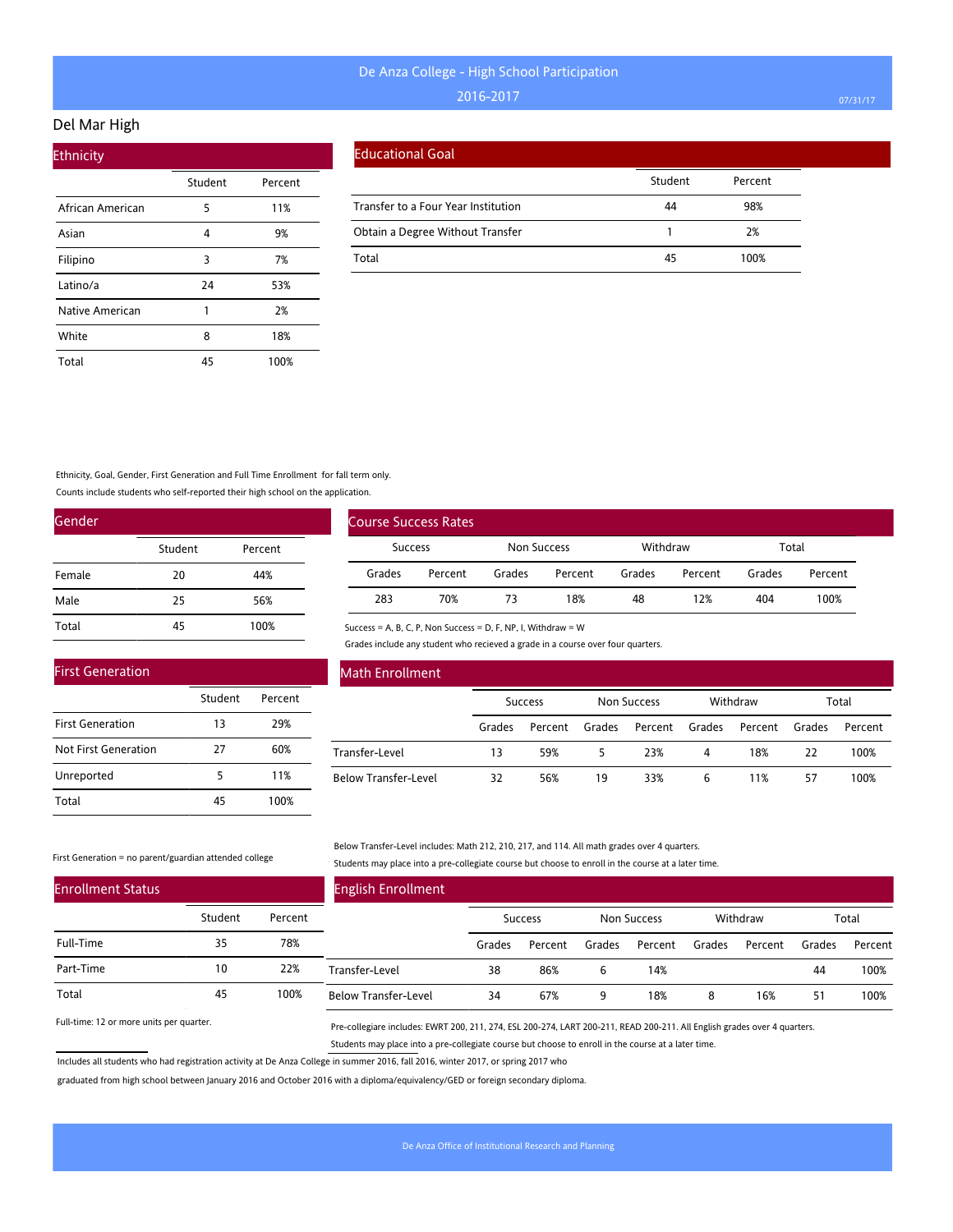#### Mountain View High

| <b>Ethnicity</b> |         |         |
|------------------|---------|---------|
|                  | Student | Percent |
| African American | 1       | 4%      |
| Asian            | 3       | 13%     |
| Filipino         | 4       | 17%     |
| Latino/a         | 11      | 46%     |
| White            | 4       | 17%     |
| Decline to State | 1       | 4%      |
| Total            | 24      | 100%    |

|  | Educational Goal |
|--|------------------|
|  |                  |

|                                     | Student | Percent |
|-------------------------------------|---------|---------|
| Transfer to a Four Year Institution | 20      | 83%     |
| Obtain a Degree Without Transfer    | Δ       | 17%     |
| Total                               | 24      | 100%    |

Ethnicity, Goal, Gender, First Generation and Full Time Enrollment for fall term only.

Counts include students who self-reported their high school on the application.

| Gender |         |         |
|--------|---------|---------|
|        | Student | Percent |
| Female | 14      | 58%     |
| Male   | 10      | 42%     |
| Total  | 24      | 100%    |

| <b>First Generation</b> |         |         |
|-------------------------|---------|---------|
|                         | Student | Percent |
| <b>First Generation</b> | Б       | 25%     |
| Not First Generation    | 18      | 75%     |
| Total                   | 24      | 100%    |

| Course Success Rates |         |             |         |          |         |        |         |  |  |
|----------------------|---------|-------------|---------|----------|---------|--------|---------|--|--|
| Success              |         | Non Success |         | Withdraw |         | Total  |         |  |  |
| Grades               | Percent | Grades      | Percent | Grades   | Percent | Grades | Percent |  |  |
| 195                  | 78%     | 43          | 17%     | 13       | 5%      | 251    | 100%    |  |  |

Success = A, B, C, P, Non Success = D, F, NP, I, Withdraw = W

Grades include any student who recieved a grade in a course over four quarters.

| <b>Math Enrollment</b> |                |         |             |         |          |         |        |         |
|------------------------|----------------|---------|-------------|---------|----------|---------|--------|---------|
|                        | <b>Success</b> |         | Non Success |         | Withdraw |         | Total  |         |
|                        | Grades         | Percent | Grades      | Percent | Grades   | Percent | Grades | Percent |
| Transfer-Level         | 11             | 69%     | 4           | 25%     |          | 6%      | 16     | 100%    |
| Below Transfer-Level   | 26             | 72%     |             | 19%     |          | 8%      | 36     | 100%    |

#### First Generation = no parent/guardian attended college

#### Below Transfer-Level includes: Math 212, 210, 217, and 114. All math grades over 4 quarters. Students may place into a pre-collegiate course but choose to enroll in the course at a later time.

| <b>Enrollment Status</b> |         |         | <b>English Enrollment</b>   |        |         |        |             |        |          |        |         |
|--------------------------|---------|---------|-----------------------------|--------|---------|--------|-------------|--------|----------|--------|---------|
|                          | Student | Percent |                             |        | Success |        | Non Success |        | Withdraw |        | Total   |
| Full-Time                | 22      | 92%     |                             | Grades | Percent | Grades | Percent     | Grades | Percent  | Grades | Percent |
| Part-Time                |         | 8%      | Transfer-Level              | 25     | 86%     |        | 3%          |        | 10%      | 29     | 100%    |
| Total                    | 24      | 100%    | <b>Below Transfer-Level</b> | 37     | 77%     | 10     | 21%         |        | 2%       | 48     | 100%    |

Full-time: 12 or more units per quarter.

Pre-collegiare includes: EWRT 200, 211, 274, ESL 200-274, LART 200-211, READ 200-211. All English grades over 4 quarters. Students may place into a pre-collegiate course but choose to enroll in the course at a later time.

Includes all students who had registration activity at De Anza College in summer 2016, fall 2016, winter 2017, or spring 2017 who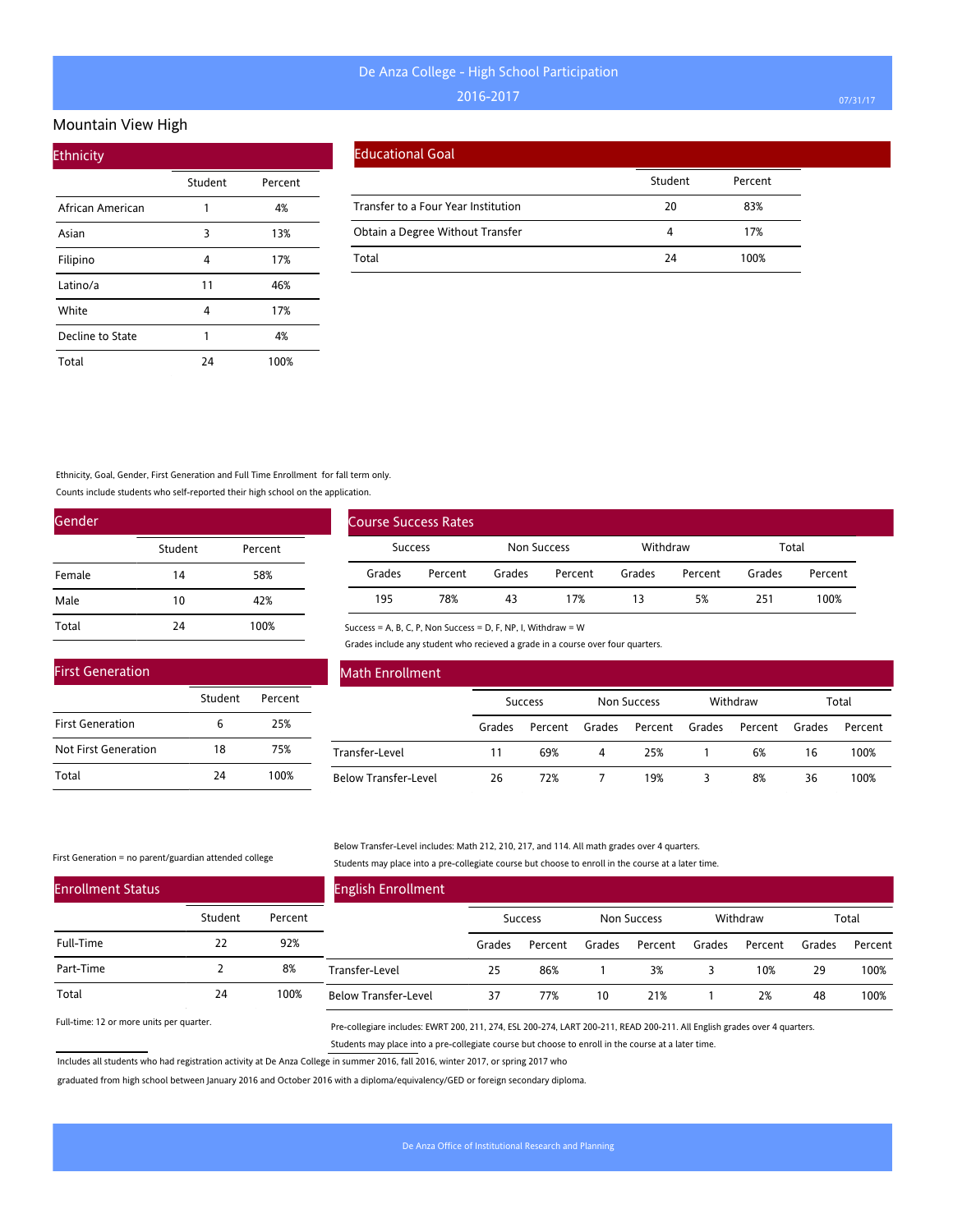#### Los Gatos High

| <b>Ethnicity</b> |         |         |
|------------------|---------|---------|
|                  | Student | Percent |
| African American | 1       | 7%      |
| Asian            | 4       | 27%     |
| Filipino         |         | 7%      |
| Latino/a         |         | 7%      |
| White            | 8       | 53%     |
| Total            | 15      | 100%    |

|  | Educational Goal |
|--|------------------|
|  |                  |

|                                     | Student | Percent |
|-------------------------------------|---------|---------|
| Transfer to a Four Year Institution | 14      | 93%     |
| All Other Educational Goals         |         | 7%      |
| Total                               | 15      | 100%    |

### Ethnicity, Goal, Gender, First Generation and Full Time Enrollment for fall term only.

Counts include students who self-reported their high school on the application.

| Gender |         |         |
|--------|---------|---------|
|        | Student | Percent |
| Female | 5       | 33%     |
| Male   | 10      | 67%     |
| Total  | 15      | 100%    |

| <b>First Generation</b> |         |         |
|-------------------------|---------|---------|
|                         | Student | Percent |
| <b>First Generation</b> | 2       | 13%     |
| Not First Generation    | 13      | 87%     |
| Total                   | 15      | 100%    |

| <b>Course Success Rates</b> |         |             |         |          |         |        |         |
|-----------------------------|---------|-------------|---------|----------|---------|--------|---------|
| <b>Success</b>              |         | Non Success |         | Withdraw |         | Total  |         |
| Grades                      | Percent | Grades      | Percent | Grades   | Percent | Grades | Percent |
| 134                         | 84%     |             | 8%      | 14       | 9%      | 160    | 100%    |

Success = A, B, C, P, Non Success = D, F, NP, I, Withdraw = W

Grades include any student who recieved a grade in a course over four quarters.

| <b>Math Enrollment</b>      |        |                |        |                    |        |          |        |         |
|-----------------------------|--------|----------------|--------|--------------------|--------|----------|--------|---------|
|                             |        | <b>Success</b> |        | <b>Non Success</b> |        | Withdraw |        | Total   |
|                             | Grades | Percent        | Grades | Percent            | Grades | Percent  | Grades | Percent |
| Transfer-Level              | 9      | 75%            |        |                    |        | 25%      | 12     | 100%    |
| <b>Below Transfer-Level</b> | 14     | 88%            |        | 6%                 |        | 6%       | 16     | 100%    |

#### First Generation = no parent/guardian attended college

#### Below Transfer-Level includes: Math 212, 210, 217, and 114. All math grades over 4 quarters. Students may place into a pre-collegiate course but choose to enroll in the course at a later time.

| <b>Enrollment Status</b> |         |         | <b>English Enrollment</b>   |        |                |        |             |        |          |        |         |
|--------------------------|---------|---------|-----------------------------|--------|----------------|--------|-------------|--------|----------|--------|---------|
|                          | Student | Percent |                             |        | <b>Success</b> |        | Non Success |        | Withdraw |        | Total   |
| Full-Time                |         | 73%     |                             | Grades | Percent        | Grades | Percent     | Grades | Percent  | Grades | Percent |
| Part-Time                | 4       | 27%     | Transfer-Level              | 16     | 84%            |        |             |        | 16%      | 19     | 100%    |
| Total                    | 15      | 100%    | <b>Below Transfer-Level</b> | 13     | 100%           |        |             |        |          | 13     | 100%    |

Full-time: 12 or more units per quarter.

Pre-collegiare includes: EWRT 200, 211, 274, ESL 200-274, LART 200-211, READ 200-211. All English grades over 4 quarters. Students may place into a pre-collegiate course but choose to enroll in the course at a later time.

Includes all students who had registration activity at De Anza College in summer 2016, fall 2016, winter 2017, or spring 2017 who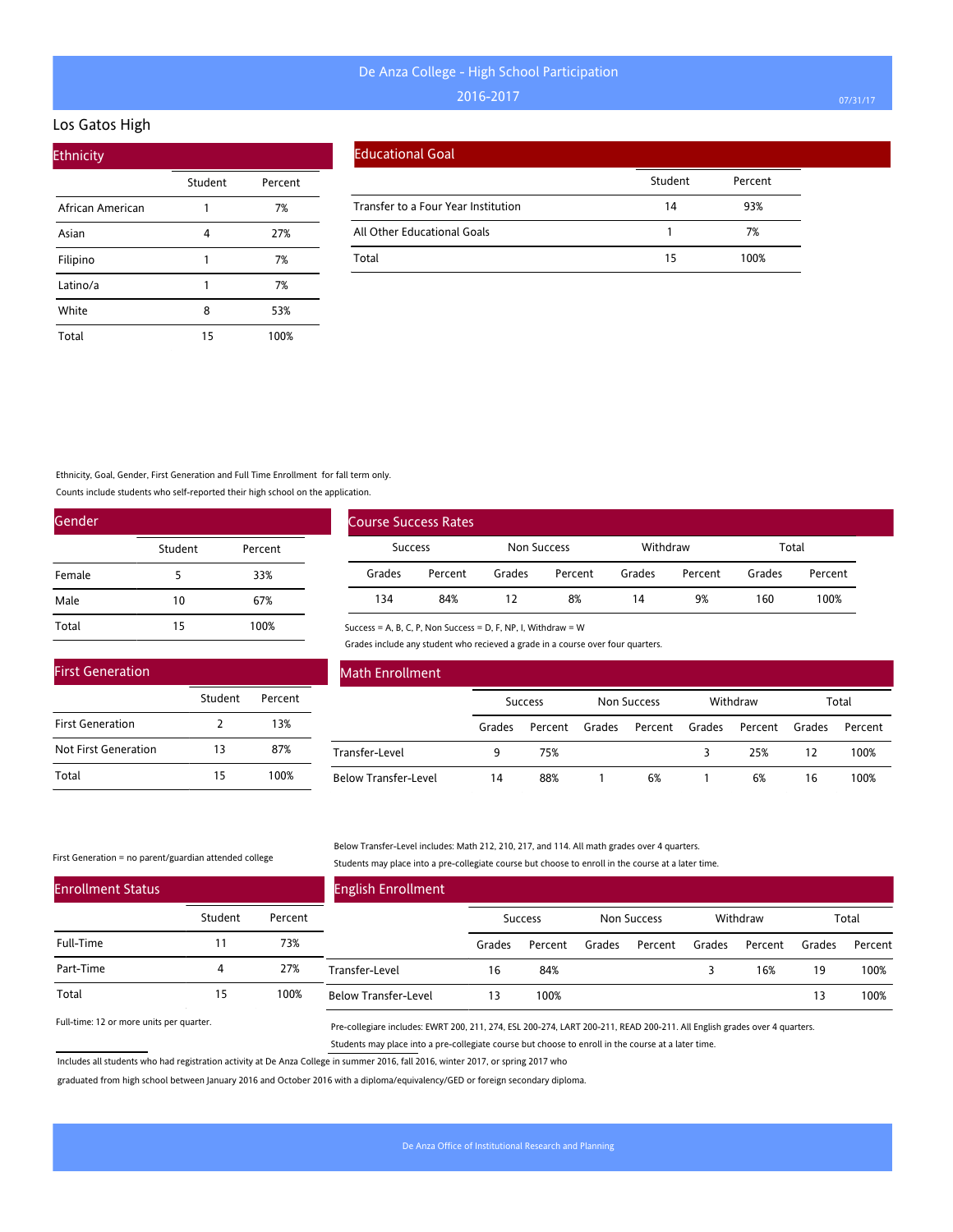### Los Altos High

| <b>Ethnicity</b> |         |         |
|------------------|---------|---------|
|                  | Student | Percent |
| Asian            | 2       | 20%     |
| Latino/a         | 4       | 40%     |
| White            | 4       | 40%     |
| Total            | 10      | 100%    |

#### Educational Goal

|                                     | Student | Percent |  |
|-------------------------------------|---------|---------|--|
| Transfer to a Four Year Institution | 10      | 100%    |  |
| Total                               | 10      | 100%    |  |

Ethnicity, Goal, Gender, First Generation and Full Time Enrollment for fall term only.

Counts include students who self-reported their high school on the application.

| Gender |         |         |
|--------|---------|---------|
|        | Student | Percent |
| Female | 5       | 50%     |
| Male   | 5       | 50%     |
| Total  | 10      | 100%    |

| <b>First Generation</b> |         |         |  |  |  |  |  |  |
|-------------------------|---------|---------|--|--|--|--|--|--|
|                         | Student | Percent |  |  |  |  |  |  |
| <b>First Generation</b> | 3       | 30%     |  |  |  |  |  |  |
| Not First Generation    |         | 70%     |  |  |  |  |  |  |
| Total                   | 10      | 100%    |  |  |  |  |  |  |

| Course Success Rates |         |             |         |          |         |        |         |
|----------------------|---------|-------------|---------|----------|---------|--------|---------|
| Success              |         | Non Success |         | Withdraw |         | Total  |         |
| Grades               | Percent | Grades      | Percent | Grades   | Percent | Grades | Percent |
| 80                   | 78%     |             | 11%     | 12       | 12%     | 103    | 100%    |

Success = A, B, C, P, Non Success = D, F, NP, I, Withdraw = W

Grades include any student who recieved a grade in a course over four quarters.

| <b>Math Enrollment</b>      |        |                |        |                    |        |          |        |         |
|-----------------------------|--------|----------------|--------|--------------------|--------|----------|--------|---------|
|                             |        | <b>Success</b> |        | <b>Non Success</b> |        | Withdraw |        | Total   |
|                             | Grades | Percent        | Grades | Percent            | Grades | Percent  | Grades | Percent |
| Transfer-Level              |        | 25%            | 3      | 75%                |        |          | 4      | 100%    |
| <b>Below Transfer-Level</b> | 11     | 69%            | 4      | 25%                |        | 6%       | 16     | 100%    |

#### First Generation = no parent/guardian attended college

#### Below Transfer-Level includes: Math 212, 210, 217, and 114. All math grades over 4 quarters. Students may place into a pre-collegiate course but choose to enroll in the course at a later time.

| <b>Enrollment Status</b> |         |         | <b>English Enrollment</b>   |        |         |        |             |        |          |        |         |
|--------------------------|---------|---------|-----------------------------|--------|---------|--------|-------------|--------|----------|--------|---------|
|                          | Student | Percent |                             |        | Success |        | Non Success |        | Withdraw |        | Total   |
| Full-Time                |         | 70%     |                             | Grades | Percent | Grades | Percent     | Grades | Percent  | Grades | Percent |
| Part-Time                |         | 30%     | Transfer-Level              |        | 85%     |        |             |        | 15%      | 13     | 100%    |
| Total                    | 10      | 100%    | <b>Below Transfer-Level</b> |        | 100%    |        |             |        |          |        | 100%    |

Full-time: 12 or more units per quarter.

Pre-collegiare includes: EWRT 200, 211, 274, ESL 200-274, LART 200-211, READ 200-211. All English grades over 4 quarters. Students may place into a pre-collegiate course but choose to enroll in the course at a later time.

Includes all students who had registration activity at De Anza College in summer 2016, fall 2016, winter 2017, or spring 2017 who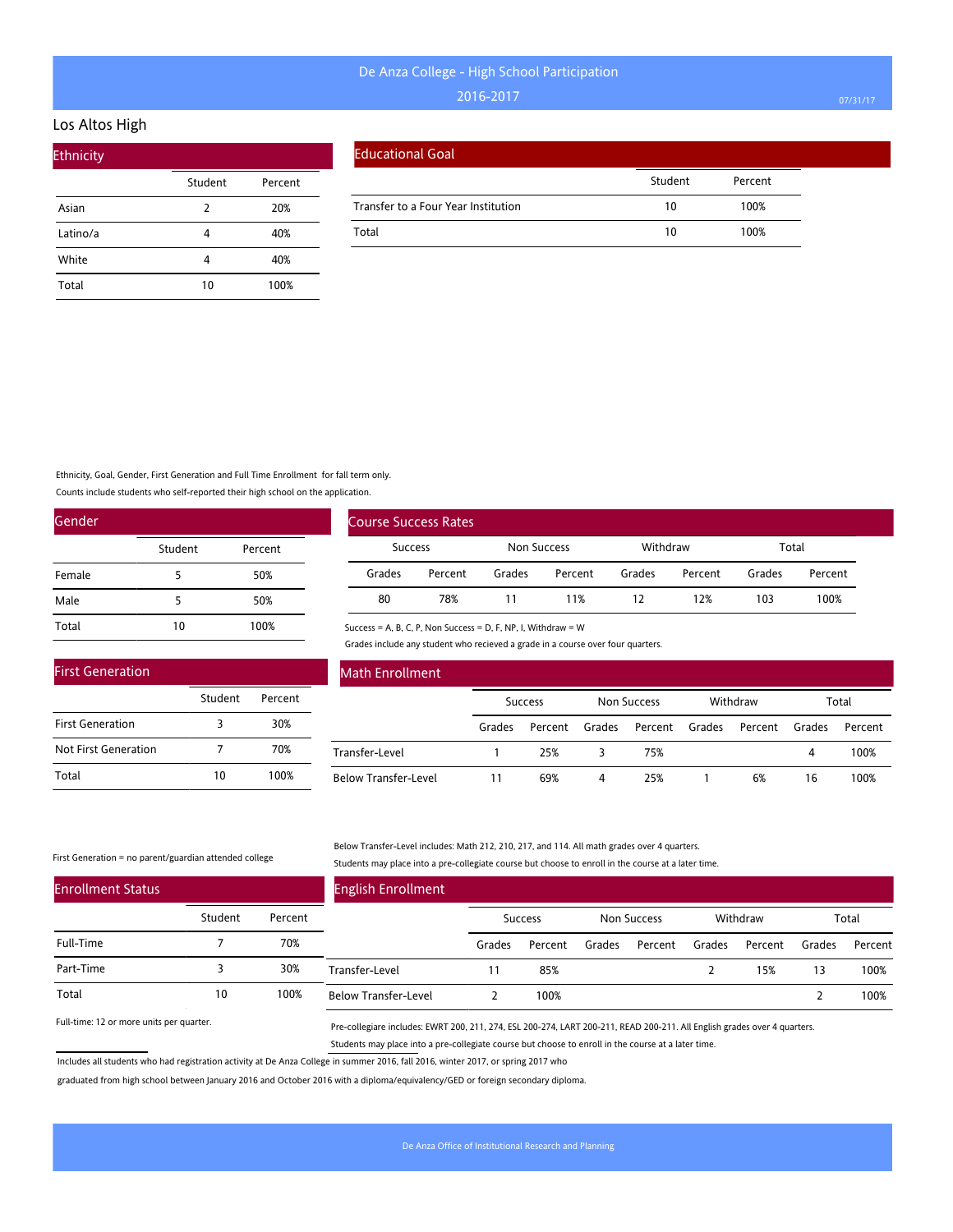#### Latino College Preparatory Aca

| <b>Ethnicity</b> |         |         |
|------------------|---------|---------|
|                  | Student | Percent |
| Latino/a         | 10      | 100%    |
| Total            | 10      | 100%    |

#### Educational Goal

|                                     | Student | Percent |
|-------------------------------------|---------|---------|
| Transfer to a Four Year Institution | 10      | 100%    |
| Total                               | 10      | 100%    |

Ethnicity, Goal, Gender, First Generation and Full Time Enrollment for fall term only.

Counts include students who self-reported their high school on the application.

| Gender |         |         |  |  |  |  |  |
|--------|---------|---------|--|--|--|--|--|
|        | Student | Percent |  |  |  |  |  |
| Female | 5       | 50%     |  |  |  |  |  |
| Male   | 5       | 50%     |  |  |  |  |  |
| Total  | 10      | 100%    |  |  |  |  |  |

| <b>First Generation</b> |         |         |  |  |  |  |  |  |
|-------------------------|---------|---------|--|--|--|--|--|--|
|                         | Student | Percent |  |  |  |  |  |  |
| <b>First Generation</b> | 8       | 80%     |  |  |  |  |  |  |
| Not First Generation    | 2       | 20%     |  |  |  |  |  |  |
| Total                   | 10      | 100%    |  |  |  |  |  |  |

|                | <b>Course Success Rates</b> |             |         |          |         |        |         |
|----------------|-----------------------------|-------------|---------|----------|---------|--------|---------|
| <b>Success</b> |                             | Non Success |         | Withdraw |         | Total  |         |
| Grades         | Percent                     | Grades      | Percent | Grades   | Percent | Grades | Percent |
| 28             | 47%                         | 21          | 35%     | 11       | 18%     | 60     | 100%    |

Success = A, B, C, P, Non Success = D, F, NP, I, Withdraw = W

Grades include any student who recieved a grade in a course over four quarters.

| <b>Math Enrollment</b>      |        |                |        |                    |        |          |        |         |
|-----------------------------|--------|----------------|--------|--------------------|--------|----------|--------|---------|
|                             |        | <b>Success</b> |        | <b>Non Success</b> |        | Withdraw |        | Total   |
|                             | Grades | Percent        | Grades | Percent            | Grades | Percent  | Grades | Percent |
| Transfer-Level              |        | 100%           |        |                    |        |          |        | 100%    |
| <b>Below Transfer-Level</b> | 4      | 33%            |        | 58%                |        | 8%       | 12     | 100%    |

#### First Generation = no parent/guardian attended college

Below Transfer-Level includes: Math 212, 210, 217, and 114. All math grades over 4 quarters. Students may place into a pre-collegiate course but choose to enroll in the course at a later time.

| <b>Enrollment Status</b> |         |         | <b>English Enrollment</b>   |        |                |        |                    |        |          |        |         |
|--------------------------|---------|---------|-----------------------------|--------|----------------|--------|--------------------|--------|----------|--------|---------|
|                          | Student | Percent |                             |        | <b>Success</b> |        | <b>Non Success</b> |        | Withdraw |        | Total   |
| Full-Time                |         | 30%     |                             | Grades | Percent        | Grades | Percent            | Grades | Percent  | Grades | Percent |
| Part-Time                |         | 70%     | Transfer-Level              |        | 100%           |        |                    |        |          | 4      | 100%    |
| Total                    | 10      | 100%    | <b>Below Transfer-Level</b> | ь      | 50%            |        | 42%                |        | 8%       | 12     | 100%    |

Full-time: 12 or more units per quarter.

Pre-collegiare includes: EWRT 200, 211, 274, ESL 200-274, LART 200-211, READ 200-211. All English grades over 4 quarters. Students may place into a pre-collegiate course but choose to enroll in the course at a later time.

Includes all students who had registration activity at De Anza College in summer 2016, fall 2016, winter 2017, or spring 2017 who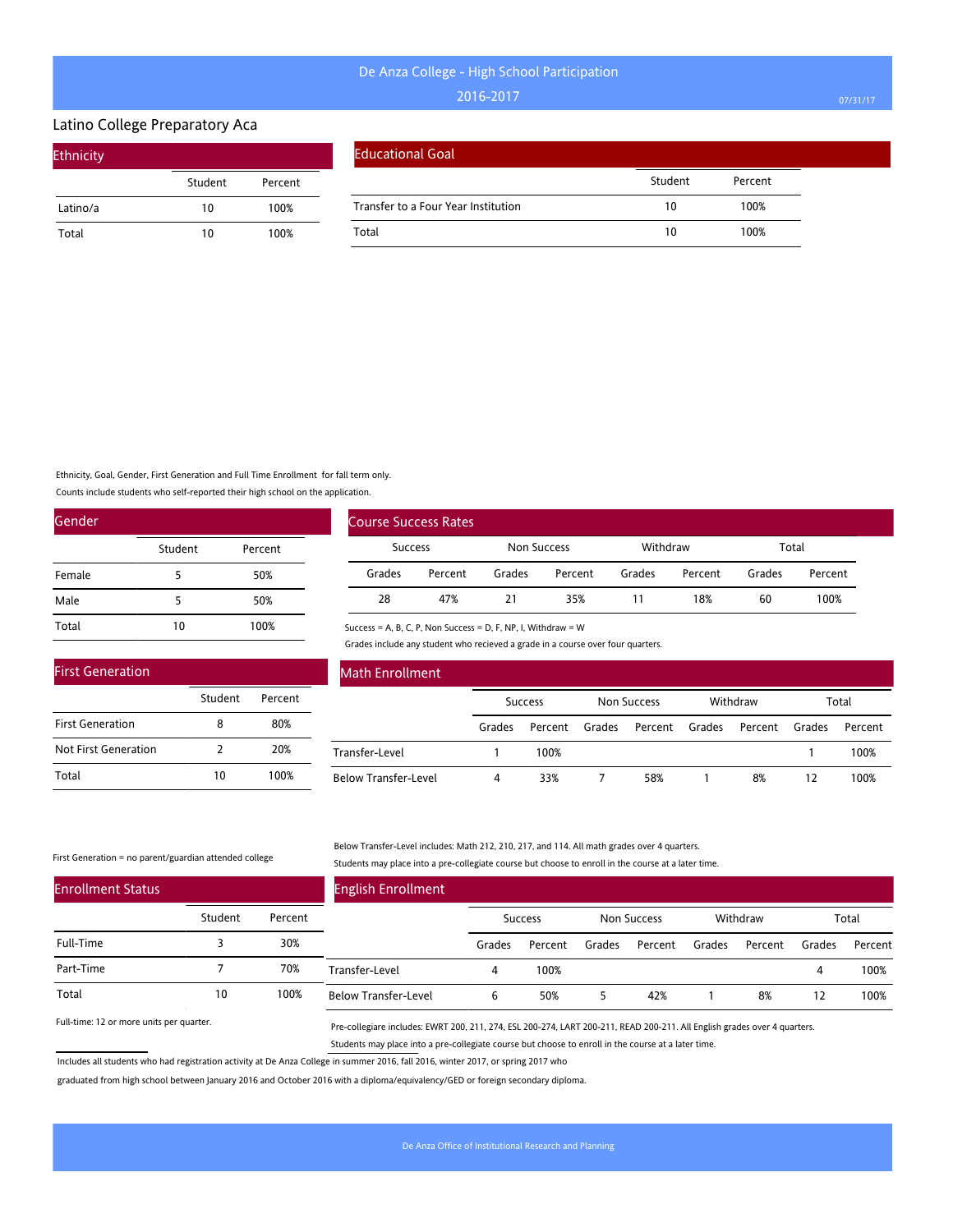### Live Oak High

| <b>Ethnicity</b> |         |         |
|------------------|---------|---------|
|                  | Student | Percent |
| Asian            | 1       | 8%      |
| Latino/a         |         | 58%     |
| Native American  |         | 8%      |
| White            | 3       | 25%     |
| Total            | 12      | 100%    |

#### Educational Goal

|                                     | Student | Percent |
|-------------------------------------|---------|---------|
| Transfer to a Four Year Institution | 11      | 92%     |
| All Other Educational Goals         |         | 8%      |
| Total                               | 17      | 100%    |

#### Ethnicity, Goal, Gender, First Generation and Full Time Enrollment for fall term only.

Counts include students who self-reported their high school on the application.

| Gender |         |         |  |  |  |  |
|--------|---------|---------|--|--|--|--|
|        | Student | Percent |  |  |  |  |
| Female | 1       | 8%      |  |  |  |  |
| Male   | 11      | 92%     |  |  |  |  |
| Total  | 12      | 100%    |  |  |  |  |

| <b>First Generation</b> |         |         |
|-------------------------|---------|---------|
|                         | Student | Percent |
| <b>First Generation</b> | 3       | 25%     |
| Not First Generation    | ۹       | 75%     |
| Total                   | 12      | 100%    |

| Course Success Rates |         |             |         |          |         |        |         |
|----------------------|---------|-------------|---------|----------|---------|--------|---------|
| Success              |         | Non Success |         | Withdraw |         | Total  |         |
| Grades               | Percent | Grades      | Percent | Grades   | Percent | Grades | Percent |
| 66                   | 72%     | 14          | 15%     | 12       | 13%     | 92     | 100%    |

Success = A, B, C, P, Non Success = D, F, NP, I, Withdraw = W

Grades include any student who recieved a grade in a course over four quarters.

| <b>Math Enrollment</b>      |                |         |             |         |          |         |        |         |
|-----------------------------|----------------|---------|-------------|---------|----------|---------|--------|---------|
|                             | <b>Success</b> |         | Non Success |         | Withdraw |         | Total  |         |
|                             | Grades         | Percent | Grades      | Percent | Grades   | Percent | Grades | Percent |
| Transfer-Level              |                | 50%     |             |         |          | 50%     |        | 100%    |
| <b>Below Transfer-Level</b> | 10             | 56%     | 8           | 44%     |          |         | 18     | 100%    |

#### First Generation = no parent/guardian attended college

#### Below Transfer-Level includes: Math 212, 210, 217, and 114. All math grades over 4 quarters. Students may place into a pre-collegiate course but choose to enroll in the course at a later time.

| <b>Enrollment Status</b> |         |         | <b>English Enrollment</b>   |        |         |        |             |        |          |        |         |
|--------------------------|---------|---------|-----------------------------|--------|---------|--------|-------------|--------|----------|--------|---------|
|                          | Student | Percent |                             |        | Success |        | Non Success |        | Withdraw |        | Total   |
| Full-Time                |         | 75%     |                             | Grades | Percent | Grades | Percent     | Grades | Percent  | Grades | Percent |
| Part-Time                |         | 25%     | Transfer-Level              |        | 70%     |        | 10%         |        | 20%      | 10     | 100%    |
| Total                    | 12      | 100%    | <b>Below Transfer-Level</b> |        | 71%     |        | 14%         |        | 14%      |        | 100%    |

Full-time: 12 or more units per quarter.

Pre-collegiare includes: EWRT 200, 211, 274, ESL 200-274, LART 200-211, READ 200-211. All English grades over 4 quarters. Students may place into a pre-collegiate course but choose to enroll in the course at a later time.

Includes all students who had registration activity at De Anza College in summer 2016, fall 2016, winter 2017, or spring 2017 who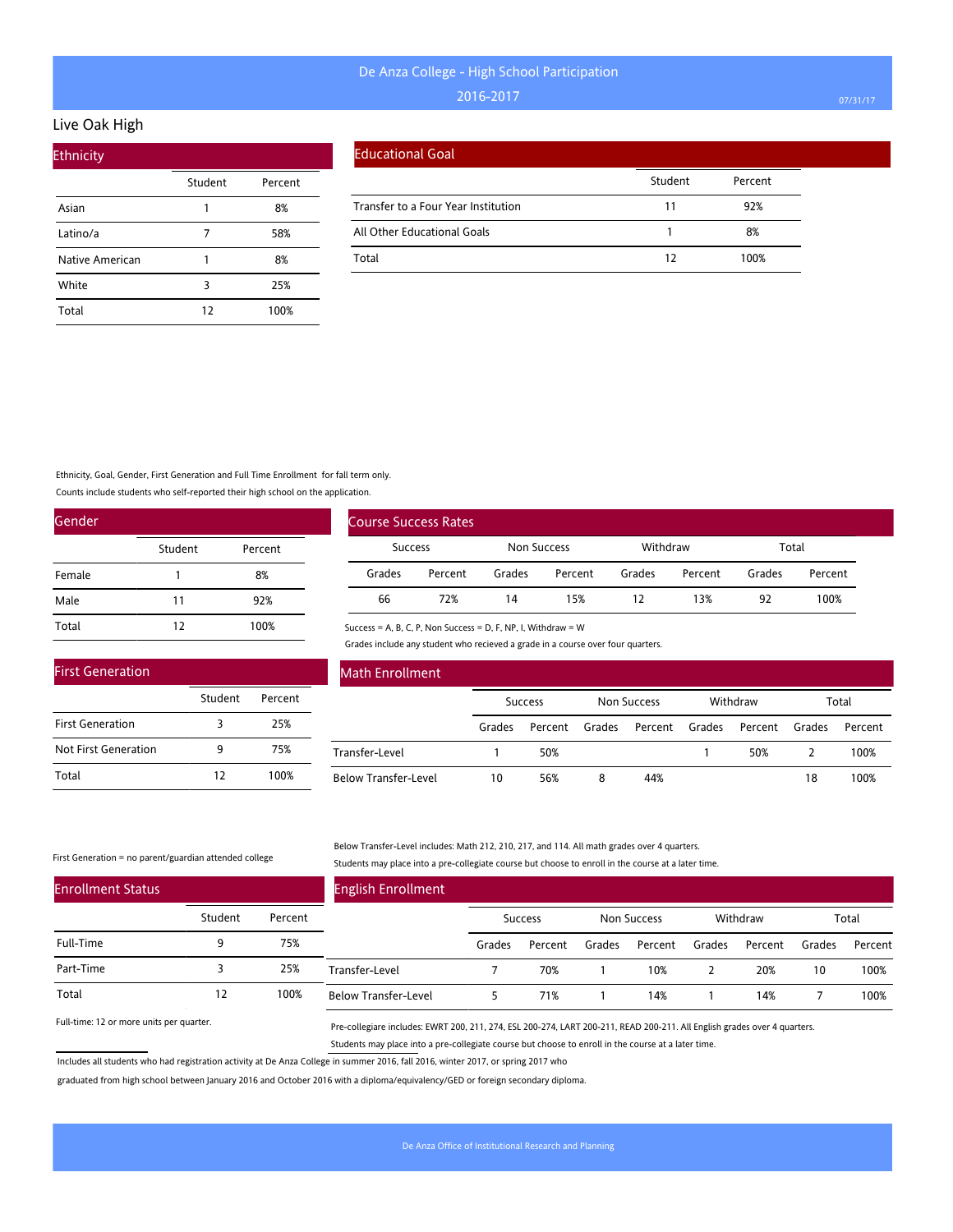#### San Jose Conservation Corps Ch

| <b>Ethnicity</b> |         |         |
|------------------|---------|---------|
|                  | Student | Percent |
| African American |         | 14%     |
| Asian            | 2       | 29%     |
| Filipino         | 1       | 14%     |
| Latino/a         | 3       | 43%     |
| Total            |         | 100%    |

#### Educational Goal

|                                     | Student | Percent |
|-------------------------------------|---------|---------|
| Transfer to a Four Year Institution |         | 100%    |
| Total                               |         | 100%    |

Ethnicity, Goal, Gender, First Generation and Full Time Enrollment for fall term only.

Counts include students who self-reported their high school on the application.

| Gender |               |         |
|--------|---------------|---------|
|        | Student       | Percent |
| Female | $\mathcal{P}$ | 29%     |
| Male   | 5             | 71%     |
| Total  |               | 100%    |

|                | <b>Course Success Rates</b> |                    |         |          |         |        |         |
|----------------|-----------------------------|--------------------|---------|----------|---------|--------|---------|
| <b>Success</b> |                             | <b>Non Success</b> |         | Withdraw |         | Total  |         |
| Grades         | Percent                     | Grades             | Percent | Grades   | Percent | Grades | Percent |
| 16             | 37%                         | 18                 | 42%     | q        | 21%     | 43     | 100%    |

Success = A, B, C, P, Non Success = D, F, NP, I, Withdraw = W

Grades include any student who recieved a grade in a course over four quarters.

| <b>First Generation</b> |               |         |  |
|-------------------------|---------------|---------|--|
|                         | Student       | Percent |  |
| <b>First Generation</b> |               | 57%     |  |
| Not First Generation    |               | 14%     |  |
| Unreported              | $\mathcal{P}$ | 29%     |  |
| Total                   |               | 100%    |  |

#### Math Enrollment

|                             | <b>Success</b> |         | Non Success |                | Withdraw |         | Total  |         |
|-----------------------------|----------------|---------|-------------|----------------|----------|---------|--------|---------|
|                             | Grades         | Percent | Grades      | Percent Grades |          | Percent | Grades | Percent |
| Transfer-Level              |                |         |             |                |          | 100%    |        | 100%    |
| <b>Below Transfer-Level</b> |                | 29%     |             | 43%            |          | 29%     |        | 100%    |

#### First Generation = no parent/guardian attended college

Below Transfer-Level includes: Math 212, 210, 217, and 114. All math grades over 4 quarters. Students may place into a pre-collegiate course but choose to enroll in the course at a later time.

| <b>Enrollment Status</b> |         |         | <b>English Enrollment</b>   |         |         |             |         |          |         |        |         |
|--------------------------|---------|---------|-----------------------------|---------|---------|-------------|---------|----------|---------|--------|---------|
|                          | Student | Percent |                             | Success |         | Non Success |         | Withdraw |         | Total  |         |
| Full-Time                |         | 43%     |                             | Grades  | Percent | Grades      | Percent | Grades   | Percent | Grades | Percent |
| Part-Time                | 4       | 57%     | Transfer-Level              |         | 33%     |             | 33%     |          | 33%     |        | 100%    |
| Total                    |         | 100%    | <b>Below Transfer-Level</b> |         |         |             | 33%     |          | 67%     | 3      | 100%    |

Full-time: 12 or more units per quarter.

Pre-collegiare includes: EWRT 200, 211, 274, ESL 200-274, LART 200-211, READ 200-211. All English grades over 4 quarters. Students may place into a pre-collegiate course but choose to enroll in the course at a later time.

Includes all students who had registration activity at De Anza College in summer 2016, fall 2016, winter 2017, or spring 2017 who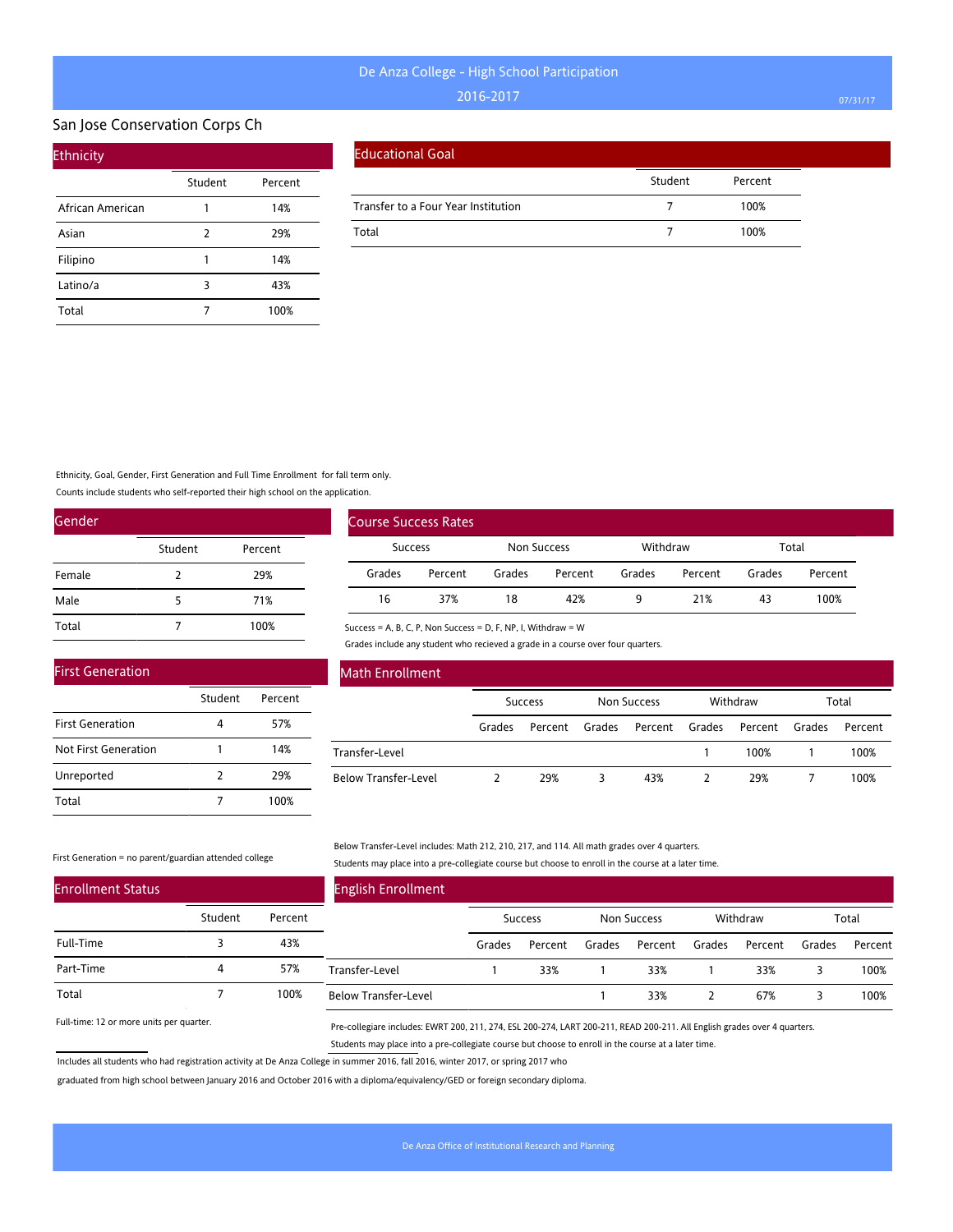#### Boynton High

| <b>Ethnicity</b> |         |         |  |
|------------------|---------|---------|--|
|                  | Student | Percent |  |
| African American |         | 14%     |  |
| Latino/a         | 5       | 71%     |  |
| White            |         | 14%     |  |
| Total            |         | 100%    |  |

#### Educational Goal

|                                     | Student | Percent |
|-------------------------------------|---------|---------|
| Transfer to a Four Year Institution |         | 71%     |
| All Other Educational Goals         |         | 29%     |
| Total                               |         | 100%    |

### Ethnicity, Goal, Gender, First Generation and Full Time Enrollment for fall term only.

Counts include students who self-reported their high school on the application.

| Gender |         |         |
|--------|---------|---------|
|        | Student | Percent |
| Female | 4       | 57%     |
| Male   | 3       | 43%     |
| Total  |         | 100%    |

|                | <b>Course Success Rates</b> |             |         |          |         |        |         |
|----------------|-----------------------------|-------------|---------|----------|---------|--------|---------|
| <b>Success</b> |                             | Non Success |         | Withdraw |         | Total  |         |
| Grades         | Percent                     | Grades      | Percent | Grades   | Percent | Grades | Percent |
| 13             | 32%                         |             | 51%     |          | 17%     | 41     | 100%    |

#### Success = A, B, C, P, Non Success = D, F, NP, I, Withdraw = W

Grades include any student who recieved a grade in a course over four quarters.

| <b>First Generation</b> |         |         |
|-------------------------|---------|---------|
|                         | Student | Percent |
| <b>First Generation</b> | 3       | 43%     |
| Not First Generation    | 3       | 43%     |
| Unreported              |         | 14%     |
| Total                   |         | 100%    |

#### Math Enrollment

|                             | <b>Success</b> |         | Non Success |                | Withdraw |         | Total  |         |
|-----------------------------|----------------|---------|-------------|----------------|----------|---------|--------|---------|
|                             | Grades         | Percent | Grades      | Percent Grades |          | Percent | Grades | Percent |
| Transfer-Level              |                |         |             | 100%           |          |         |        | 100%    |
| <b>Below Transfer-Level</b> |                | 43%     |             | 43%            |          | 14%     |        | 100%    |

#### First Generation = no parent/guardian attended college

Below Transfer-Level includes: Math 212, 210, 217, and 114. All math grades over 4 quarters. Students may place into a pre-collegiate course but choose to enroll in the course at a later time.

| <b>Enrollment Status</b> |         |         | <b>English Enrollment</b>   |        |                |        |             |        |          |        |         |
|--------------------------|---------|---------|-----------------------------|--------|----------------|--------|-------------|--------|----------|--------|---------|
|                          | Student | Percent |                             |        | <b>Success</b> |        | Non Success |        | Withdraw |        | Total   |
| Full-Time                |         | 29%     |                             | Grades | Percent        | Grades | Percent     | Grades | Percent  | Grades | Percent |
| Part-Time                |         | 71%     | Transfer-Level              |        |                |        | 100%        |        |          |        | 100%    |
| Total                    |         | 100%    | <b>Below Transfer-Level</b> | 4      | 40%            |        | 30%         |        | 30%      | 10     | 100%    |

Full-time: 12 or more units per quarter.

Pre-collegiare includes: EWRT 200, 211, 274, ESL 200-274, LART 200-211, READ 200-211. All English grades over 4 quarters. Students may place into a pre-collegiate course but choose to enroll in the course at a later time.

Includes all students who had registration activity at De Anza College in summer 2016, fall 2016, winter 2017, or spring 2017 who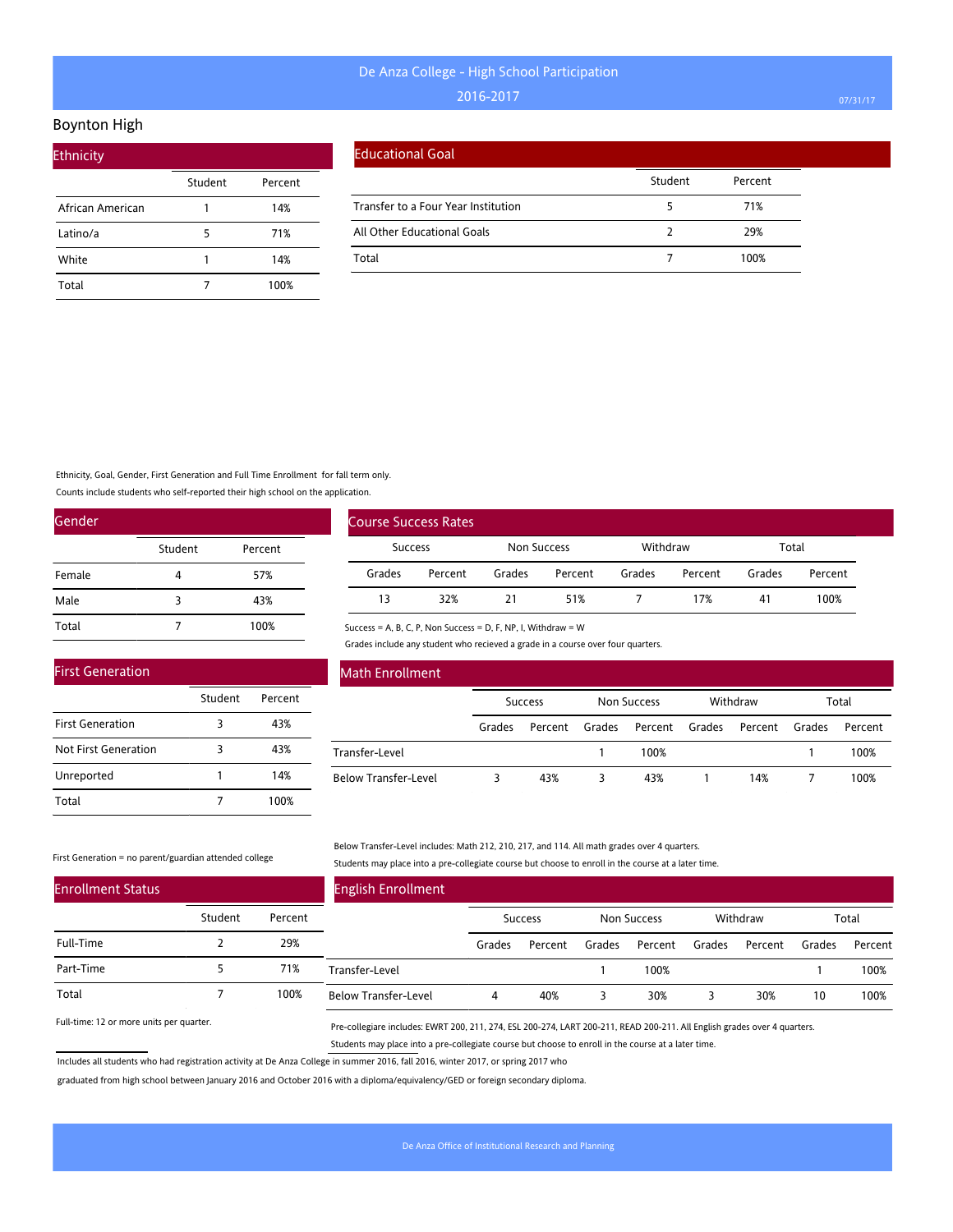#### Downtown College Preparatory

| <b>Ethnicity</b> |         |         |
|------------------|---------|---------|
|                  | Student | Percent |
| Latino/a         | ٩       | 100%    |
| Total            | q       | 100%    |

#### Educational Goal

|                                     | Student | Percent |
|-------------------------------------|---------|---------|
| Transfer to a Four Year Institution | 8       | 89%     |
| All Other Educational Goals         |         | 11%     |
| Total                               | q       | 100%    |

Ethnicity, Goal, Gender, First Generation and Full Time Enrollment for fall term only.

Counts include students who self-reported their high school on the application.

| Gender |         |         |
|--------|---------|---------|
|        | Student | Percent |
| Female | 5       | 56%     |
| Male   | 4       | 44%     |
| Total  | q       | 100%    |

|                | <b>Course Success Rates</b> |                         |         |        |         |        |         |
|----------------|-----------------------------|-------------------------|---------|--------|---------|--------|---------|
| <b>Success</b> |                             | Withdraw<br>Non Success |         | Total  |         |        |         |
| Grades         | Percent                     | Grades                  | Percent | Grades | Percent | Grades | Percent |
| 71             | 74%                         |                         | 18%     |        | 8%      | 96     | 100%    |

Success = A, B, C, P, Non Success = D, F, NP, I, Withdraw = W

Grades include any student who recieved a grade in a course over four quarters.

| <b>First Generation</b> |         |         |
|-------------------------|---------|---------|
|                         | Student | Percent |
| <b>First Generation</b> |         | 78%     |
| Not First Generation    |         | 11%     |
| Unreported              |         | 11%     |
| Total                   |         | 100%    |

#### Math Enrollment

|                      | <b>Success</b> |                | Non Success |                               | Withdraw |      | Total |         |
|----------------------|----------------|----------------|-------------|-------------------------------|----------|------|-------|---------|
|                      | Grades         | Percent Grades |             | Percent Grades Percent Grades |          |      |       | Percent |
| Transfer-Level       |                |                |             |                               |          | 100% |       | 100%    |
| Below Transfer-Level |                | 54%            | 4           | 31%                           |          | 15%  | 13    | 100%    |

#### First Generation = no parent/guardian attended college

Below Transfer-Level includes: Math 212, 210, 217, and 114. All math grades over 4 quarters. Students may place into a pre-collegiate course but choose to enroll in the course at a later time.

| <b>Enrollment Status</b> |         |         | <b>English Enrollment</b>   |        |                |        |             |        |          |        |         |
|--------------------------|---------|---------|-----------------------------|--------|----------------|--------|-------------|--------|----------|--------|---------|
|                          | Student | Percent |                             |        | <b>Success</b> |        | Non Success |        | Withdraw |        | Total   |
| Full-Time                |         | 78%     |                             | Grades | Percent        | Grades | Percent     | Grades | Percent  | Grades | Percent |
| Part-Time                |         | 22%     | Transfer-Level              | 14     | 93%            |        |             |        | 7%       | 15     | 100%    |
| Total                    |         | 100%    | <b>Below Transfer-Level</b> | 15     | 100%           |        |             |        |          | 15     | 100%    |

Full-time: 12 or more units per quarter.

Pre-collegiare includes: EWRT 200, 211, 274, ESL 200-274, LART 200-211, READ 200-211. All English grades over 4 quarters. Students may place into a pre-collegiate course but choose to enroll in the course at a later time.

Includes all students who had registration activity at De Anza College in summer 2016, fall 2016, winter 2017, or spring 2017 who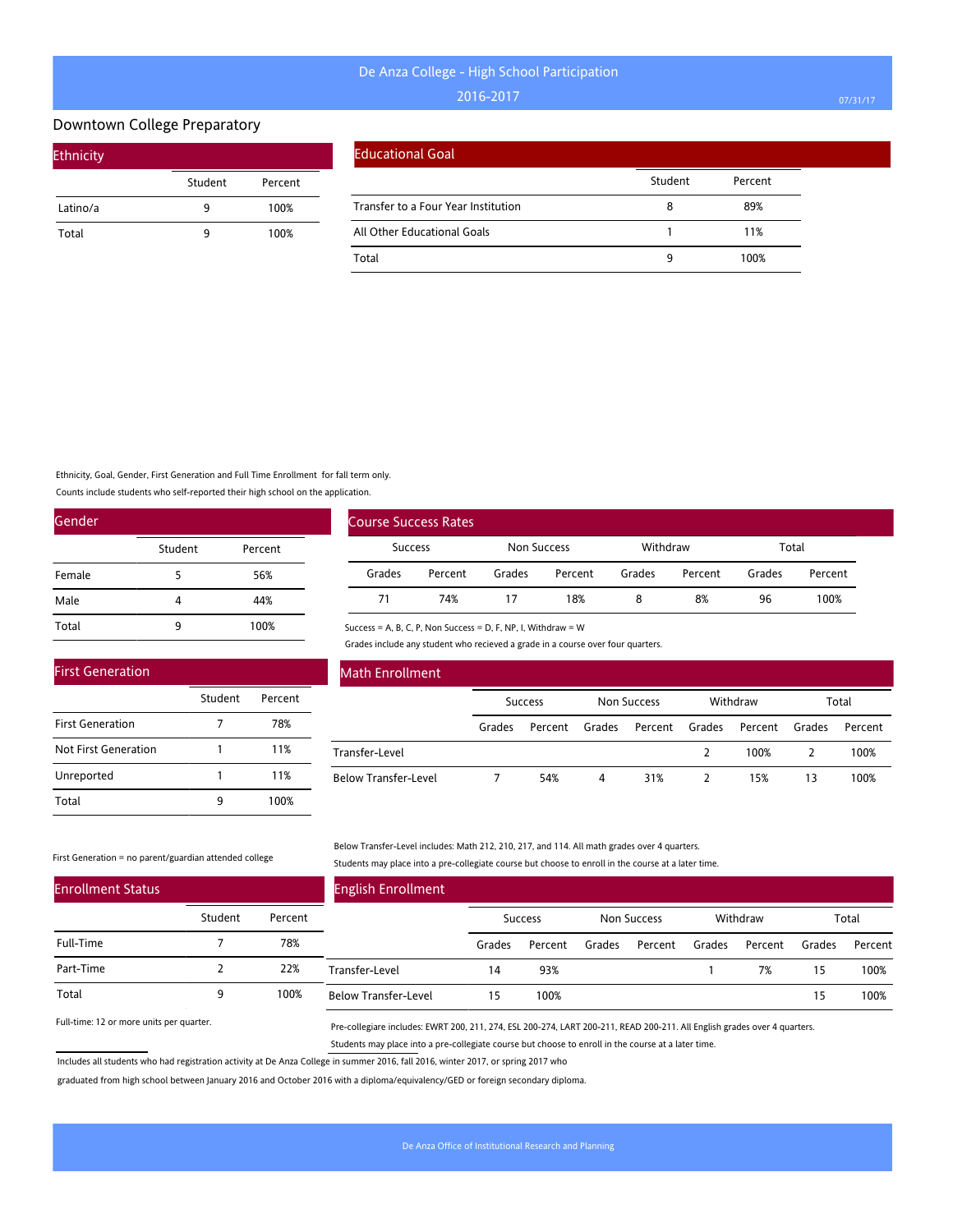#### Henry M Gunn High

| <b>Ethnicity</b> |         |         |
|------------------|---------|---------|
|                  | Student | Percent |
| Asian            |         | 57%     |
| Latino/a         | 3       | 43%     |
| Total            |         | 100%    |

| <b>Educational Goal</b> |  |
|-------------------------|--|
|                         |  |

|                                     | Student | Percent |
|-------------------------------------|---------|---------|
| Transfer to a Four Year Institution |         | 100%    |
| Total                               |         | 100%    |

Ethnicity, Goal, Gender, First Generation and Full Time Enrollment for fall term only.

Counts include students who self-reported their high school on the application.

| Gender |         |         |
|--------|---------|---------|
|        | Student | Percent |
| Female | 2       | 29%     |
| Male   | 5       | 71%     |
| Total  |         | 100%    |

|                | <b>Course Success Rates</b> |             |         |          |         |        |         |
|----------------|-----------------------------|-------------|---------|----------|---------|--------|---------|
| <b>Success</b> |                             | Non Success |         | Withdraw |         | Total  |         |
| Grades         | Percent                     | Grades      | Percent | Grades   | Percent | Grades | Percent |
| 31             | 60%                         |             | 15%     | 13       | 25%     | 52     | 100%    |

Success = A, B, C, P, Non Success = D, F, NP, I, Withdraw = W

Grades include any student who recieved a grade in a course over four quarters.

| <b>First Generation</b> |         |         |
|-------------------------|---------|---------|
|                         | Student | Percent |
| <b>First Generation</b> |         | 57%     |
| Not First Generation    | 2       | 29%     |
| Unreported              |         | 14%     |
| Total                   |         | 100%    |

### Math Enrollment

|                             | <b>Success</b> |         | Non Success |                | Withdraw |         | Total  |         |
|-----------------------------|----------------|---------|-------------|----------------|----------|---------|--------|---------|
|                             | Grades         | Percent | Grades      | Percent Grades |          | Percent | Grades | Percent |
| Transfer-Level              |                | 100%    |             |                |          |         |        | 100%    |
| <b>Below Transfer-Level</b> |                | 43%     |             | 43%            |          | 14%     |        | 100%    |

First Generation = no parent/guardian attended college

Below Transfer-Level includes: Math 212, 210, 217, and 114. All math grades over 4 quarters. Students may place into a pre-collegiate course but choose to enroll in the course at a later time.

| <b>Enrollment Status</b> |         |         | <b>English Enrollment</b>   |        |                |        |             |        |          |        |         |
|--------------------------|---------|---------|-----------------------------|--------|----------------|--------|-------------|--------|----------|--------|---------|
|                          | Student | Percent |                             |        | <b>Success</b> |        | Non Success |        | Withdraw |        | Total   |
| Full-Time                |         | 43%     |                             | Grades | Percent        | Grades | Percent     | Grades | Percent  | Grades | Percent |
| Part-Time                | 4       | 57%     | Transfer-Level              |        | 75%            |        |             |        | 25%      | 4      | 100%    |
| Total                    |         | 100%    | <b>Below Transfer-Level</b> |        | 63%            |        | 25%         |        | 13%      | 8      | 100%    |

Full-time: 12 or more units per quarter.

Pre-collegiare includes: EWRT 200, 211, 274, ESL 200-274, LART 200-211, READ 200-211. All English grades over 4 quarters. Students may place into a pre-collegiate course but choose to enroll in the course at a later time.

Includes all students who had registration activity at De Anza College in summer 2016, fall 2016, winter 2017, or spring 2017 who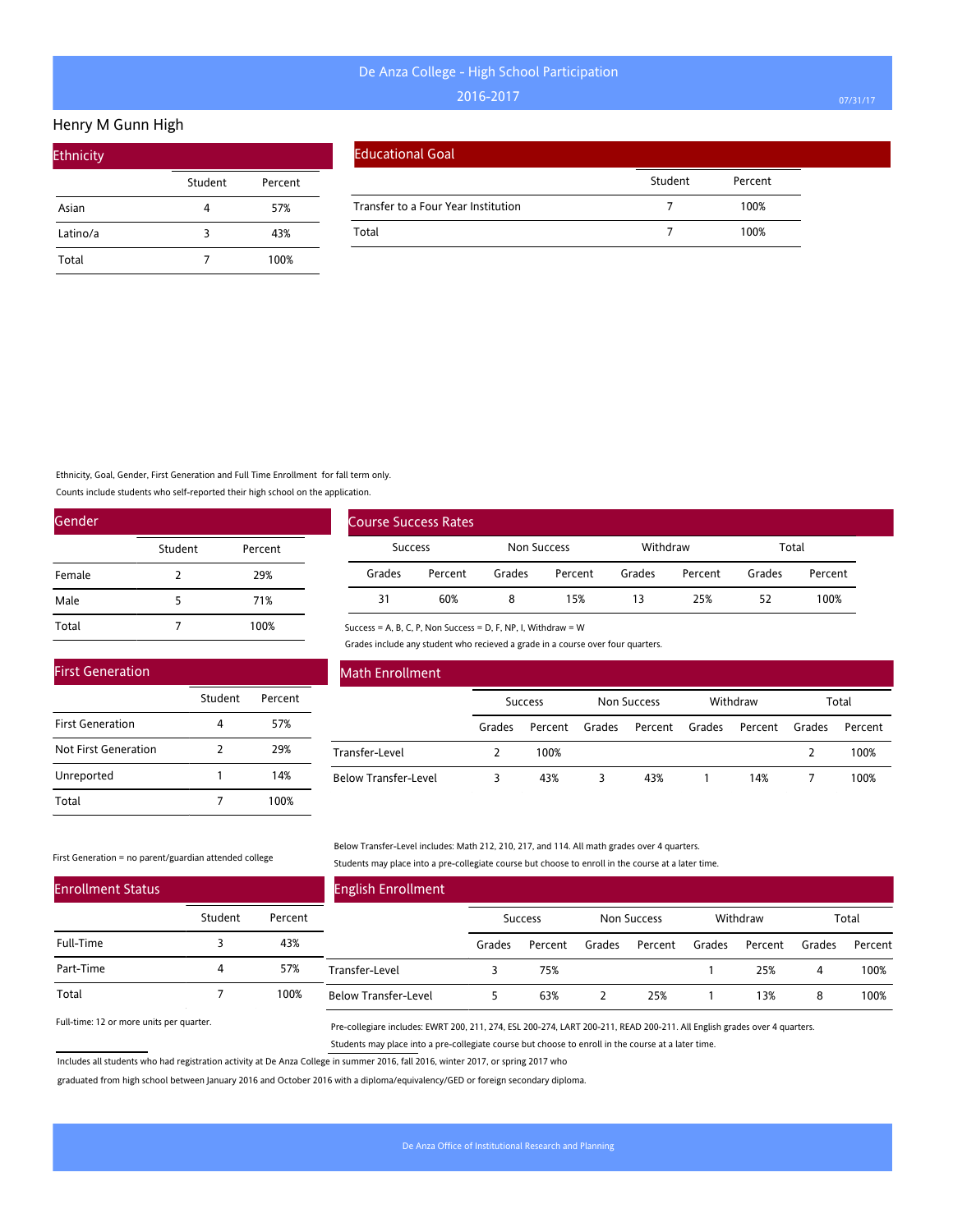#### Santa Clara High

| <b>Ethnicity</b> |         |         |  |
|------------------|---------|---------|--|
|                  | Student | Percent |  |
| African American | 8       | 9%      |  |
| Asian            | 25      | 27%     |  |
| Filipino         | 15      | 16%     |  |
| Latino/a         | 28      | 30%     |  |
| Native American  | 1       | 1%      |  |
| Pacific Islander | 1       | 1%      |  |
| White            | 15      | 16%     |  |
| Total            | 93      | 100%    |  |

#### Educational Goal

Course Success Rates

|                                     | Student | Percent |
|-------------------------------------|---------|---------|
| Transfer to a Four Year Institution | 91      | 98%     |
| Obtain a Degree Without Transfer    |         | 1%      |
| All Other Educational Goals         |         | 1%      |
| Total                               | 93      | 100%    |

Ethnicity, Goal, Gender, First Generation and Full Time Enrollment for fall term only.

Counts include students who self-reported their high school on the application.

| Gender |         |         |
|--------|---------|---------|
|        | Student | Percent |
| Female | 44      | 47%     |
| Male   | 49      | 53%     |
| Total  | 93      | 100%    |

|        | <b>Success</b>                                                | Non Success |         | Withdraw |         | Total  |         |
|--------|---------------------------------------------------------------|-------------|---------|----------|---------|--------|---------|
| Grades | Percent                                                       | Grades      | Percent | Grades   | Percent | Grades | Percent |
| 695    | 79%                                                           | 115         | 13%     | 65       | 7%      | 875    | 100%    |
|        | Success = A, B, C, P, Non Success = D, F, NP, I, Withdraw = W |             |         |          |         |        |         |

Grades include any student who recieved a grade in a course over four quarters.

|         |         | <b>Math Enrollment</b>      |        |                |        |             |        |          |        |         |
|---------|---------|-----------------------------|--------|----------------|--------|-------------|--------|----------|--------|---------|
| Student | Percent |                             |        | <b>Success</b> |        | Non Success |        | Withdraw |        | Total   |
| 25      | 27%     |                             | Grades | Percent        | Grades | Percent     | Grades | Percent  | Grades | Percent |
| 63      | 68%     | Transfer-Level              | 56     | 74%            | 11     | 14%         | 9      | 12%      | 76     | 100%    |
|         | 5%      | <b>Below Transfer-Level</b> | 67     | 64%            | 26     | 25%         | 11     | 11%      | 104    | 100%    |
| 93      | 100%    |                             |        |                |        |             |        |          |        |         |

#### First Generation = no parent/guardian attended college

First Generation

First Generation Not First Generation

Unreported Total

> Below Transfer-Level includes: Math 212, 210, 217, and 114. All math grades over 4 quarters. Students may place into a pre-collegiate course but choose to enroll in the course at a later time.

| <b>Enrollment Status</b> |         |         | <b>English Enrollment</b>   |        |                |        |             |        |          |        |         |
|--------------------------|---------|---------|-----------------------------|--------|----------------|--------|-------------|--------|----------|--------|---------|
|                          | Student | Percent |                             |        | <b>Success</b> |        | Non Success |        | Withdraw |        | Total   |
| Full-Time                | 72      | 77%     |                             | Grades | Percent        | Grades | Percent     | Grades | Percent  | Grades | Percent |
| Part-Time                | 21      | 23%     | Transfer-Level              | 82     | 85%            | 12.    | 13%         |        | 2%       | 96     | 100%    |
| Total                    | 93      | 100%    | <b>Below Transfer-Level</b> | 116    | 87%            | 13     | 10%         |        | 4%       | 134    | 100%    |

Full-time: 12 or more units per quarter.

Pre-collegiare includes: EWRT 200, 211, 274, ESL 200-274, LART 200-211, READ 200-211. All English grades over 4 quarters. Students may place into a pre-collegiate course but choose to enroll in the course at a later time.

Includes all students who had registration activity at De Anza College in summer 2016, fall 2016, winter 2017, or spring 2017 who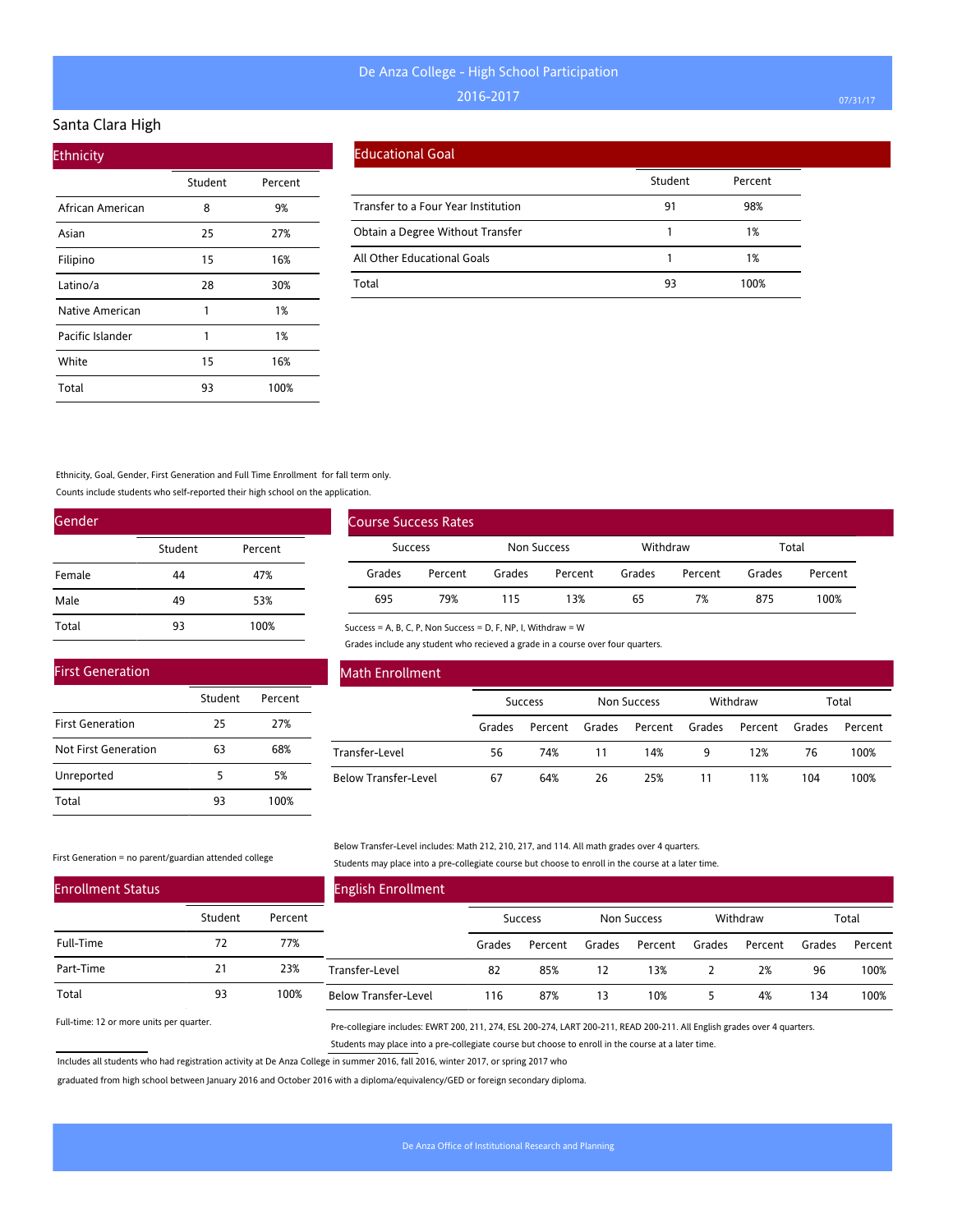#### Broadway High

| <b>Ethnicity</b> |         |         |
|------------------|---------|---------|
|                  | Student | Percent |
| Latino/a         | 5       | 71%     |
| White            | 1       | 14%     |
| Decline to State |         | 14%     |
| Total            |         | 100%    |

#### Educational Goal

|                                     | Student | Percent |
|-------------------------------------|---------|---------|
| Transfer to a Four Year Institution | b       | 86%     |
| Obtain a Vocational Certificate     |         | 14%     |
| Total                               |         | 100%    |

Ethnicity, Goal, Gender, First Generation and Full Time Enrollment for fall term only.

Student Percent

4 57% 3 43% 7 100%

Counts include students who self-reported their high school on the application.

| Gender |         |         |
|--------|---------|---------|
|        | Student | Percent |
| Female | 4       | 57%     |
| Male   | 3       | 43%     |
| Total  |         | 100%    |

|         | Course Success Rates |                    |         |          |         |        |         |
|---------|----------------------|--------------------|---------|----------|---------|--------|---------|
| Success |                      | <b>Non Success</b> |         | Withdraw |         | Total  |         |
| Grades  | Percent              | Grades             | Percent | Grades   | Percent | Grades | Percent |
| 15      | 45%                  | 15                 | 45%     |          | 9%      | 33     | 100%    |

Success = A, B, C, P, Non Success = D, F, NP, I, Withdraw = W

Grades include any student who recieved a grade in a course over four quarters.

| <b>Math Enrollment</b>      |        |                |        |                |          |        |         |
|-----------------------------|--------|----------------|--------|----------------|----------|--------|---------|
|                             |        | <b>Success</b> |        | Non Success    | Withdraw |        | Total   |
|                             | Grades | Percent        | Grades | Percent Grades | Percent  | Grades | Percent |
| <b>Below Transfer-Level</b> |        | 30%            |        | 50%            | 20%      | 10     | 100%    |

First Generation = no parent/guardian attended college

First Generation

First Generation Not First Generation

Total

#### Below Transfer-Level includes: Math 212, 210, 217, and 114. All math grades over 4 quarters. Students may place into a pre-collegiate course but choose to enroll in the course at a later time.

| <b>Enrollment Status</b> |         |         | <b>English Enrollment</b>   |        |                |        |                    |        |          |        |         |
|--------------------------|---------|---------|-----------------------------|--------|----------------|--------|--------------------|--------|----------|--------|---------|
|                          | Student | Percent |                             |        | <b>Success</b> |        | <b>Non Success</b> |        | Withdraw |        | Total   |
| Full-Time                |         | 43%     |                             | Grades | Percent        | Grades | Percent            | Grades | Percent  | Grades | Percent |
| Part-Time                | 4       | 57%     | Transfer-Level              |        |                |        | 100%               |        |          |        | 100%    |
| Total                    |         | 100%    | <b>Below Transfer-Level</b> |        | 29%            | 4      | 57%                |        | 14%      |        | 100%    |

Full-time: 12 or more units per quarter.

Pre-collegiare includes: EWRT 200, 211, 274, ESL 200-274, LART 200-211, READ 200-211. All English grades over 4 quarters. Students may place into a pre-collegiate course but choose to enroll in the course at a later time.

Includes all students who had registration activity at De Anza College in summer 2016, fall 2016, winter 2017, or spring 2017 who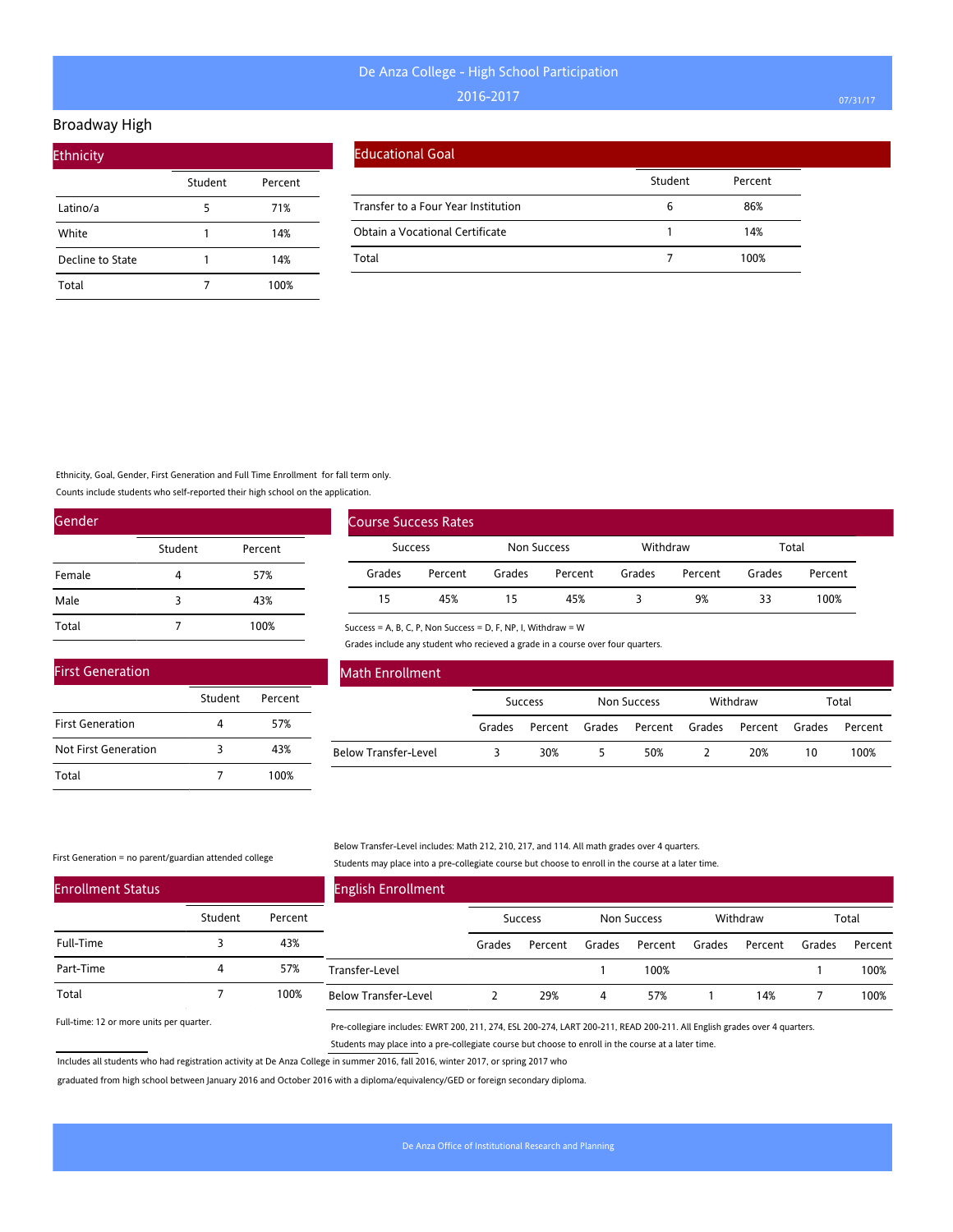#### Liberty High (Alternative)

| <b>Ethnicity</b> |         |         |
|------------------|---------|---------|
|                  | Student | Percent |
| Latino/a         | 10      | 91%     |
| White            |         | 9%      |
| Total            | 11      | 100%    |

| <b>Educational Goal</b> |  |
|-------------------------|--|
|                         |  |

|                                     | Student | Percent |
|-------------------------------------|---------|---------|
| Transfer to a Four Year Institution | 10      | 91%     |
| Obtain a Degree Without Transfer    |         | 9%      |
| Total                               |         | 100%    |

Ethnicity, Goal, Gender, First Generation and Full Time Enrollment for fall term only.

Counts include students who self-reported their high school on the application.

| Gender |         |         |
|--------|---------|---------|
|        | Student | Percent |
| Female | 8       | 73%     |
| Male   | 3       | 27%     |
| Total  | 11      | 100%    |

|                | <b>Course Success Rates</b> |             |         |          |         |        |         |
|----------------|-----------------------------|-------------|---------|----------|---------|--------|---------|
| <b>Success</b> |                             | Non Success |         | Withdraw |         | Total  |         |
| Grades         | Percent                     | Grades      | Percent | Grades   | Percent | Grades | Percent |
| 20             | 33%                         | 27          | 44%     | 14       | 23%     | 61     | 100%    |

Success = A, B, C, P, Non Success = D, F, NP, I, Withdraw = W

Grades include any student who recieved a grade in a course over four quarters.

| <b>First Generation</b> |         |         |
|-------------------------|---------|---------|
|                         | Student | Percent |
| <b>First Generation</b> | 6       | 55%     |
| Not First Generation    |         | 36%     |
| Unreported              | 1       | 9%      |
| Total                   | 11      | 100%    |

### Math Enrollment

|                             | <b>Success</b> |                | Non Success |                | Withdraw |         | Total  |         |
|-----------------------------|----------------|----------------|-------------|----------------|----------|---------|--------|---------|
|                             | Grades         | Percent Grades |             | Percent Grades |          | Percent | Grades | Percent |
| Transfer-Level              |                | 100%           |             |                |          |         |        | 100%    |
| <b>Below Transfer-Level</b> |                | 18%            | 6           | 55%            |          | 27%     |        | 100%    |

First Generation = no parent/guardian attended college

Below Transfer-Level includes: Math 212, 210, 217, and 114. All math grades over 4 quarters. Students may place into a pre-collegiate course but choose to enroll in the course at a later time.

| <b>Enrollment Status</b> |         |         | <b>English Enrollment</b>   |        |                |        |             |        |          |        |         |
|--------------------------|---------|---------|-----------------------------|--------|----------------|--------|-------------|--------|----------|--------|---------|
|                          | Student | Percent |                             |        | <b>Success</b> |        | Non Success |        | Withdraw |        | Total   |
| Full-Time                |         | 27%     |                             | Grades | Percent        | Grades | Percent     | Grades | Percent  | Grades | Percent |
| Part-Time                |         | 73%     | <b>Below Transfer-Level</b> |        | 20%            |        | 53%         | 4      | 27%      | 15     | 100%    |
| Total                    |         | 100%    |                             |        |                |        |             |        |          |        |         |

Full-time: 12 or more units per quarter.

Pre-collegiare includes: EWRT 200, 211, 274, ESL 200-274, LART 200-211, READ 200-211. All English grades over 4 quarters. Students may place into a pre-collegiate course but choose to enroll in the course at a later time.

Includes all students who had registration activity at De Anza College in summer 2016, fall 2016, winter 2017, or spring 2017 who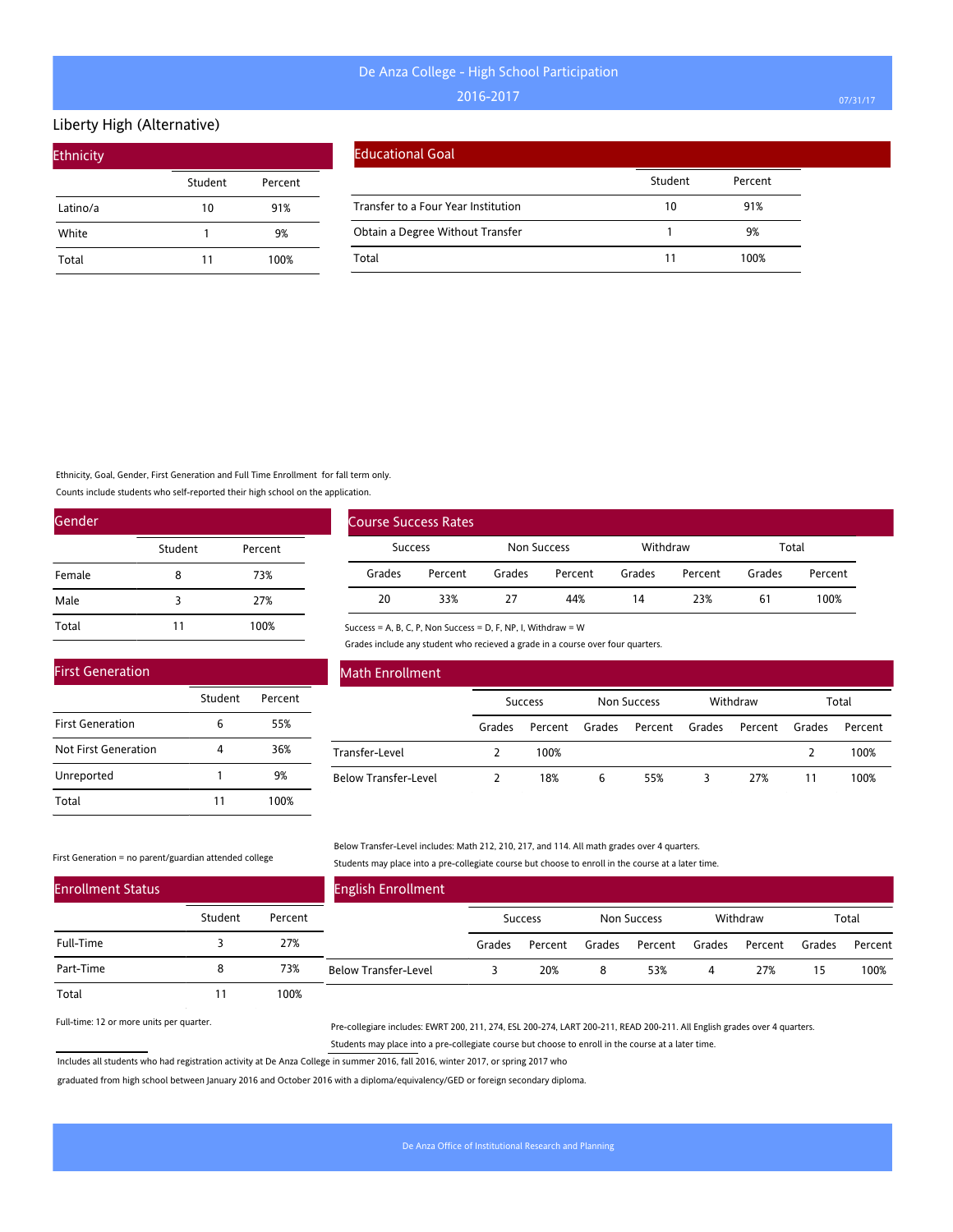### Foothill High

| Ethnicity |         |         |  |  |  |  |  |  |  |
|-----------|---------|---------|--|--|--|--|--|--|--|
|           | Student | Percent |  |  |  |  |  |  |  |
| Latino/a  | 4       | 100%    |  |  |  |  |  |  |  |
| Total     | 4       | 100%    |  |  |  |  |  |  |  |

#### Educational Goal

|                                     | Student | Percent |
|-------------------------------------|---------|---------|
| Transfer to a Four Year Institution |         | 75%     |
| All Other Educational Goals         |         | 25%     |
| Total                               |         | 100%    |

Ethnicity, Goal, Gender, First Generation and Full Time Enrollment for fall term only.

Student Percent

2 50% 2 50% 4 100%

Counts include students who self-reported their high school on the application.

| Gender |               |         |  |  |  |  |
|--------|---------------|---------|--|--|--|--|
|        | Student       | Percent |  |  |  |  |
| Female | $\mathcal{L}$ | 50%     |  |  |  |  |
| Male   | 2             | 50%     |  |  |  |  |
| Total  |               | 100%    |  |  |  |  |

|                | <b>Course Success Rates</b> |             |         |          |         |        |         |
|----------------|-----------------------------|-------------|---------|----------|---------|--------|---------|
| <b>Success</b> |                             | Non Success |         | Withdraw |         | Total  |         |
| Grades         | Percent                     | Grades      | Percent | Grades   | Percent | Grades | Percent |
| 12             | 48%                         | 10          | 40%     |          | 12%     | 25     | 100%    |

Success = A, B, C, P, Non Success = D, F, NP, I, Withdraw = W

Grades include any student who recieved a grade in a course over four quarters.

| <b>Math Enrollment</b>      |                |         |             |  |          |                                      |       |         |
|-----------------------------|----------------|---------|-------------|--|----------|--------------------------------------|-------|---------|
|                             | <b>Success</b> |         | Non Success |  | Withdraw |                                      | Total |         |
|                             | Grades         | Percent |             |  |          | Grades Percent Grades Percent Grades |       | Percent |
| <b>Below Transfer-Level</b> |                | 50%     |             |  |          | 50%                                  |       | 100%    |

First Generation = no parent/guardian attended college

First Generation

First Generation Not First Generation

Total

#### Below Transfer-Level includes: Math 212, 210, 217, and 114. All math grades over 4 quarters. Students may place into a pre-collegiate course but choose to enroll in the course at a later time.

| <b>Enrollment Status</b> |         |         | <b>English Enrollment</b> |        |                |        |                |          |        |         |
|--------------------------|---------|---------|---------------------------|--------|----------------|--------|----------------|----------|--------|---------|
|                          | Student | Percent |                           |        | <b>Success</b> |        | Non Success    | Withdraw |        | Total   |
| Full-Time                |         | 50%     |                           | Grades | Percent        | Grades | Percent Grades | Percent  | Grades | Percent |
| Part-Time                |         | 50%     |                           |        |                |        |                |          |        |         |
| Total                    |         | 100%    |                           |        |                |        |                |          |        |         |

Full-time: 12 or more units per quarter.

Pre-collegiare includes: EWRT 200, 211, 274, ESL 200-274, LART 200-211, READ 200-211. All English grades over 4 quarters. Students may place into a pre-collegiate course but choose to enroll in the course at a later time.

Includes all students who had registration activity at De Anza College in summer 2016, fall 2016, winter 2017, or spring 2017 who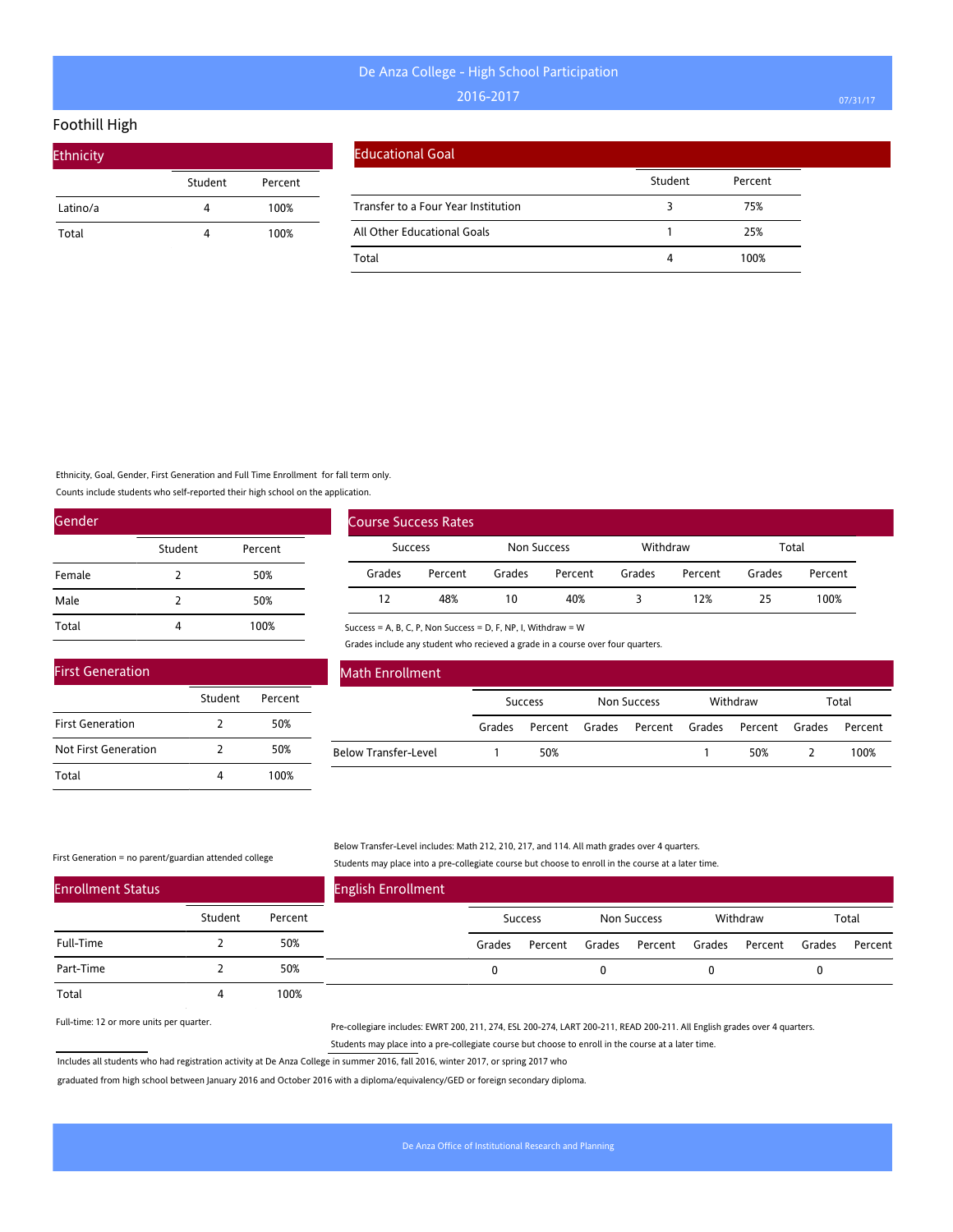#### Gilroy High

| <b>Ethnicity</b> |         |         |
|------------------|---------|---------|
|                  | Student | Percent |
| African American |         | 20%     |
| Asian            |         | 20%     |
| Latino/a         | 3       | 60%     |
| Total            |         | 100%    |

#### Educational Goal

|                                     | Student | Percent |  |
|-------------------------------------|---------|---------|--|
| Transfer to a Four Year Institution |         | 100%    |  |
| Total                               |         | 100%    |  |

Ethnicity, Goal, Gender, First Generation and Full Time Enrollment for fall term only.

Student Percent

2 40% 3 60% 5 100%

Counts include students who self-reported their high school on the application.

| Gender |         |         |  |
|--------|---------|---------|--|
|        | Student | Percent |  |
| Female | 5       | 100%    |  |
| Total  |         | 100%    |  |

|         | <b>Course Success Rates</b> |        |             |        |          |        |         |  |
|---------|-----------------------------|--------|-------------|--------|----------|--------|---------|--|
| Success |                             |        | Non Success |        | Withdraw |        | Total   |  |
| Grades  | Percent                     | Grades | Percent     | Grades | Percent  | Grades | Percent |  |
| 45      | 78%                         |        | 12%         |        | 10%      | 58     | 100%    |  |

Success = A, B, C, P, Non Success = D, F, NP, I, Withdraw = W

Grades include any student who recieved a grade in a course over four quarters.

| Math Enrollment             |        |                |        |             |        |          |        |         |
|-----------------------------|--------|----------------|--------|-------------|--------|----------|--------|---------|
|                             |        | <b>Success</b> |        | Non Success |        | Withdraw |        | Total   |
|                             | Grades | Percent        | Grades | Percent     | Grades | Percent  | Grades | Percent |
| Transfer-Level              | 4      | 100%           |        |             |        |          | 4      | 100%    |
| <b>Below Transfer-Level</b> |        | 75%            |        | 25%         |        |          | 4      | 100%    |

#### First Generation = no parent/guardian attended college

First Generation

First Generation Not First Generation

Total

Below Transfer-Level includes: Math 212, 210, 217, and 114. All math grades over 4 quarters. Students may place into a pre-collegiate course but choose to enroll in the course at a later time.

| <b>Enrollment Status</b> |         |         | <b>English Enrollment</b>   |        |                |        |                    |        |          |        |         |
|--------------------------|---------|---------|-----------------------------|--------|----------------|--------|--------------------|--------|----------|--------|---------|
|                          | Student | Percent |                             |        | <b>Success</b> |        | <b>Non Success</b> |        | Withdraw |        | Total   |
| Full-Time                |         | 100%    |                             | Grades | Percent        | Grades | Percent            | Grades | Percent  | Grades | Percent |
| Total                    |         | 100%    | Transfer-Level              |        | 100%           |        |                    |        |          |        | 100%    |
|                          |         |         | <b>Below Transfer-Level</b> | ь      | 86%            |        | 14%                |        |          |        | 100%    |

Full-time: 12 or more units per quarter.

Pre-collegiare includes: EWRT 200, 211, 274, ESL 200-274, LART 200-211, READ 200-211. All English grades over 4 quarters. Students may place into a pre-collegiate course but choose to enroll in the course at a later time.

Includes all students who had registration activity at De Anza College in summer 2016, fall 2016, winter 2017, or spring 2017 who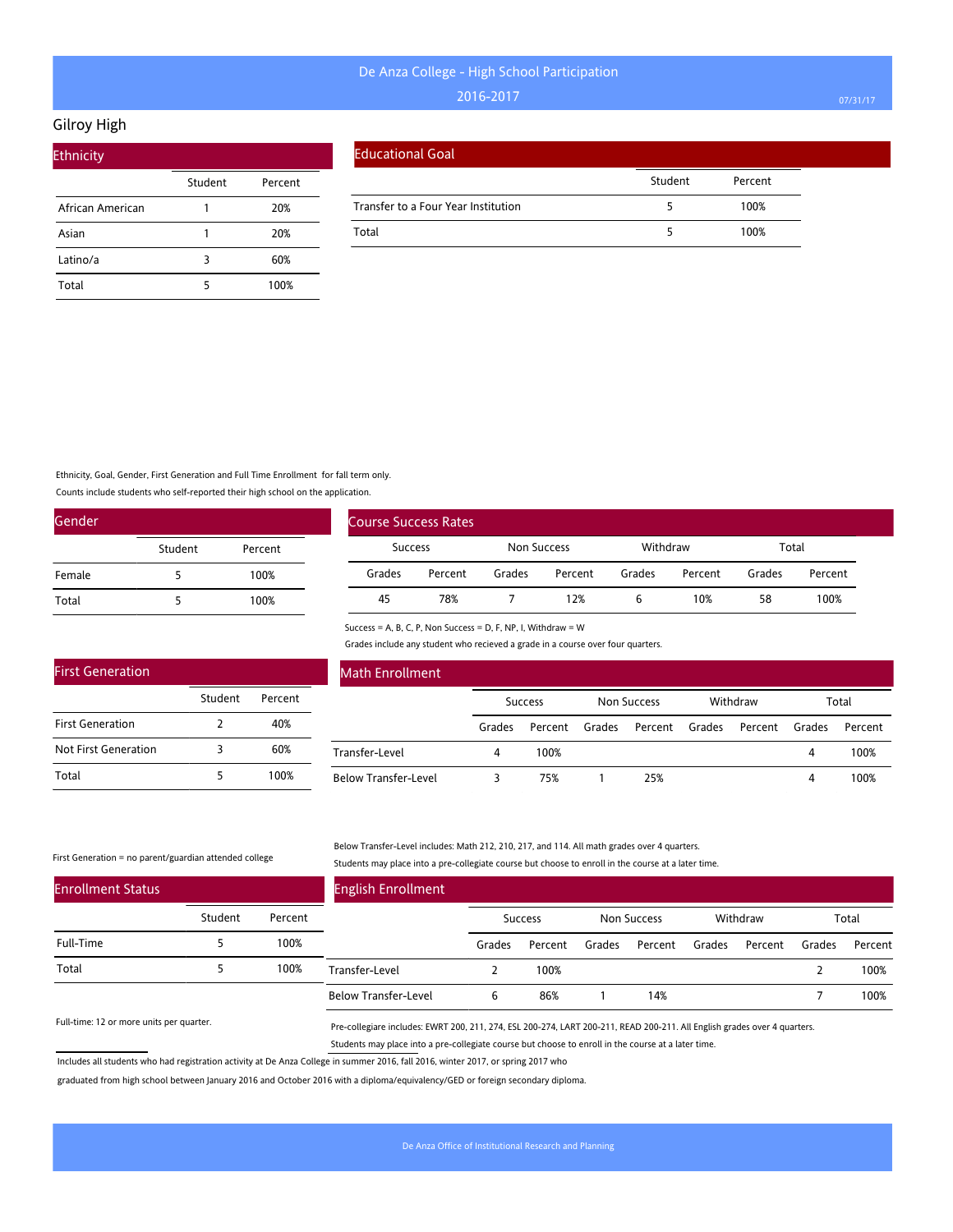### Palo Alto High

| <b>Ethnicity</b> |         |         |
|------------------|---------|---------|
|                  | Student | Percent |
| African American | 2       | 25%     |
| Asian            | 2       | 25%     |
| Filipino         |         | 13%     |
| Latino/a         | 2       | 25%     |
| White            |         | 13%     |
| Total            | 8       | 100%    |

### Educational Goal

|                                     | Student | Percent |
|-------------------------------------|---------|---------|
| Transfer to a Four Year Institution | 6       | 75%     |
| Obtain a Degree Without Transfer    |         | 13%     |
| All Other Educational Goals         |         | 13%     |
| Total                               | 8       | 100%    |

Ethnicity, Goal, Gender, First Generation and Full Time Enrollment for fall term only.

Counts include students who self-reported their high school on the application.

| Gender |         |         |
|--------|---------|---------|
|        | Student | Percent |
| Female | 4       | 50%     |
| Male   | 4       | 50%     |
| Total  | 8       | 100%    |

| <b>First Generation</b> |         |         |
|-------------------------|---------|---------|
|                         | Student | Percent |
| Not First Generation    |         | 88%     |
| Unreported              |         | 13%     |
| Total                   |         | 100%    |

| Course Success Rates |         |             |         |          |         |        |         |
|----------------------|---------|-------------|---------|----------|---------|--------|---------|
| Success              |         | Non Success |         | Withdraw |         | Total  |         |
| Grades               | Percent | Grades      | Percent | Grades   | Percent | Grades | Percent |
| 55                   | 67%     | 14          | 17%     | 13       | 16%     | 82     | 100%    |

Success = A, B, C, P, Non Success = D, F, NP, I, Withdraw = W

Grades include any student who recieved a grade in a course over four quarters.

| <b>Math Enrollment</b>      |                |         |                    |         |        |          |        |         |  |
|-----------------------------|----------------|---------|--------------------|---------|--------|----------|--------|---------|--|
|                             | <b>Success</b> |         | <b>Non Success</b> |         |        | Withdraw | Total  |         |  |
|                             | Grades         | Percent | Grades             | Percent | Grades | Percent  | Grades | Percent |  |
| Transfer-Level              | 6              | 67%     |                    | 33%     |        |          | 9      | 100%    |  |
| <b>Below Transfer-Level</b> | 6              | 46%     | 4                  | 31%     |        | 23%      | 13     | 100%    |  |

First Generation = no parent/guardian attended college

#### Below Transfer-Level includes: Math 212, 210, 217, and 114. All math grades over 4 quarters. Students may place into a pre-collegiate course but choose to enroll in the course at a later time.

| <b>Enrollment Status</b> |         |         | <b>English Enrollment</b>   |        |         |        |             |        |          |        |         |
|--------------------------|---------|---------|-----------------------------|--------|---------|--------|-------------|--------|----------|--------|---------|
|                          | Student | Percent |                             |        | Success |        | Non Success |        | Withdraw |        | Total   |
| Full-Time                |         | 75%     |                             | Grades | Percent | Grades | Percent     | Grades | Percent  | Grades | Percent |
| Part-Time                |         | 25%     | Transfer-Level              |        | 71%     |        |             |        | 29%      |        | 100%    |
| Total                    | 8       | 100%    | <b>Below Transfer-Level</b> |        | 53%     |        | 20%         | 4      | 27%      | 15     | 100%    |

Full-time: 12 or more units per quarter.

Pre-collegiare includes: EWRT 200, 211, 274, ESL 200-274, LART 200-211, READ 200-211. All English grades over 4 quarters. Students may place into a pre-collegiate course but choose to enroll in the course at a later time.

Includes all students who had registration activity at De Anza College in summer 2016, fall 2016, winter 2017, or spring 2017 who